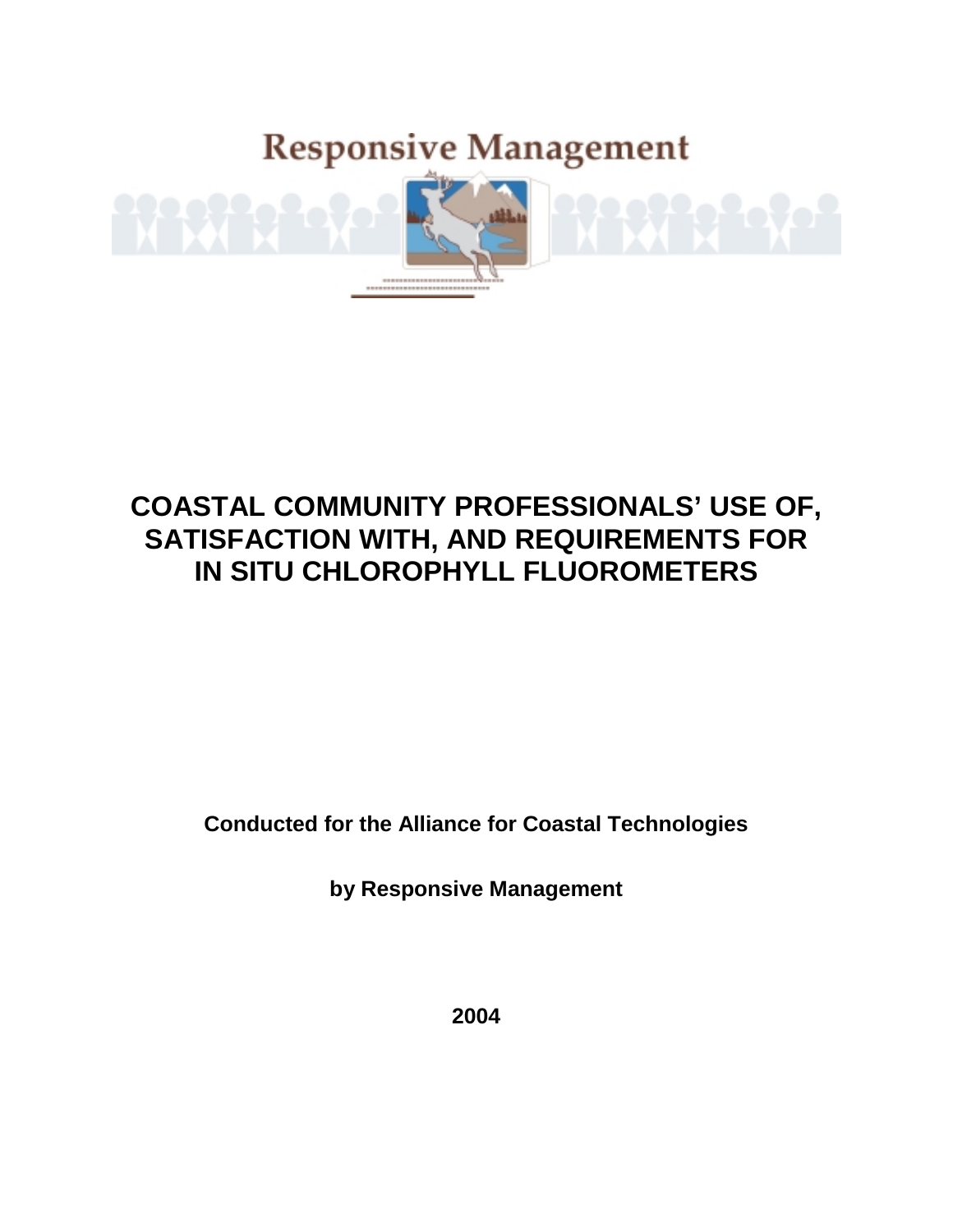## **COASTAL COMMUNITY PROFESSIONALS' USE OF, SATISFACTION WITH, AND REQUIREMENTS FOR IN SITU CHLOROPHYLL FLUOROMETERS**

#### **2004**

#### **Responsive Management National Office**

Mark Damian Duda, Executive Director Peter E. De Michele, Ph.D., Director of Research Martin Jones, Research Associate Chad Craun, Research Associate Angelique Allen, Research Associate Andrea Criscione, Research Associate Alison Lanier, Business Manager Bill Testerman, Survey Center Manager Steven J. Bissell, Ph.D., Qualitative Research Associate Ping Wang, Ph.D., Quantitative Research Associate James B. Herrick, Ph.D., Research Associate

130 Franklin Street Harrisonburg, VA 22801 Phone: 540/432-1888 Fax: 540/432-1892 E-mail: mark@responsivemanagement.com www.responsivemanagement.com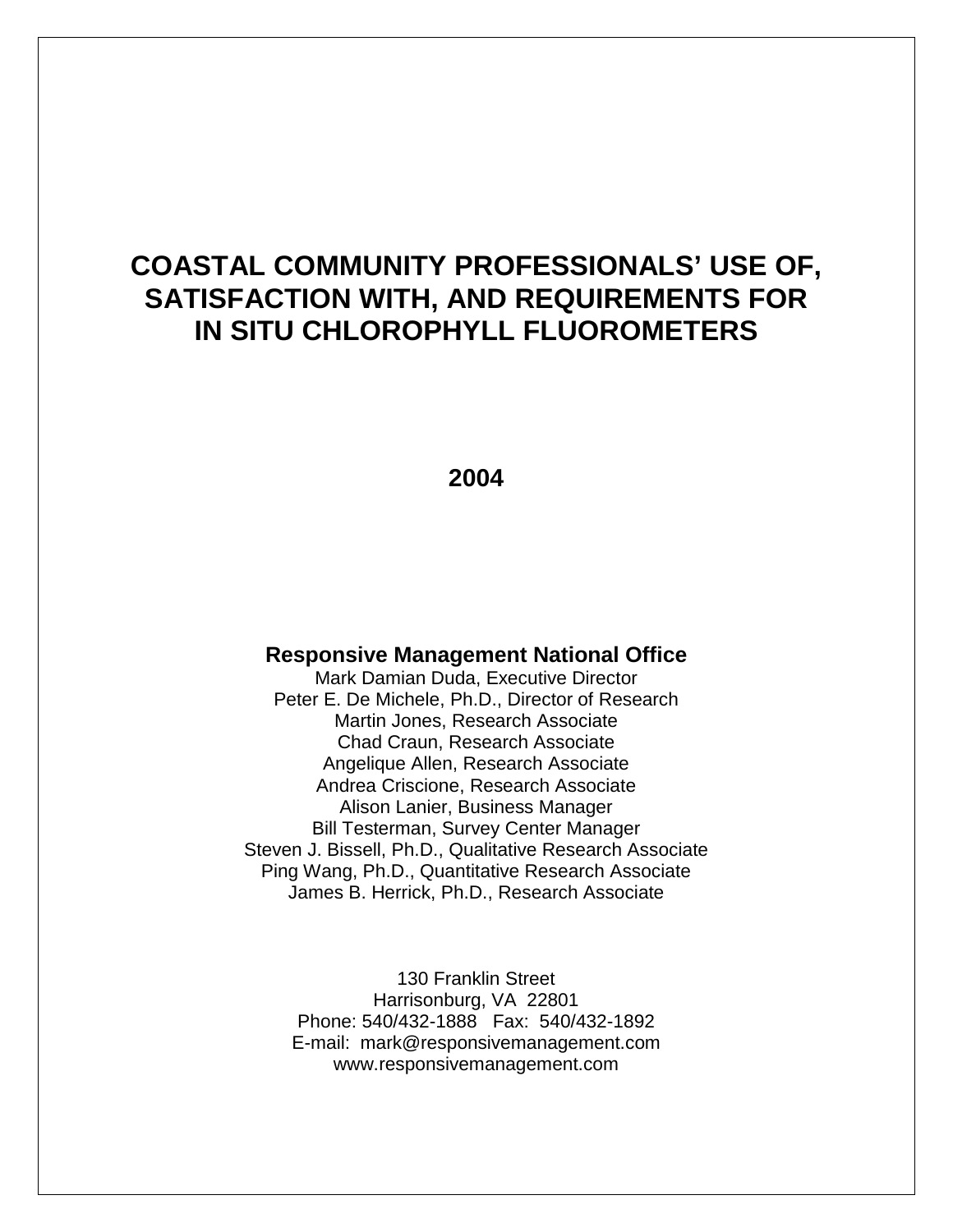## **Acknowledgements**

Responsive Management would like to thank Mario Tamburri of the Alliance for Coastal Technologies, Richard Burt of the Chelsea Technologies Group, Jan A. Newton, Ph.D., of the University of Washington's Environmental Assessment Program School of Oceanography, and Scott McLean of Satlantic for their input, support, and guidance on this project.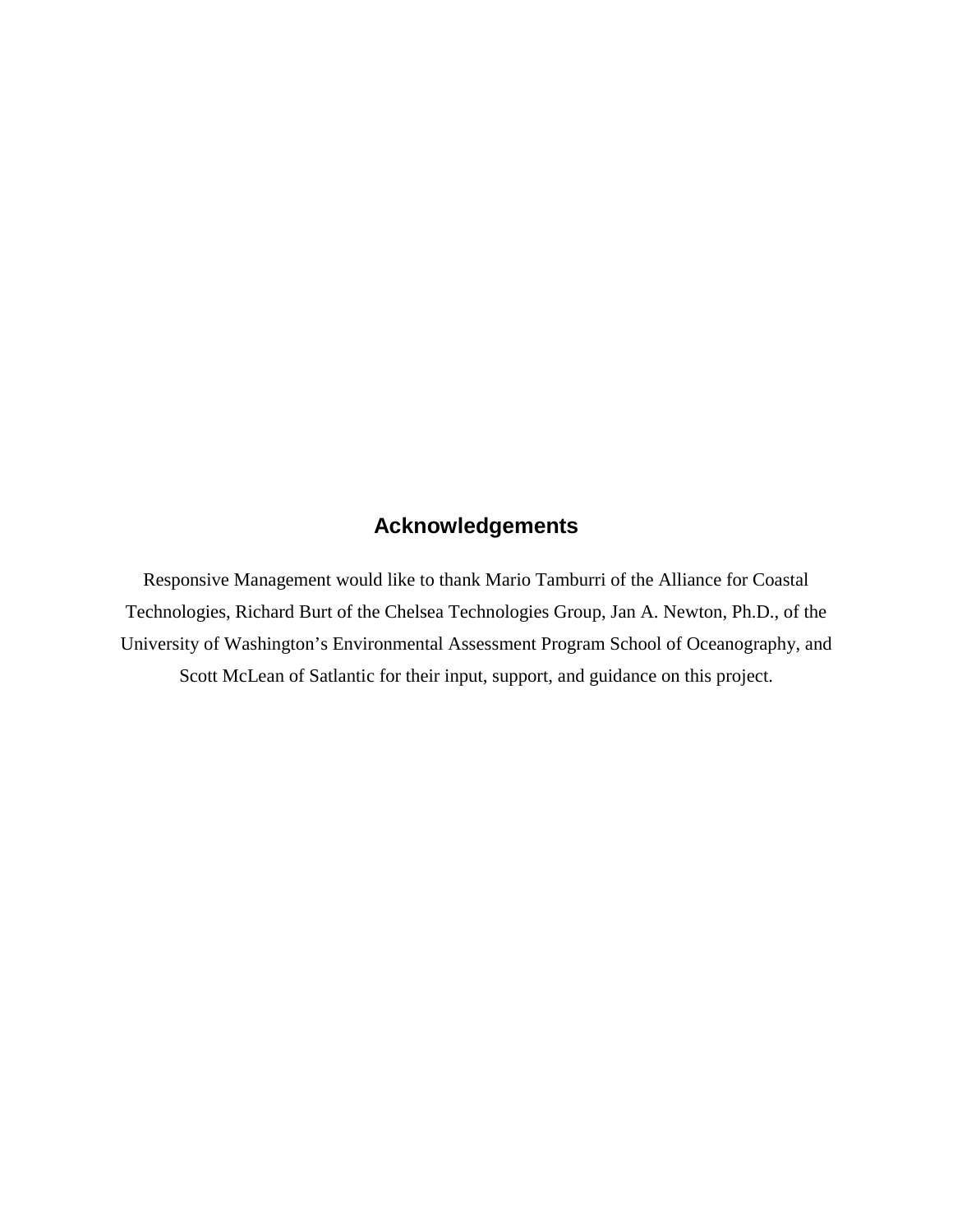# **EXECUTIVE SUMMARY**

#### **INTRODUCTION AND METHODOLOGY**

This study was conducted for the Alliance for Coastal Technologies (ACT) to assess how various parties commonly use in situ chlorophyll fluorometers, their satisfaction with the capabilities of existing models, and their requirements for instrument performance. The study entailed a survey of 50 coastal community professionals knowledgeable about in situ chlorophyll fluorometers.

For the survey, telephone interviews were conducted. The telephone survey questionnaire was developed cooperatively by Responsive Management, the ACT, and knowledgeable professionals. Interviews were conducted Monday through Friday from 9:00 a.m. to 9:00 p.m., all local time. The survey was conducted in August and September of 2004. Responsive Management obtained a total of 50 completed interviews.

The software used for data collection was Questionnaire Programming Language 4.1. The analysis of data was performed using Statistical Package for the Social Sciences software as well as proprietary software developed by Responsive Management.

#### **PRIMARY SENSOR DEPLOYMENT AREA OF INTEREST**

 $\triangleright$  Research best represents a majority (90%) of respondents' primary sensor deployment area of interest or application concern, distantly followed by resource management (10%).

#### **PRIMARY INVESTIGATION ENVIRONMENTS**

 $\triangleright$  Coastal/near shore best represent a majority (62%) of respondents' primary investigation/monitoring environment, followed by intermediate depths of 10 to 100 meters (46%), blue water/marine (42%), depths of more than 100 meters (40%), and estuaries (40%).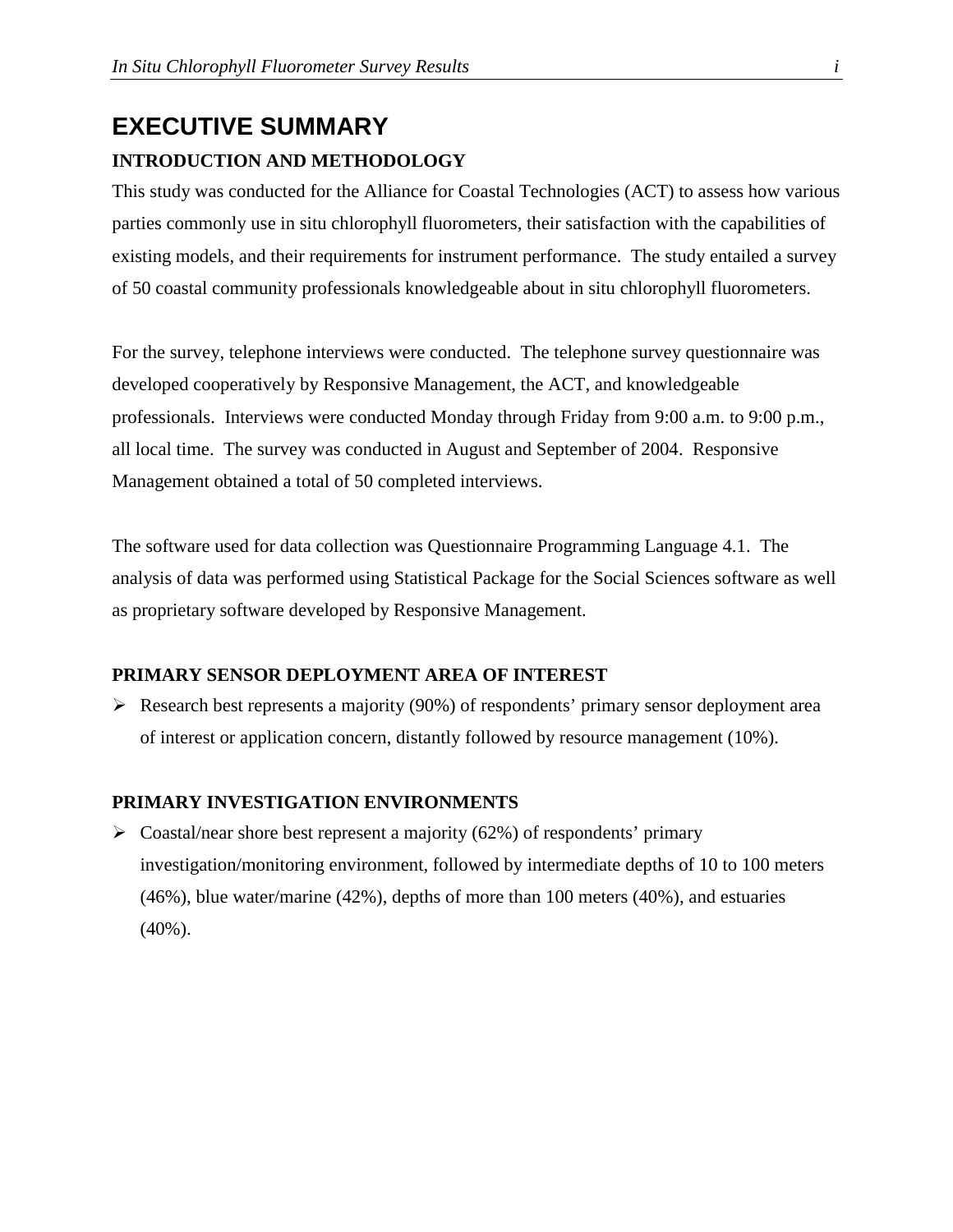#### **USE OF IN SITU CHLOROPHYLL FLUOROMETERS**

- $\triangleright$  A majority (86%) of respondents currently use in situ chlorophyll fluorometer sensors; 14% do not.
- $\triangleright$  Respondents' most common applications are using the sensor as part of a suite of instruments used for profiling (74%), deploying the sensor on remote platforms for continuous in situ monitoring (67%), and using a flow-through system on a vessel for periodic surveys (56%).

#### **ABSOLUTE CHLOROPHYLL CONCENTRATIONS**

- $\triangleright$  A majority (64%) of respondents use in situ chlorophyll fluorometers to determine both absolute concentrations and relative changes.
	- 28% use in situ chlorophyll fluorometers to determine relative changes only.
	- 8% use in situ chlorophyll fluorometers to determine absolute concentrations only.

#### **LIMITATIONS OF IN SITU CHLOROPHYLL FLUOROMETERS**

- $\triangleright$  Regarding the in situ chlorophyll fluorometers they currently use, respondents have most commonly found limitations with accuracy (23%).
	- Other common limitations, or areas for which in situ chlorophyll fluorometers failed to meet respondents' expectations, include calibration life (21%), reliability (21%), quality of documentation/product handbook (19%), range/detection limits (16%), and precision  $(14\%)$ .

#### **IMPORTANCE OF CHARACTERISTICS WHEN USING IN SITU CHLOROPHYLL FLUOROMETERS**

- $\triangleright$  A majority (82%) of respondents rated reliability as the most important characteristic when using in situ chlorophyll fluorometers in the field.
- $\triangleright$  Respondents most commonly (27%) rated automatic calibration as the least important characteristic when using in situ chlorophyll fluorometers in the field.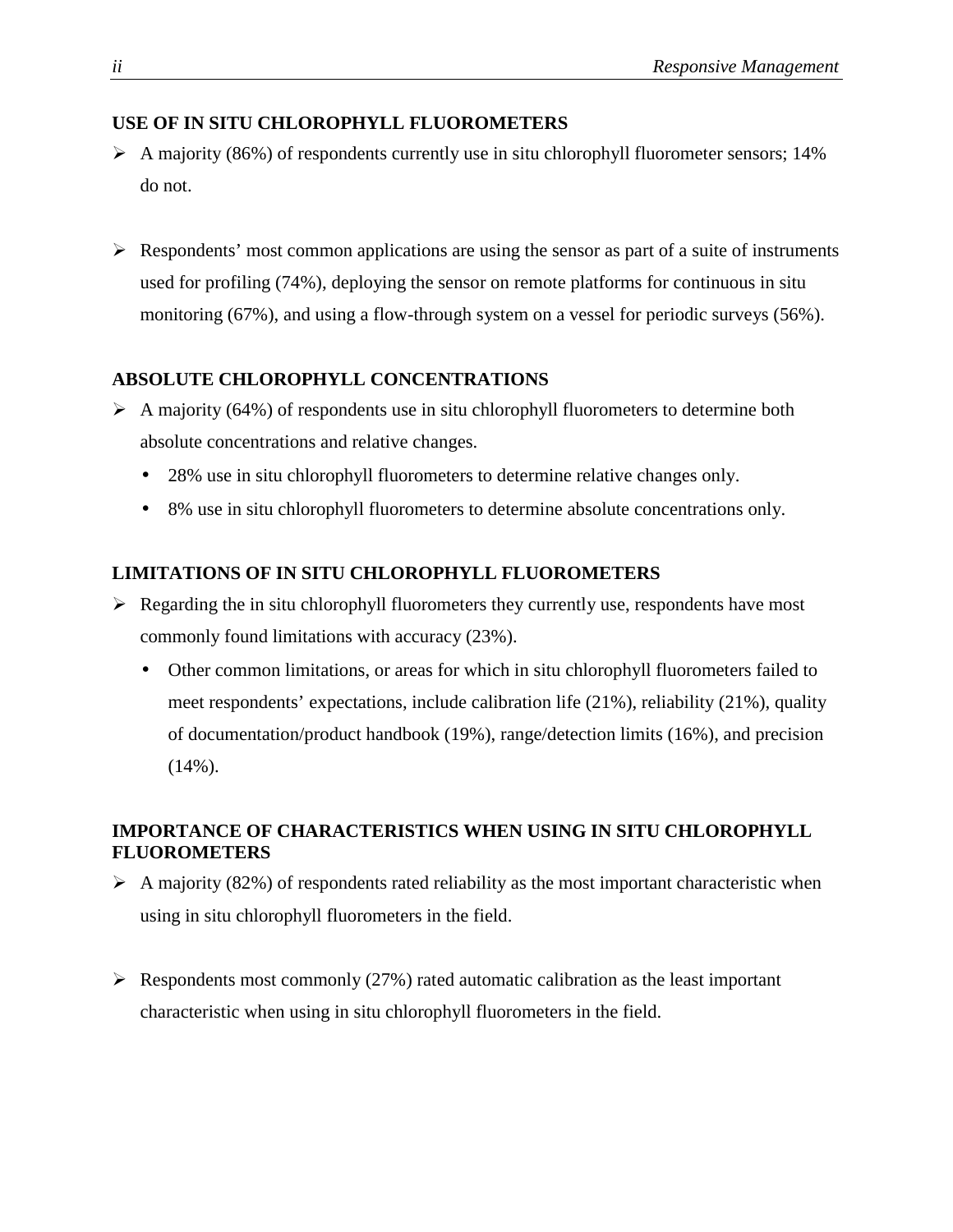#### **IMPORTANCE OF CHARACTERISTICS WHEN PURCHASING IN SITU CHLOROPHYLL FLUOROMETERS**

- $\triangleright$  A majority (80%) of respondents rated reliability as the most important characteristic when purchasing in situ chlorophyll fluorometers.
- Respondents most commonly (28%) rated automatic calibration as the least important characteristic when purchasing in situ chlorophyll fluorometers.

#### **COMPARISON OF IMPORTANCE OF CHARACTERISTICS WHEN USING AND WHEN PURCHASING IN SITU CHLOROPHYLL FLUOROMETERS**

 $\triangleright$  A majority of respondents rated reliability as an important characteristic when using (82%) and when purchasing (80%) in situ chlorophyll fluorometers. When asked to rate reliability on a scale of 1 to 5, with 5 being very important, the mean of respondents' ratings of reliability was 4.8 when using fluorometers and 4.7 when purchasing fluorometers.

#### **CUSTOM CHARACTERISTICS**

 $\triangleright$  A majority (80%) of respondents' sensor requirements are standard; 16% of respondents' sensor requirements are custom, or "non-standard", characteristics.

#### **ANTICIPATED PURCHASES OF IN SITU CHLOROPHYLL FLUOROMETERS**

- $\triangleright$  A plurality (44%) of respondents plan to acquire new commercial sensors within the next 2 years; 26% do not plan to acquire new commercial sensors.
- A majority (82%) of respondents will consider using a different sensor type other than the one they are currently using to measure in situ chlorophyll; 18% will not consider using a different sensor type.

#### **RECOMMENDATIONS TO IMPROVE CURRENT DESIGNS**

 $\triangleright$  When asked for their recommendations to improve current designs, respondents most commonly reported the need to address poor accuracy and biofouling issues.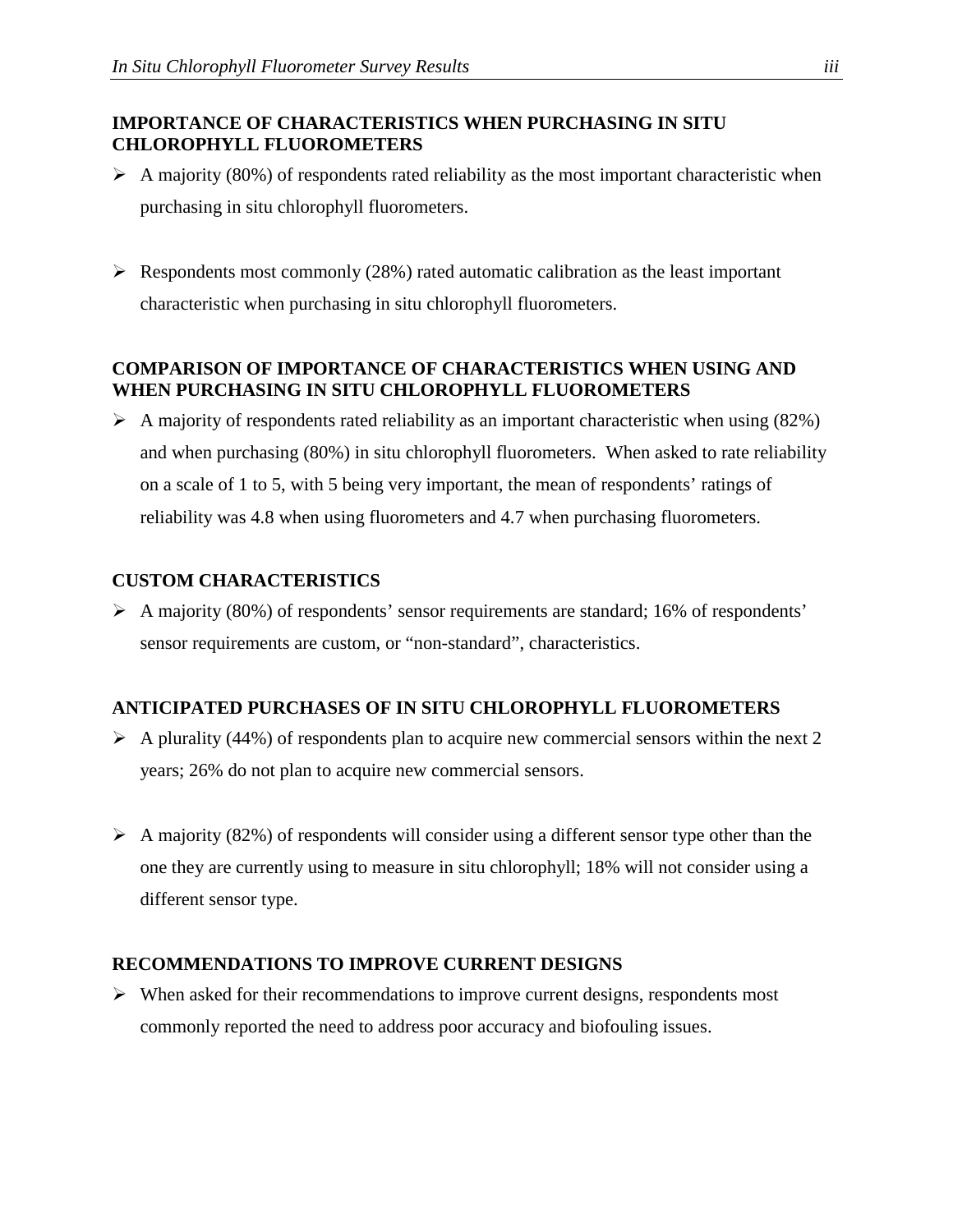## **TABLE OF CONTENTS**

| Importance of Characteristics When Using In Situ Chlorophyll Fluorometers  21      |
|------------------------------------------------------------------------------------|
| Importance of Characteristics When Purchasing In Situ Chlorophyll Fluorometers 26  |
| Comparison of Importance of Characteristics When Using And When Purchasing In Situ |
|                                                                                    |
|                                                                                    |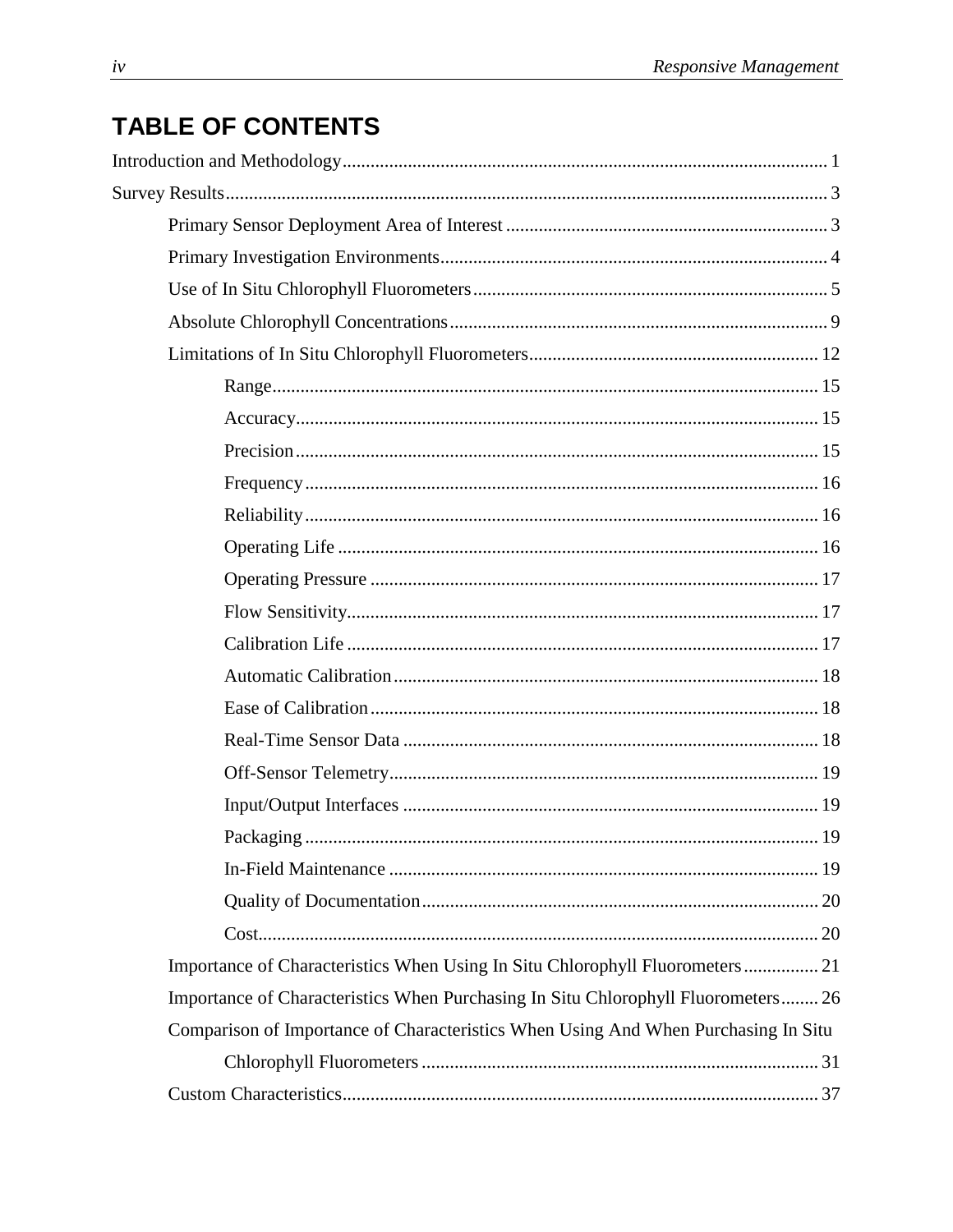| Appendix A: Informative Letter Sent via Email to Prospective Survey Participants  74 |  |
|--------------------------------------------------------------------------------------|--|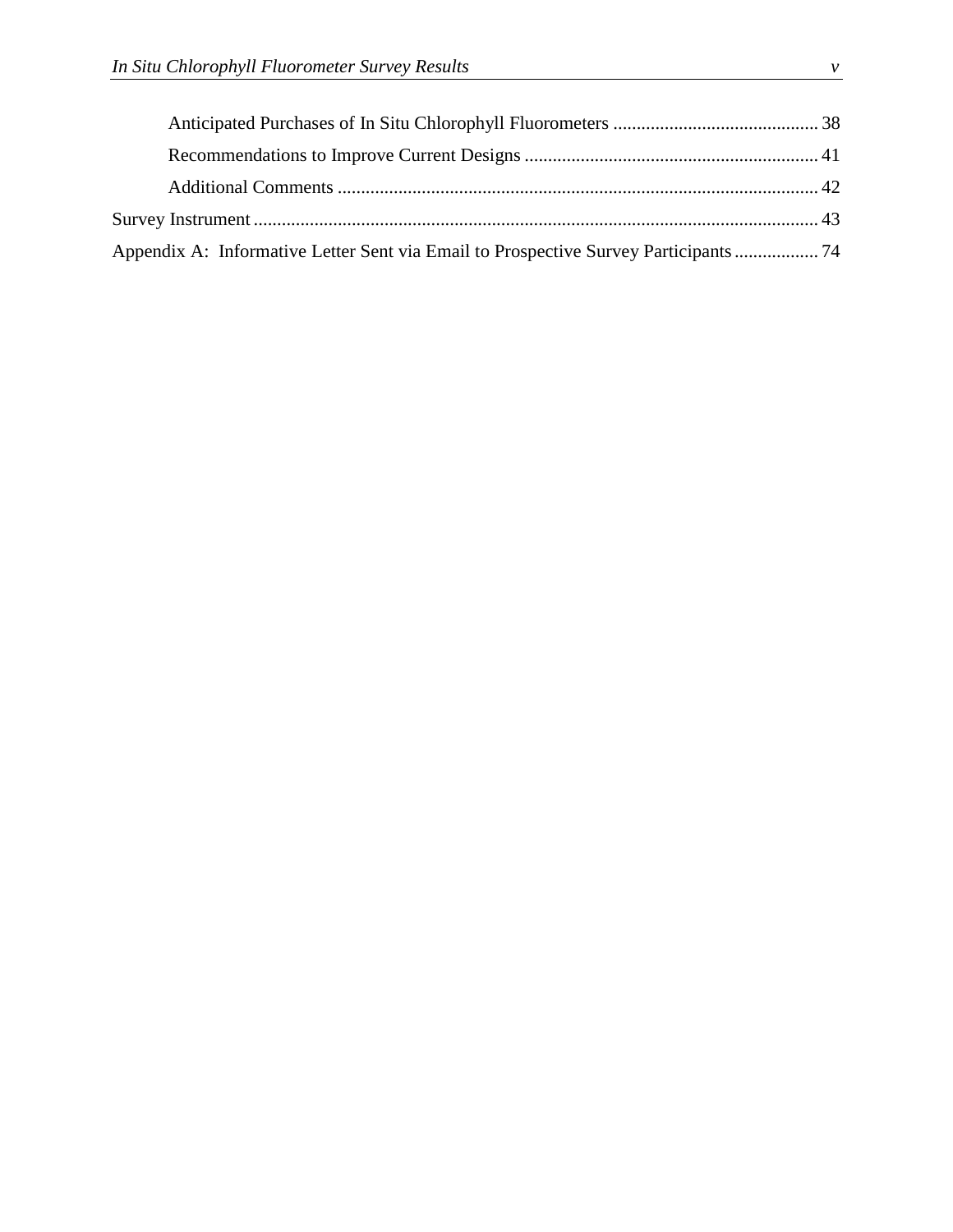## **INTRODUCTION AND METHODOLOGY**

This study was conducted for the Alliance for Coastal Technologies (ACT) to assess how various parties commonly use in situ chlorophyll fluorometers, their satisfaction with the capabilities of existing models, and their requirements for instrument performance. Study results will enable the ACT to accurately assess user needs and to assist with the development of improved sensor technology for monitoring and studying coastal environments. The study entailed a survey of 50 professionals knowledgeable about in situ chlorophyll fluorometers. Specific aspects of the research methodology are discussed below.

A targeted sample of known or likely users of in situ chlorophyll fluorometers was used for this survey. The ACT provided Responsive Management with a named list of coastal community professionals who would be willing to participate in the study. To locate the names of additional coastal community professionals for the survey sample, Responsive Management researched relevant Web sites: university oceanography/marine biology departments, coastal conservation organizations, and research programs that use fluorometry measurements. A pre-notification was sent to prospective survey participants via email, which was first approved by the ACT, explaining the study and asking for their participation. A copy of the emailed letter is attached to this report as Appendix A.

For the survey, telephone interviews were conducted. A central polling site at the Responsive Management office allowed for rigorous quality control over the interviews and data collection. Responsive Management maintains its own in-house telephone interviewing facilities. These facilities are staffed by interviewers with experience conducting computer-assisted telephone interviews on the subject of environmental issues and natural resources. The telephone survey questionnaire was developed cooperatively by Responsive Management, the ACT, and knowledgeable professionals.

To ensure that the telephone survey data collected were of the highest quality, Responsive Management has interviewers who have been trained according to the standards established by the Council of American Survey Research Organizations. Methods of instruction included lecture and role-playing. The Survey Center Manager conducted project briefings with the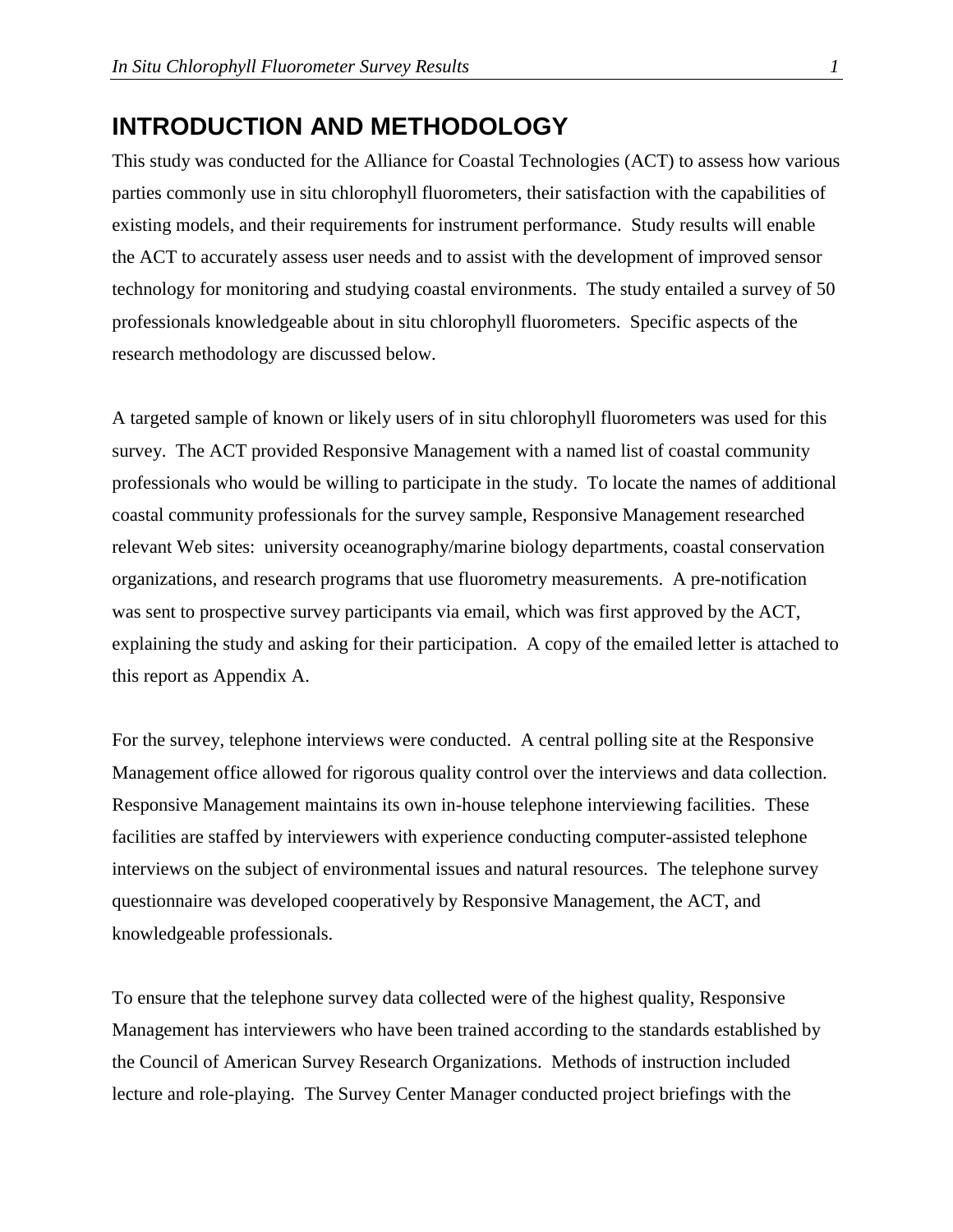interviewers prior to the administration of the survey. Interviewers were instructed on type of study, study goals and objectives, handling of survey questions, interview length, termination points and qualifiers for participation, interviewer instructions within the survey instrument, reading of the survey instrument, skip patterns, and probing and clarifying techniques necessary for specific questions on the survey instrument. The telephone survey interviews were monitored without the interviewers' knowledge to evaluate performance. After the surveys were obtained by the interviewers, the Survey Center Manager and statisticians edited each completed survey to ensure clarity and completeness.

Interviews were conducted Monday through Friday from 9:00 a.m. to 9:00 p.m., all local time. Multiple calls to prospective survey participants from the target sample were made to provide an equal opportunity for all to participate. When a respondent could not be reached on the first call, subsequent calls were placed on different days of the week and at different times of the day. The survey was conducted in August and September of 2004. Responsive Management obtained a total of 50 completed interviews.

The software used for data collection was Questionnaire Programming Language 4.1 (QPL). The survey data were entered into the computer as each interview was being conducted, eliminating manual data entry after the completion of the survey and the concomitant data entry errors that may occur with manual data entry. The survey instrument was programmed so that QPL branched, coded, and substituted phrases in the survey based on previous responses to ensure the integrity and consistency of the data collection. The analysis of data was performed using Statistical Package for the Social Sciences software as well as proprietary software developed by Responsive Management.

Note that some results may not sum to exactly 100% because of rounding.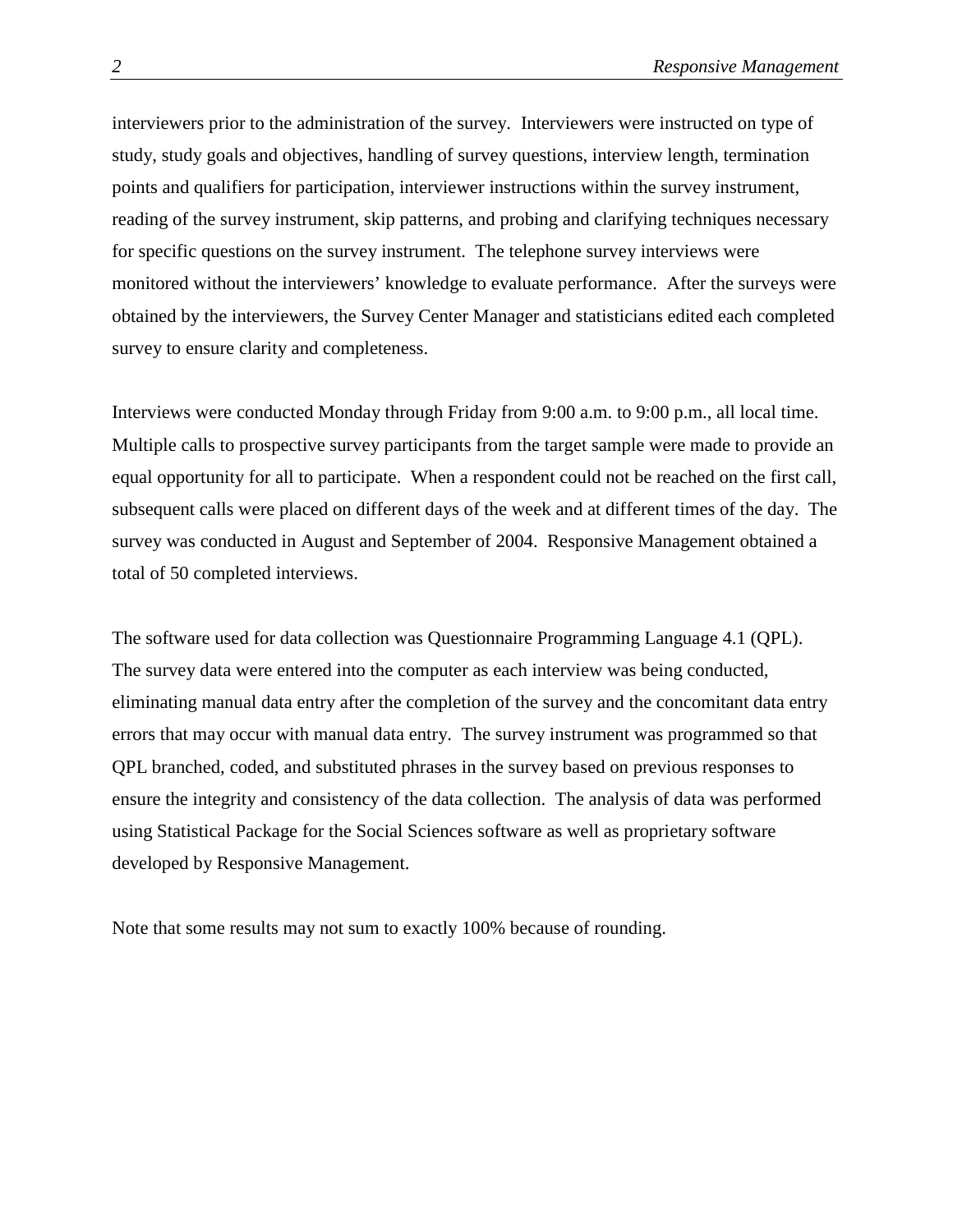## **SURVEY RESULTS PRIMARY SENSOR DEPLOYMENT AREA OF INTEREST**

 $\triangleright$  Research best represents a majority (90%) of respondents' primary sensor deployment area

 **Q7. Which best represents your primary sensor deployment area of interest or application** 

of interest or application concern, distantly followed by resource management (10%).

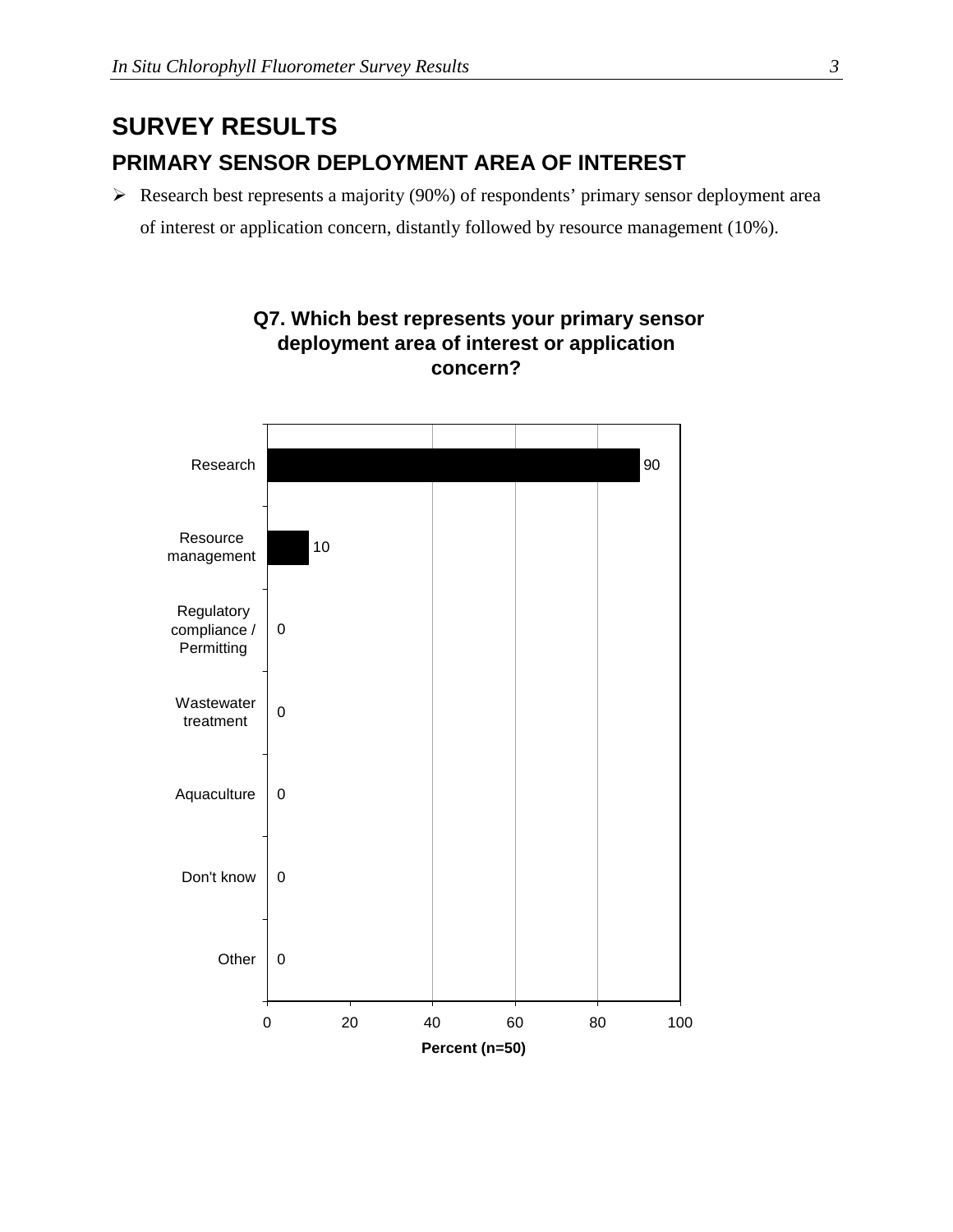## **PRIMARY INVESTIGATION ENVIRONMENTS**

 $\triangleright$  Coastal/near shore best represent a majority (62%) of respondents' primary investigation/monitoring environment, followed by intermediate depths of 10 to 100 meters (46%), blue water/marine (42%), depths of more than 100 meters (40%), and estuaries (40%).



#### **Q10. Which represents your primary investigation/monitoring environments?**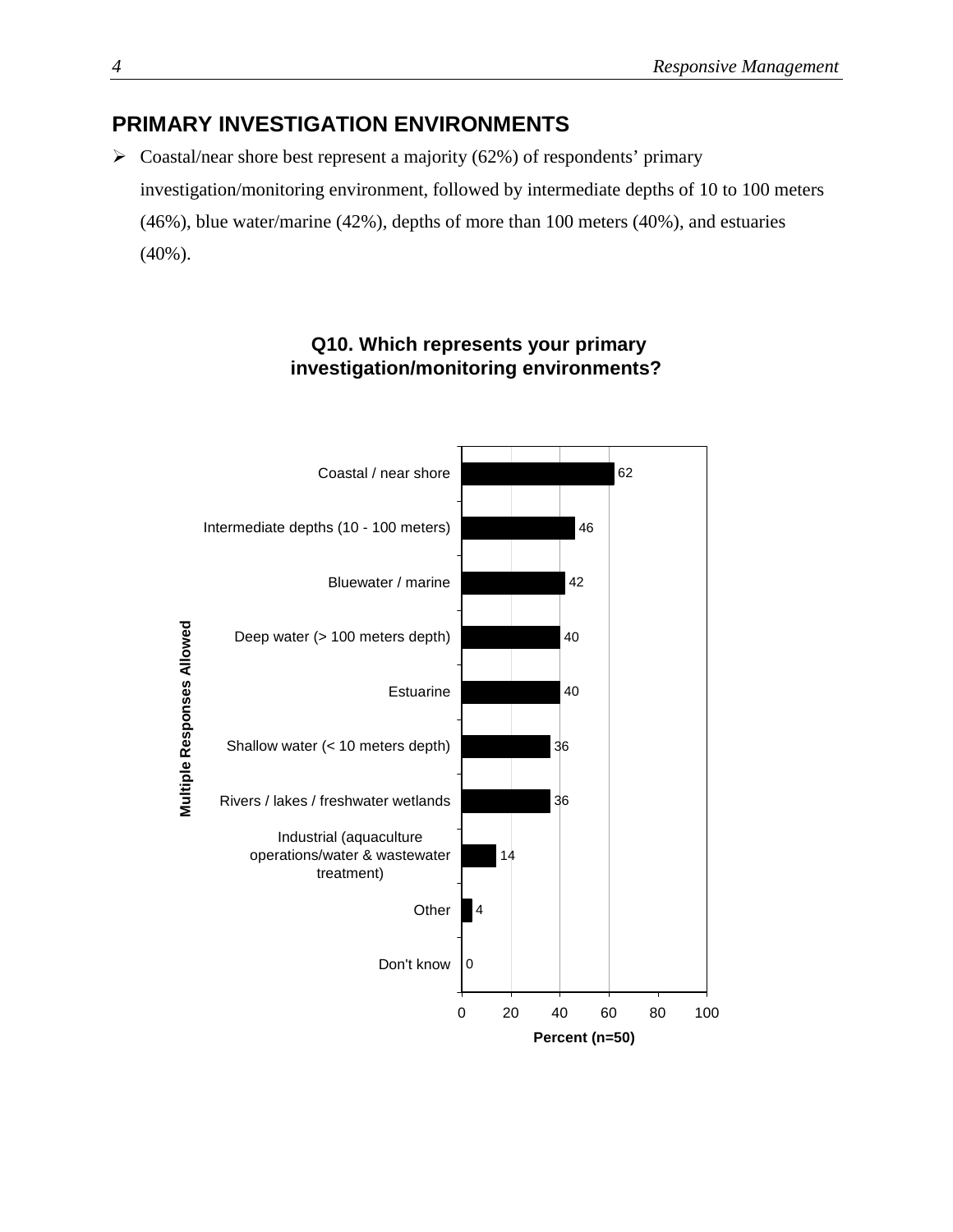### **USE OF IN SITU CHLOROPHYLL FLUOROMETERS**

- $\triangleright$  A majority (86%) of respondents currently use in situ chlorophyll fluorometer sensors; 14% do not.
- $\triangleright$  Respondents' most common applications are using the sensor as part of a suite of instruments used for profiling (74%), deploying the sensor on remote platforms for continuous in situ monitoring (67%), and using a flow-through system on a vessel for periodic surveys (56%).
- $\triangleright$  A majority (98%) of respondents' current sensors are primarily commercial products; 2% of respondents' current sensors are a combination of commercial products and designs they developed.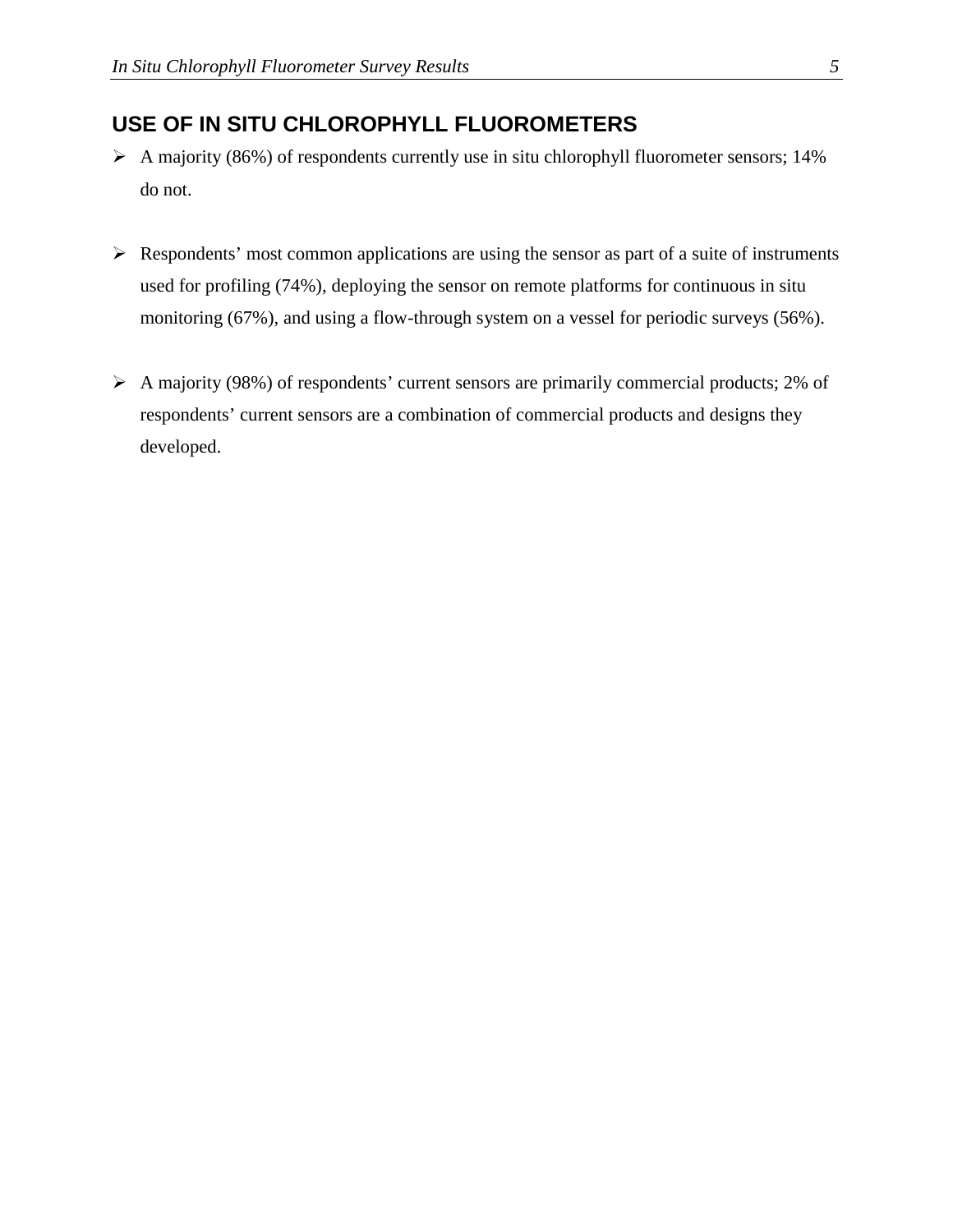

## **Q12. Do you currently use in situ chlorophyll fluorometer sensors?**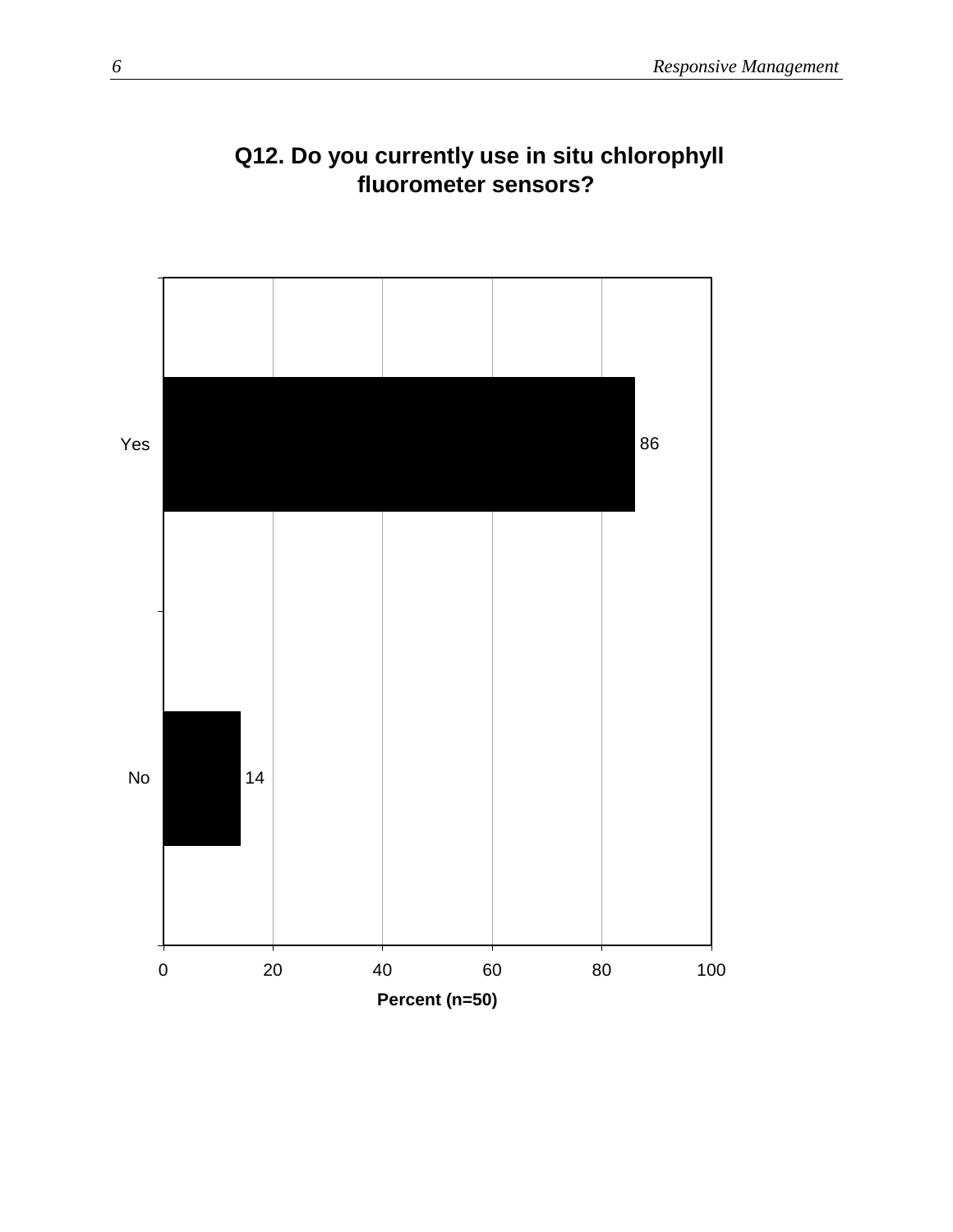

## **Q14. What are your most common applications?**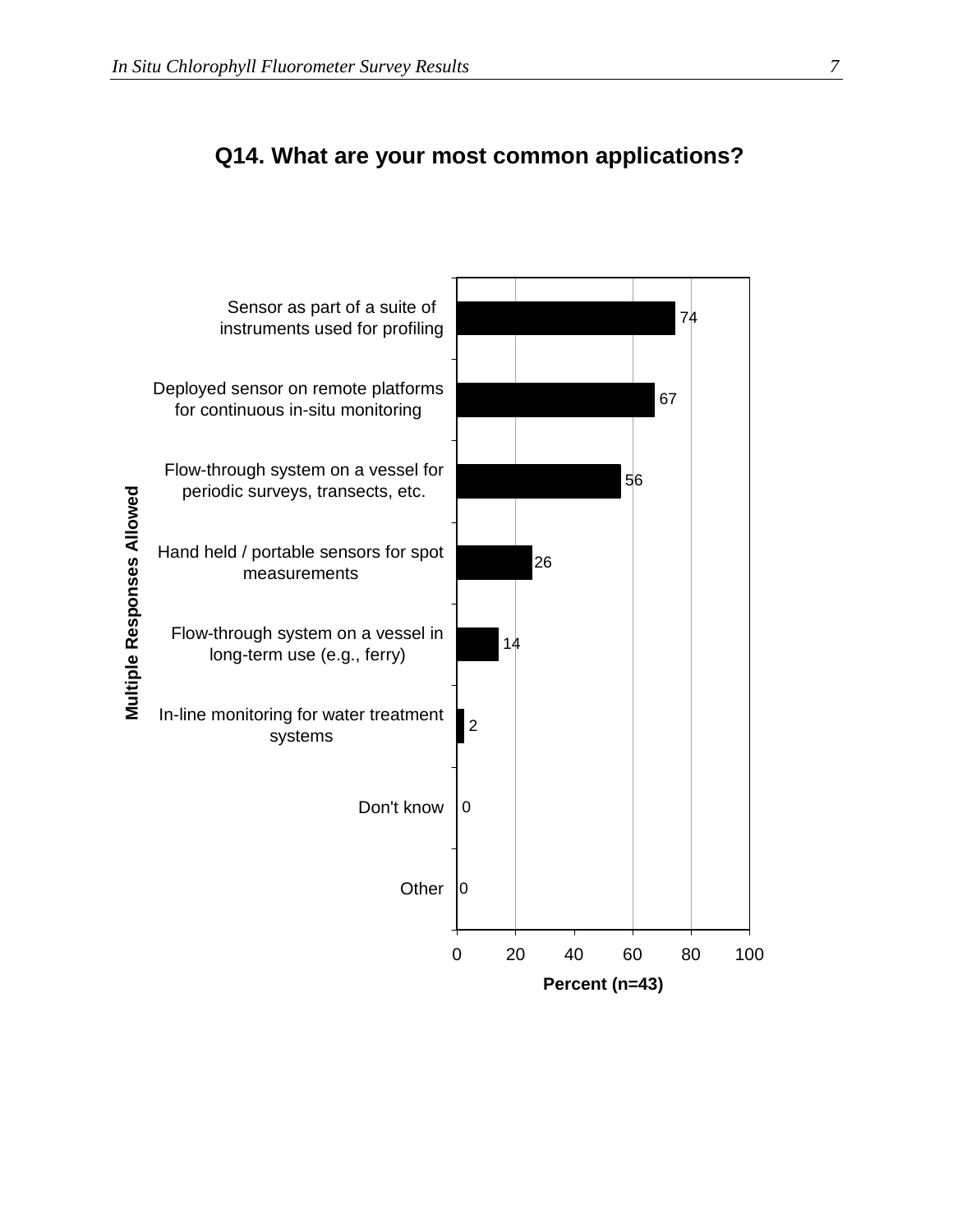

## **Q16. Are your current sensors...?**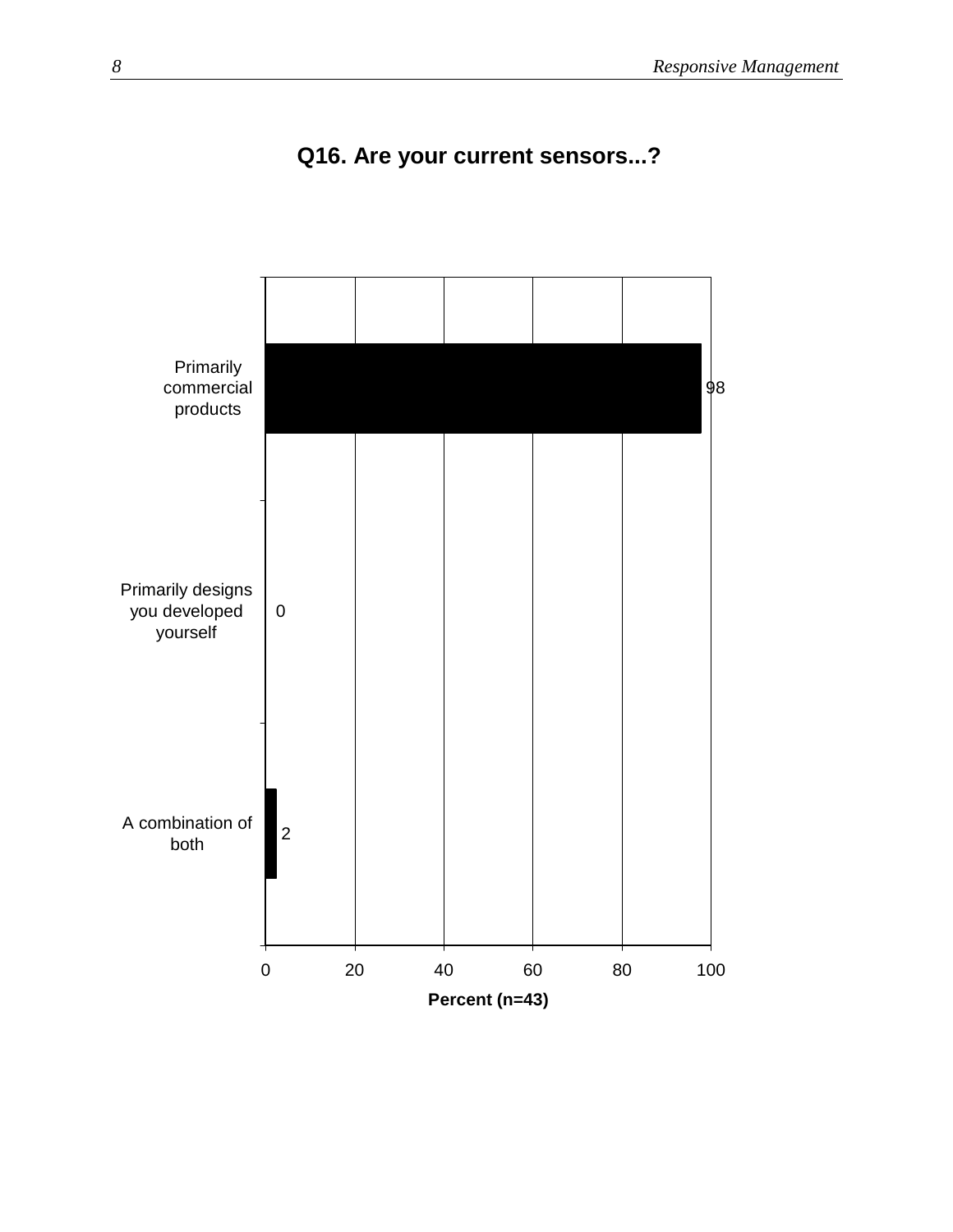## **ABSOLUTE CHLOROPHYLL CONCENTRATIONS**

- $\triangleright$  A majority (64%) of respondents use in situ chlorophyll fluorometers to determine both absolute concentrations and relative changes.
	- 28% use in situ chlorophyll fluorometers to determine relative changes only.
	- 8% use in situ chlorophyll fluorometers to determine absolute concentrations only.
- $\triangleright$  A majority (94%) of respondents conduct their own absolute calibrations when using in situ chlorophyll fluorometers for determining absolute concentrations; 3% do not conduct their own absolute calibrations.
	- To calibrate the fluorometer for determining absolute concentrations, respondents reported using known standard solutions, extractions of chlorophyll, and available reference material.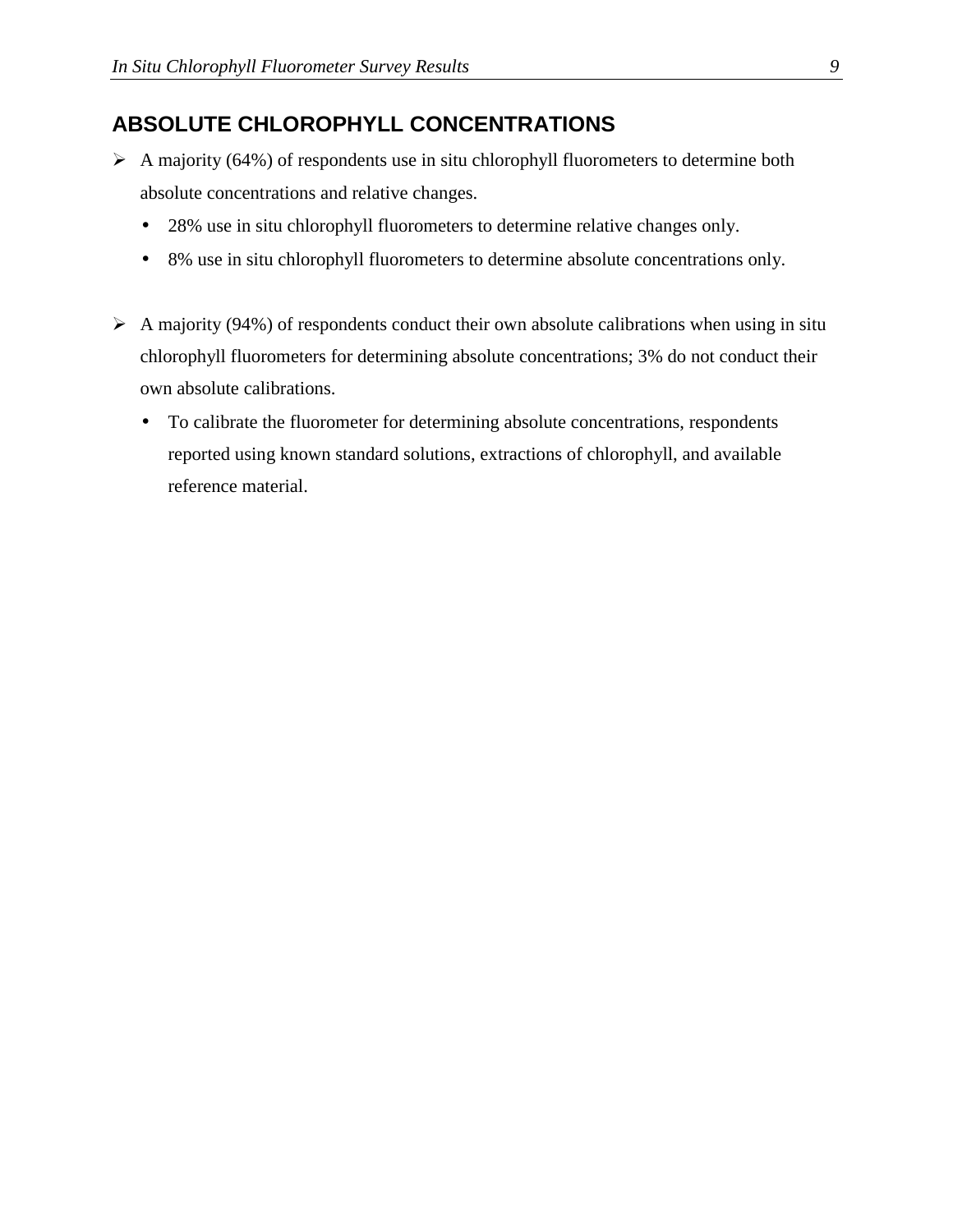## **Q80. Do you use your in situ chlorophyll fluorometer to determine absolute chlorophyll concentrations or only the relative changes?**

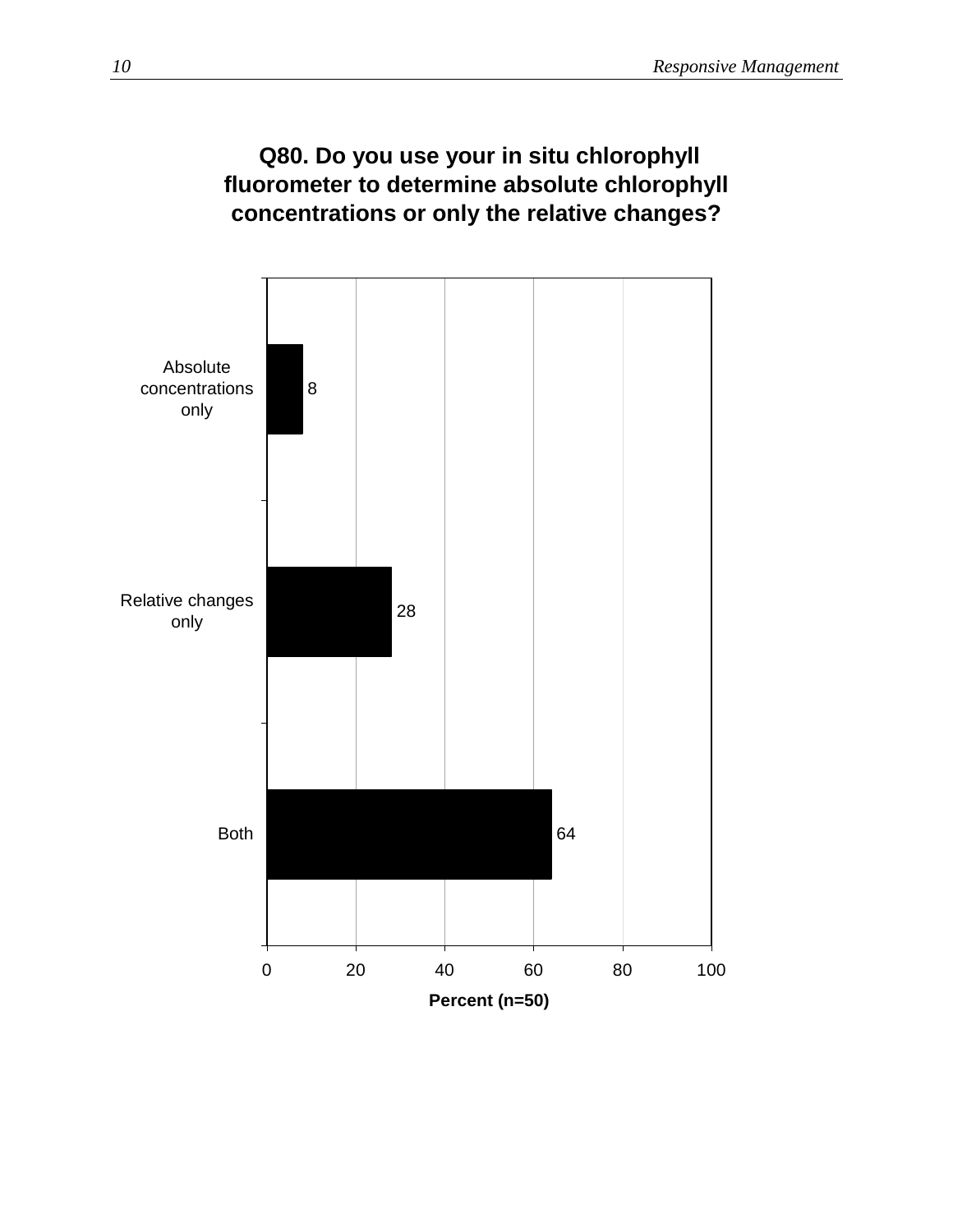

## **Q81. When determining absolute concentrations, do you conduct your own absolute calibrations?**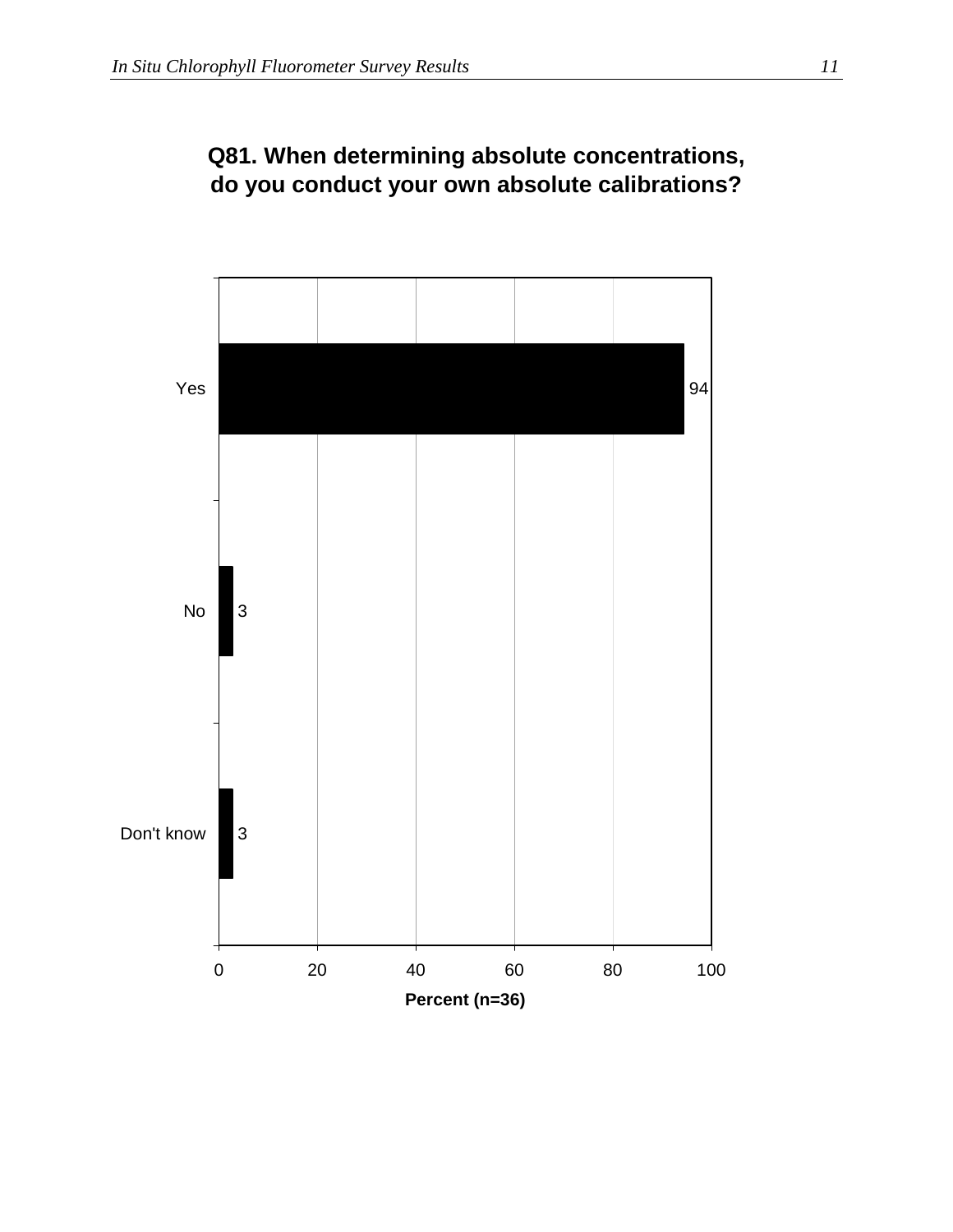## **LIMITATIONS OF IN SITU CHLOROPHYLL FLUOROMETERS**

- $\triangleright$  Regarding the in situ chlorophyll fluorometers they currently use, respondents have most commonly found limitations with accuracy (23%).
	- Other common limitations, or areas for which in situ chlorophyll fluorometers failed to meet respondents' expectations, include calibration life (21%), reliability (21%), quality of documentation/product handbook (19%), range/detection limits (16%), and precision  $(14\%)$ .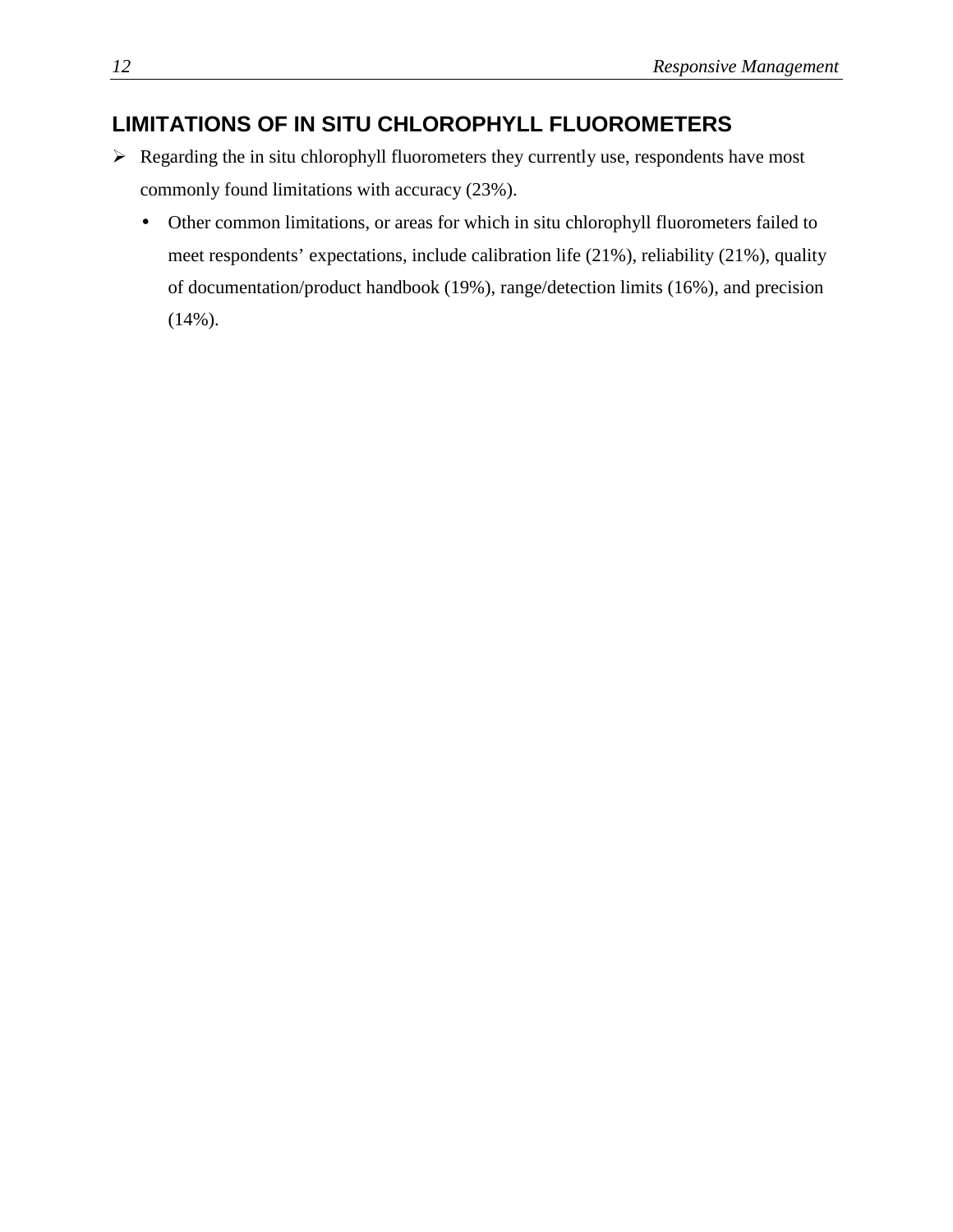## **Q18, Q20. In which areas do the in situ chlorophyll fluorometers that you are currently using not meet your needs? Part 1.**

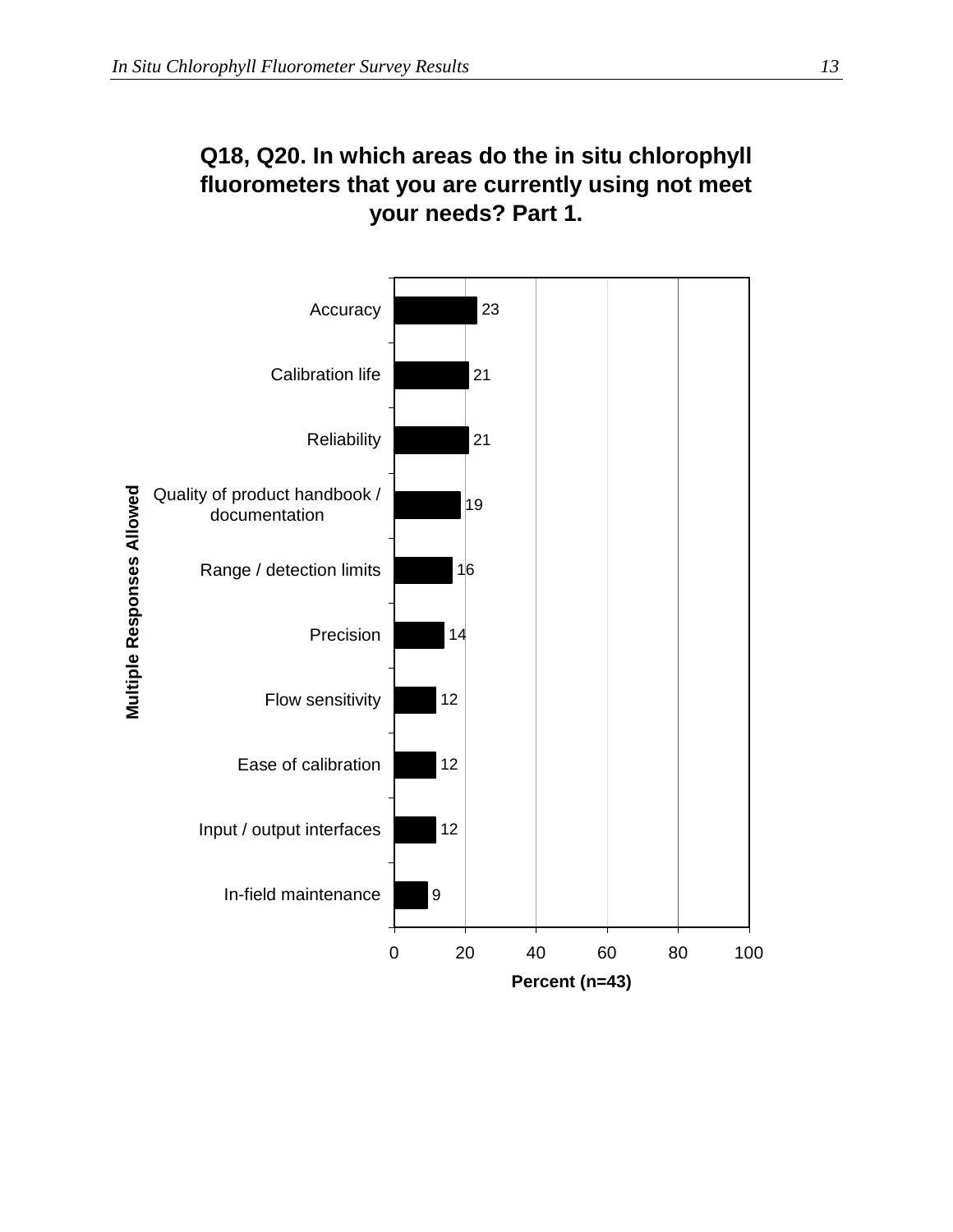

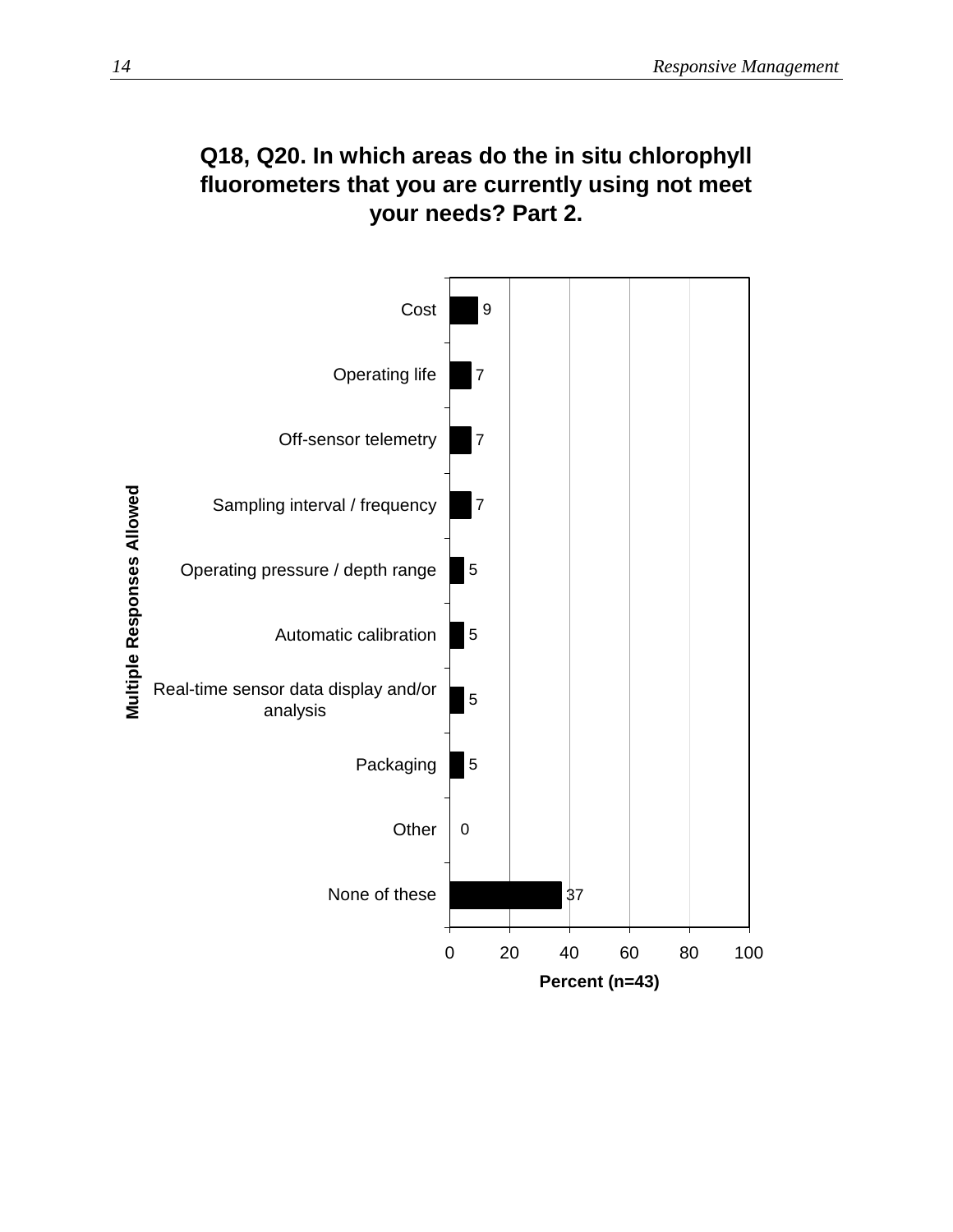#### **RANGE**

 $\triangleright$  Of those who indicated limitations with range/detection, respondents most commonly reported poor sensitivity when monitoring blue water.

#### **Comments regarding range are recorded below.**

They (in situ chlorophyll fluorometers) cannot handle going from coastal lakes to blue water. Low sensitivity is a problem. Blue water is not very good; they (in situ chlorophyll fluorometers) do not go low enough. Sensitivity is a problem.

The values are low in some of the areas we work in.

Some parts of the year our data matches up; sometimes it does not.

Unreliable data is a problem.

#### **ACCURACY**

 $\triangleright$  Of those who indicated limitations with accuracy, respondents most commonly reported

problems with biofouling issues.

#### **Comments regarding accuracy are recorded below.**

| We do not know what the real values are because of unreliable data. |
|---------------------------------------------------------------------|
| No accuracy is a problem.                                           |
| Biofouling issues are a problem.                                    |
| Biofouling is a problem.                                            |
| They (manufacturers) should be able to make a more accurate.        |
| Accuracy is inherent in measurement.                                |

#### **PRECISION**

 $\triangleright$  Of those who indicated limitations with precision, one respondent reported problems with

scattering interferences.

#### **Comments regarding precision are recorded below.**

Precision is inherent in measurement. They (in situ chlorophyll fluorometers) are sometimes noisy. I have trouble with scattering interferences.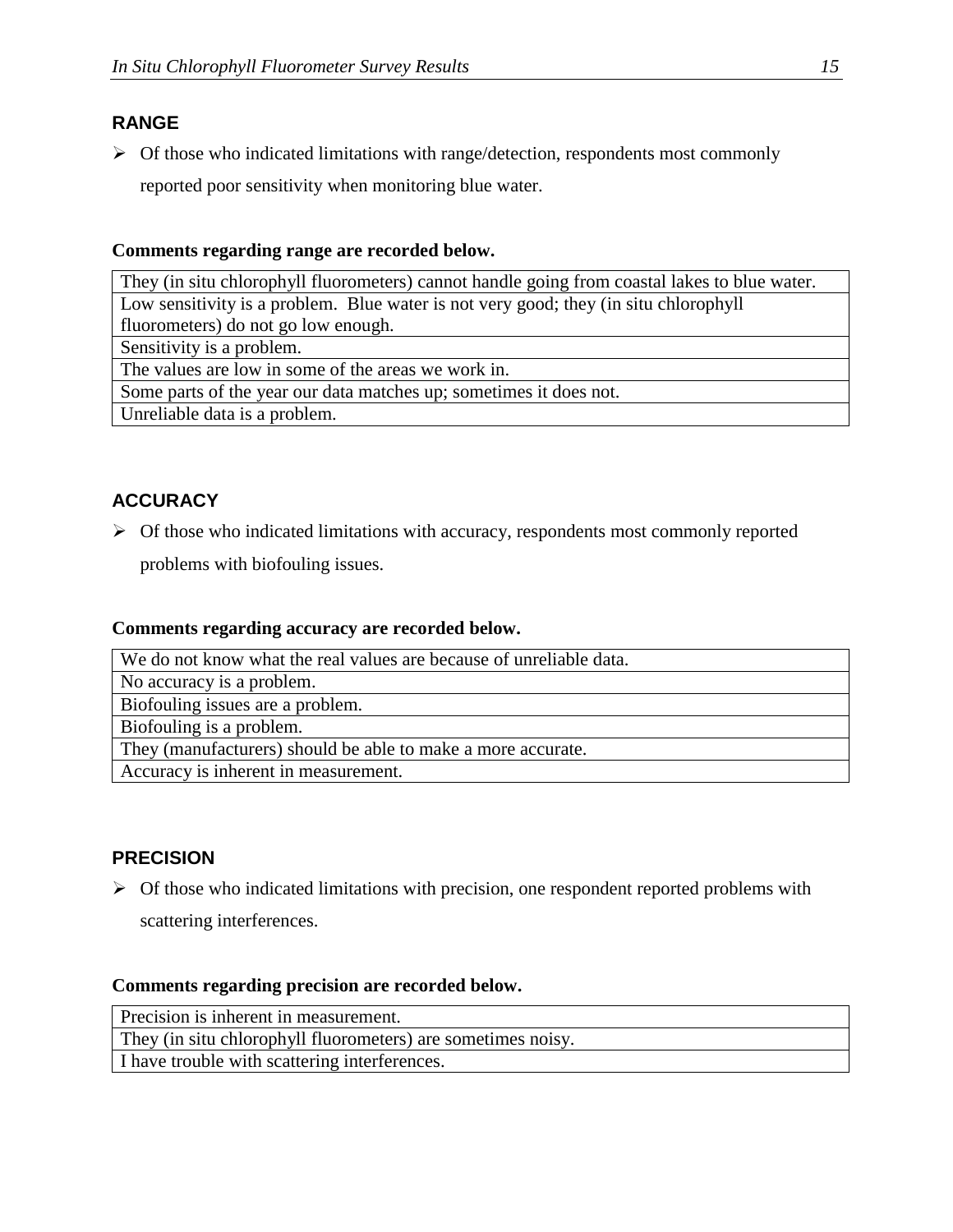#### **FREQUENCY**

 $\triangleright$  Of those who indicated limitations with frequency/sampling interval, respondents most commonly reported problems with a slow response time.

#### **Comments regarding frequency are recorded below.**

I would like them (in situ chlorophyll fluorometers) to go faster.

#### **RELIABILITY**

 $\triangleright$  Of those who indicated limitations with reliability, respondents most commonly reported problems with shutters failing, biofouling issues, and unstable instruments.

#### **Comments regarding reliability are recorded below.**

The copper shutter has failed quite often.

Biofouling issues are a problem.

(The in situ chlorophyll fluorometer) is less sensitive to dirty windows.

(The in situ chlorophyll fluorometer) has occasional unexplained spikes in the data that could be genuine or just occasional failures.

Our in situ chlorophyll fluorometers have shutters that need to be replaced every time. Anything motorized is usually the fail point.

In situ chlorophyll fluorometers are not stable enough and drift with time.

We have two of the same model. One model is marvelous, but the other model is horrible. I know it has something to do with the electronics of the sensor.

We had a few fail, some flood, and others that just did not work.

#### **OPERATING LIFE**

 $\triangleright$  Of those who indicated limitations with operating life, one respondent reported problems

with bulbs wearing out too quickly and the degradation of the instrument's signal over time.

#### **Comments regarding operating life are recorded below.**

Battery drain, power consumption, and degradation of the signal over time. Bulbs wear out; longer lasting bulbs would be good. We have had a lot of problems with instruments that stop working.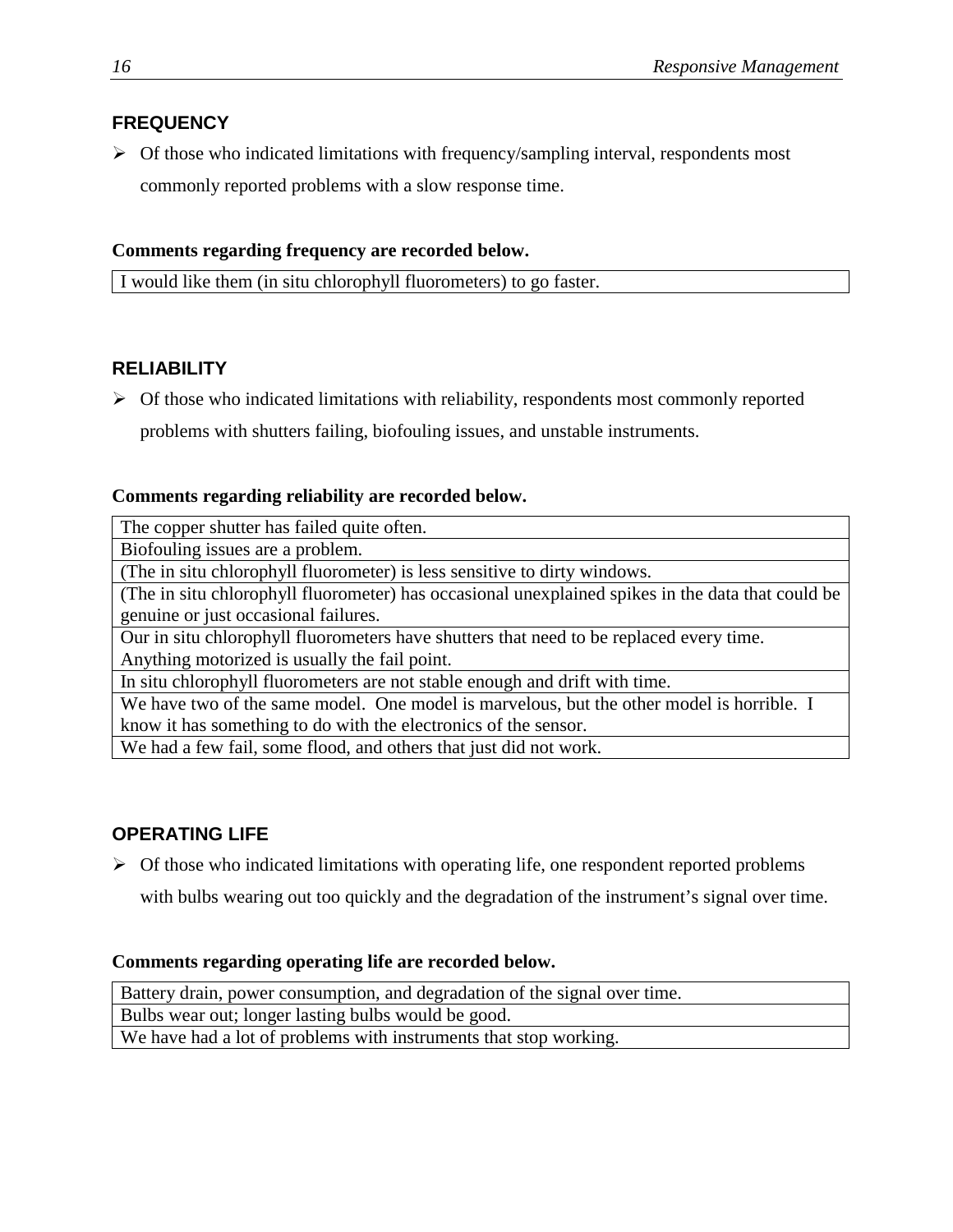#### **OPERATING PRESSURE**

 $\triangleright$  Of those who indicated limitations with operating pressure/depth range, respondents most commonly reported problems with depths greater than 500 meters.

#### **Comments regarding operating pressure are recorded below.**

Most (in situ chlorophyll fluorometers) will only go to 500 meters. Plastic deforms at depths greater than 500 meters.

#### **FLOW SENSITIVITY**

 $\triangleright$  Of those who indicated limitations with flow sensitivity, one respondent reported problems with bubbles causing interference.

#### **Comments regarding flow sensitivity are recorded below.**

Bubbles are an interference. We have noticed problems in lab calibrations.

#### **CALIBRATION LIFE**

 $\triangleright$  Of those who indicated limitations with calibration life, respondents most commonly

reported problems with biofouling issues.

#### **Comments regarding calibration life are recorded below.**

Biofouling is probably the problem, not the sensor itself. Calibration only lasts as long as the biofouling. Biofouling issues are a problem, as well as difficulty in finding a solid calibration standard. Biofouling is always a problem with fluorometers. Instruments that drift and biofouling are problematic. I must recalibrate too often. Temperature sensitivity is a problem. I would like the instrument to last longer.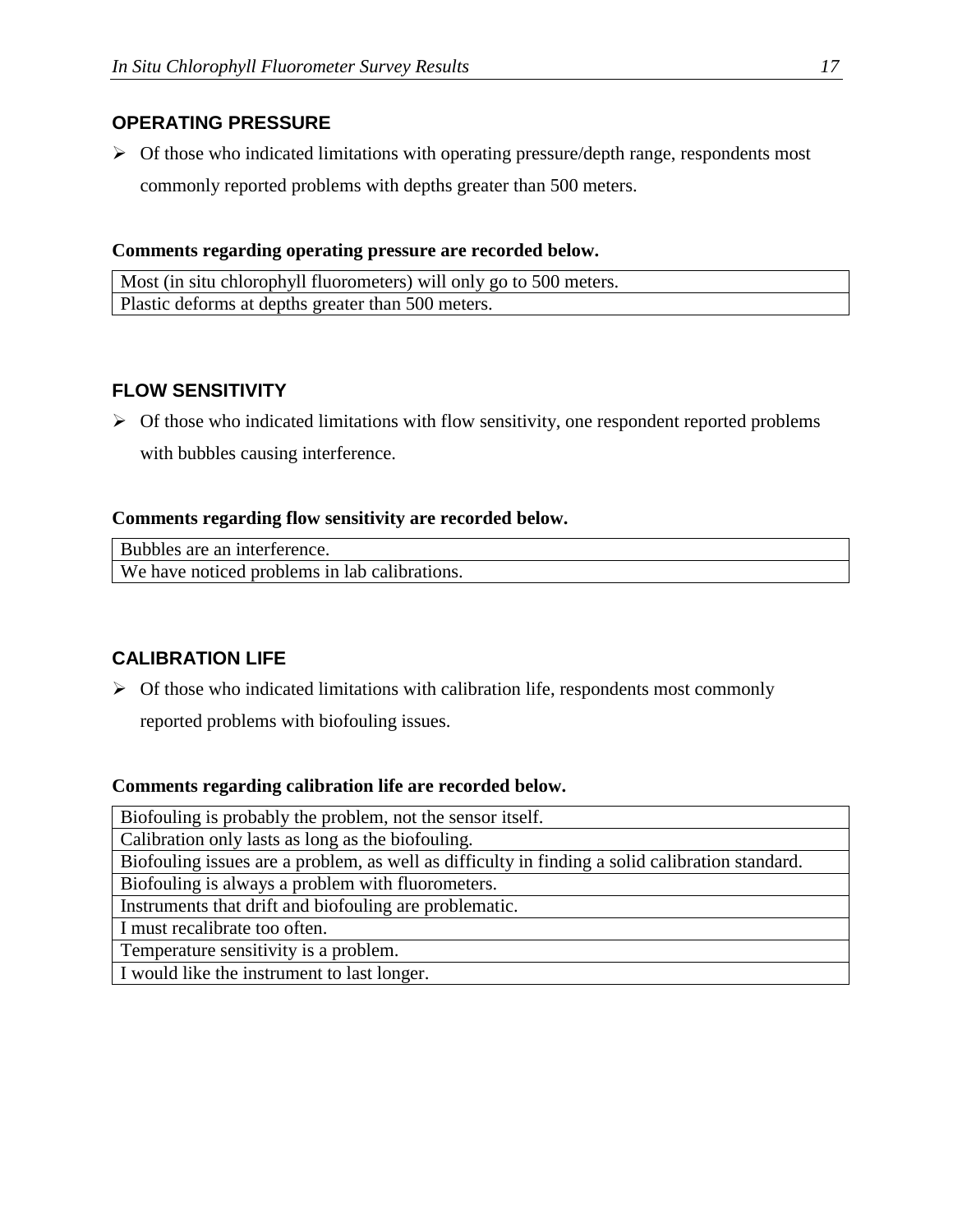#### **AUTOMATIC CALIBRATION**

 $\triangleright$  Of those who indicated limitations with automatic calibration, one respondent reported difficulty calibrating the instrument to standards.

#### **Comments regarding automatic calibration are recorded below.**

| I have difficulty getting the instrument to calibrate to standards. |  |
|---------------------------------------------------------------------|--|
| Automatic calibration would be nice to have.                        |  |

#### **EASE OF CALIBRATION**

 $\triangleright$  Of those who indicated limitations with the ease of calibrations, respondents most commonly reported that calibration was difficult.

#### **Comments regarding ease of calibration are recorded below.**

There is not a good standardized method to calibrate.

Calibration is hard to do.

I have to get someone else to do the calibration.

#### **REAL-TIME SENSOR DATA**

 $\triangleright$  Of those who indicated limitations with real-time sensor data, one respondent reported

problems with awkward user interfaces.

#### **Comments regarding real-time sensor data are recorded below.**

| Clumsy user interfaces is a problem.                                        |  |
|-----------------------------------------------------------------------------|--|
| Hard to tell if it is working properly without connecting it to a computer. |  |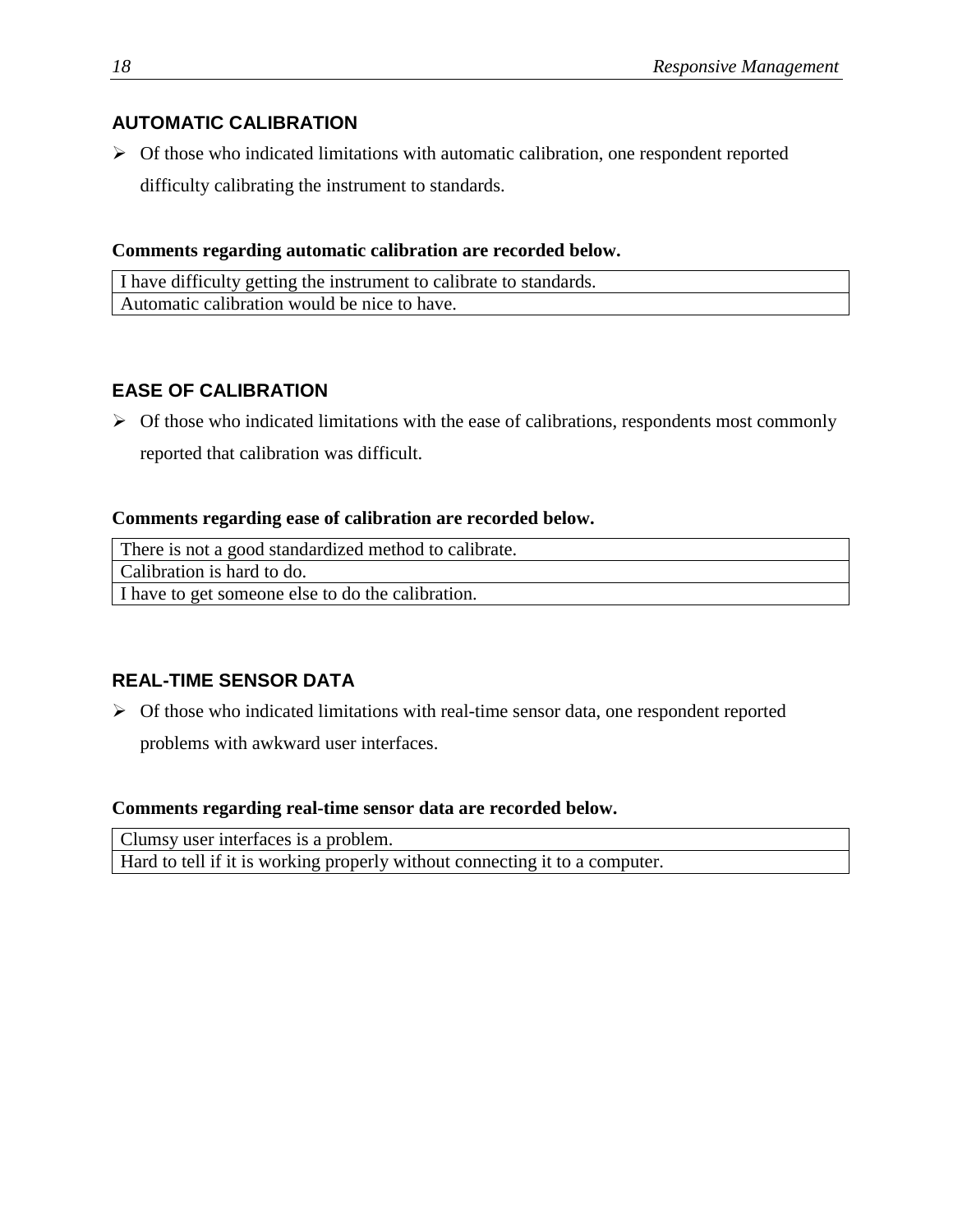#### **OFF-SENSOR TELEMETRY**

 $\triangleright$  Few respondents reported problems with off-sensor telemetry.

#### **Comments regarding off-sensor telemetry are recorded below.**

| I am interested in using off-sensor telemetry.     |  |
|----------------------------------------------------|--|
| Manufacturers have different ways to send formats. |  |

#### **INPUT/OUTPUT INTERFACES**

 $\triangleright$  Few respondents reported problems with input/output interfaces.

#### **Comments regarding input/output interfaces are recorded below.**

| It is nice to have a USB port on them as well. |  |
|------------------------------------------------|--|
| Everybody should go to USB.                    |  |

#### **PACKAGING**

 $\triangleright$  Of those who indicated limitations with packaging, one respondent reported that current designs are too big.

#### **Comments regarding packaging are recorded below.**

Some designs are better than others. They are too big.

#### **IN-FIELD MAINTENANCE**

 $\triangleright$  Of those who indicated limitations with in-field maintenance, respondents most commonly reported being unable to monitor biofouling as a problem.

#### **Comments regarding in-field maintenance are recorded below.**

I need some way to monitor biofouling. We do not know the sensor fouled until we get it back or after biofouling has occurred.

We do not perform maintenance in the field; we have to bring it all back.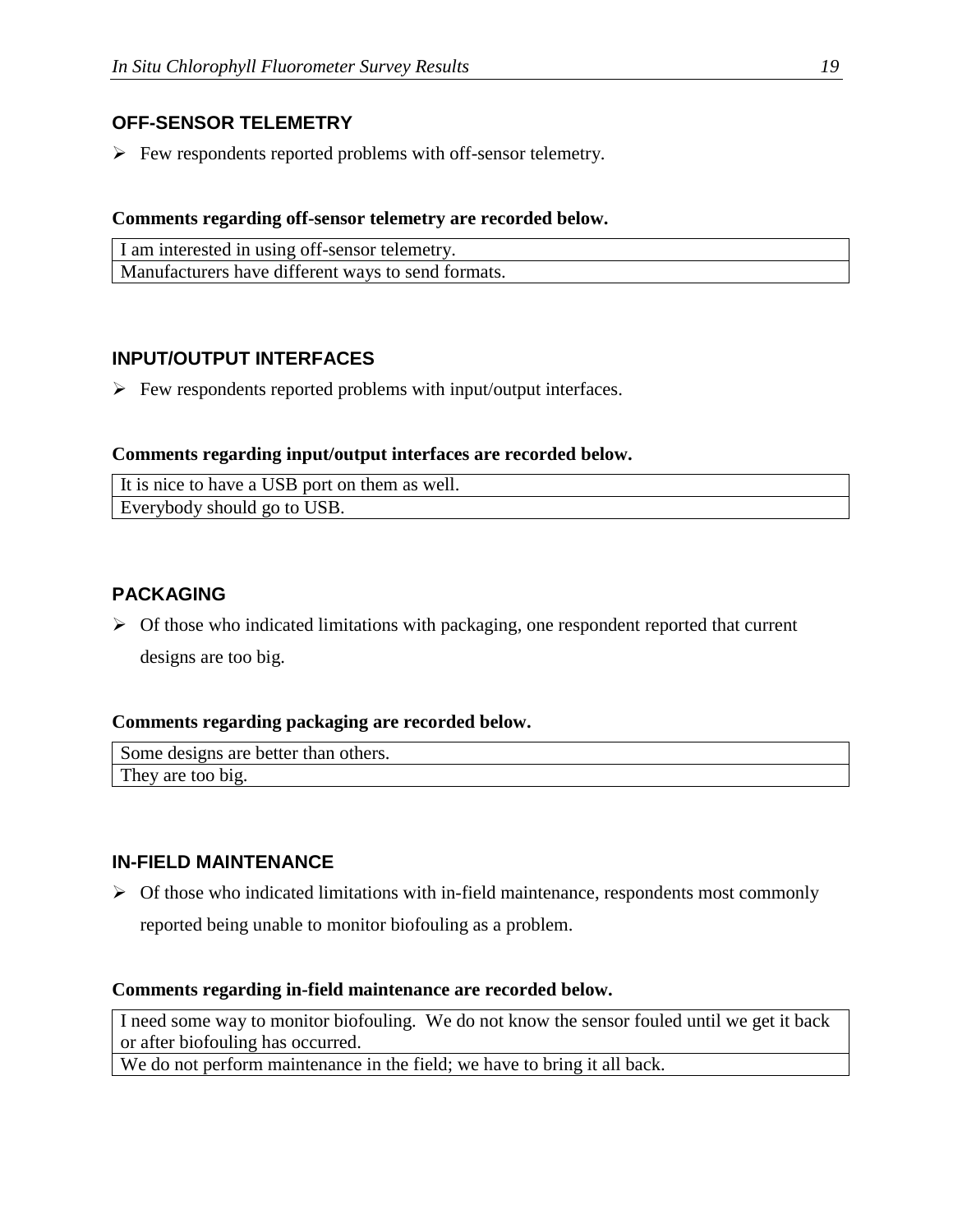#### **QUALITY OF DOCUMENTATION**

 $\triangleright$  Of those who indicated limitations with the quality of documentation/product handbook, respondents most commonly reported the need for clarity and details. One respondent reported the need for an explanation of field repairs in the product handbook, and another respondent suggested including a section on limitations and expectations.

#### **Comments regarding quality of documentation are recorded below.**

Documentation can always be more layman-related.

Documentation has been really good, but more thought and work should be devoted to the manuals regarding field repairs.

I need more detail on circuit design and calibration procedures.

I need more documentation and labels for parts.

Most handbooks are too complex.

Handbooks are usually out-of-date and missing details. A section on limitations and expectations should be in the book.

#### **COST**

 $\triangleright$  Of those who indicated limitations with cost, respondents most commonly reported that the instruments were too expensive.

#### **Comments regarding cost are recorded below.**

(In situ chlorophyll fluorometers) are just too pricey.

They (in situ chlorophyll fluorometers) are all too high.

(In situ chlorophyll fluorometers) are very expensive. You get what you pay for, but it is difficult on a state budget.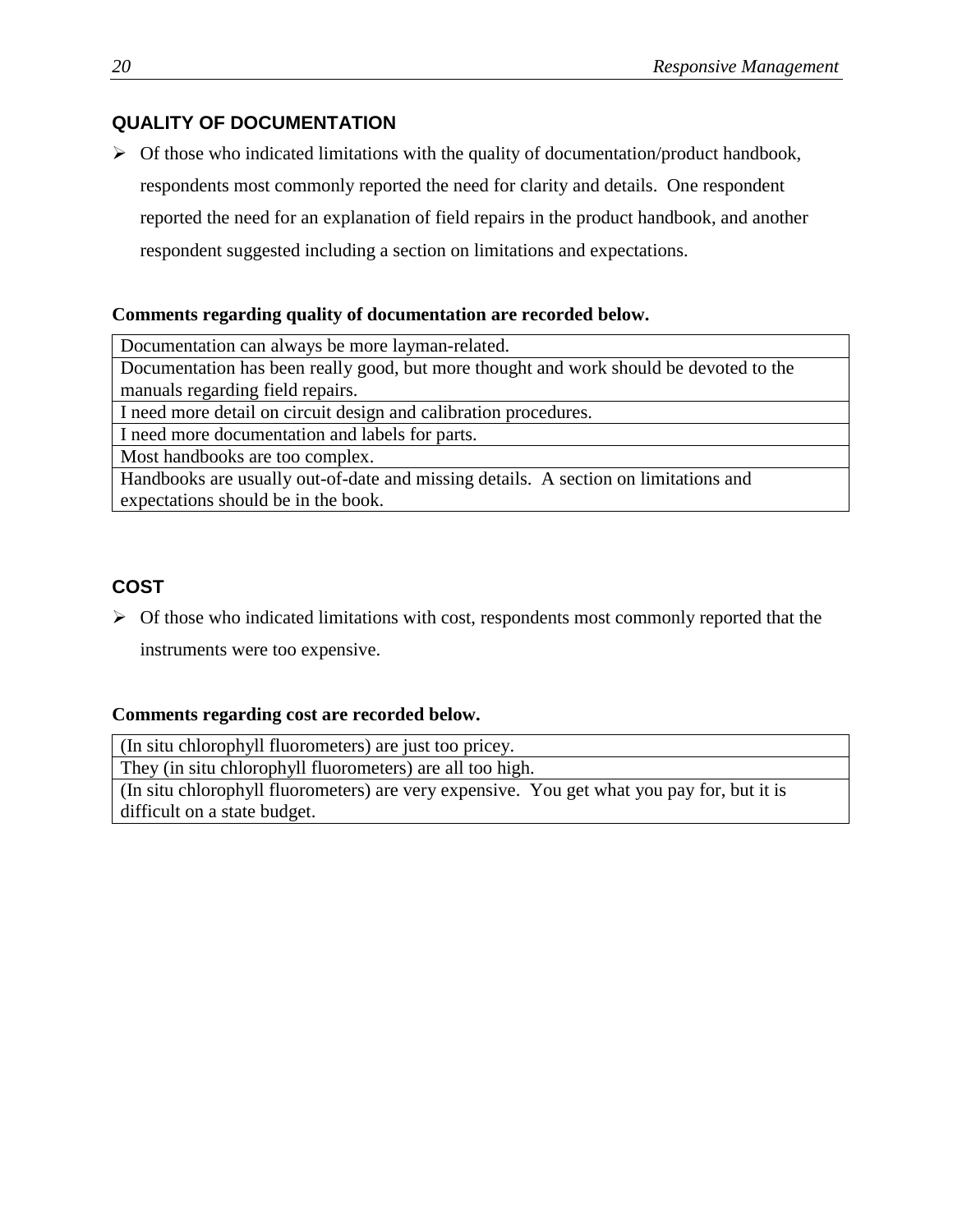## **IMPORTANCE OF CHARACTERISTICS WHEN USING IN SITU CHLOROPHYLL FLUOROMETERS**

- $\triangleright$  Respondents were asked to rate characteristics on a scale of 1 to 5, with 1 being not at all important and 5 being very important. A majority (82%) of respondents rated reliability as the most important characteristic when using in situ chlorophyll fluorometers in the field.
	- Other characteristics rated as most important when using in situ chlorophyll fluorometers include range/detection limits (58%), precision (40%), product support/warranty/vendor reputation (40%), accuracy (34%), calibration life (27%), and ease of calibration (27%).
- $\triangleright$  Respondents most commonly (27%) rated automatic calibration as the least important characteristic when using in situ chlorophyll fluorometers in the field.
	- Other characteristics rated as least important when using in situ chlorophyll fluorometers include flow sensitivity (24%), off-sensor telemetry (16%), and operating pressure/depth range (16%).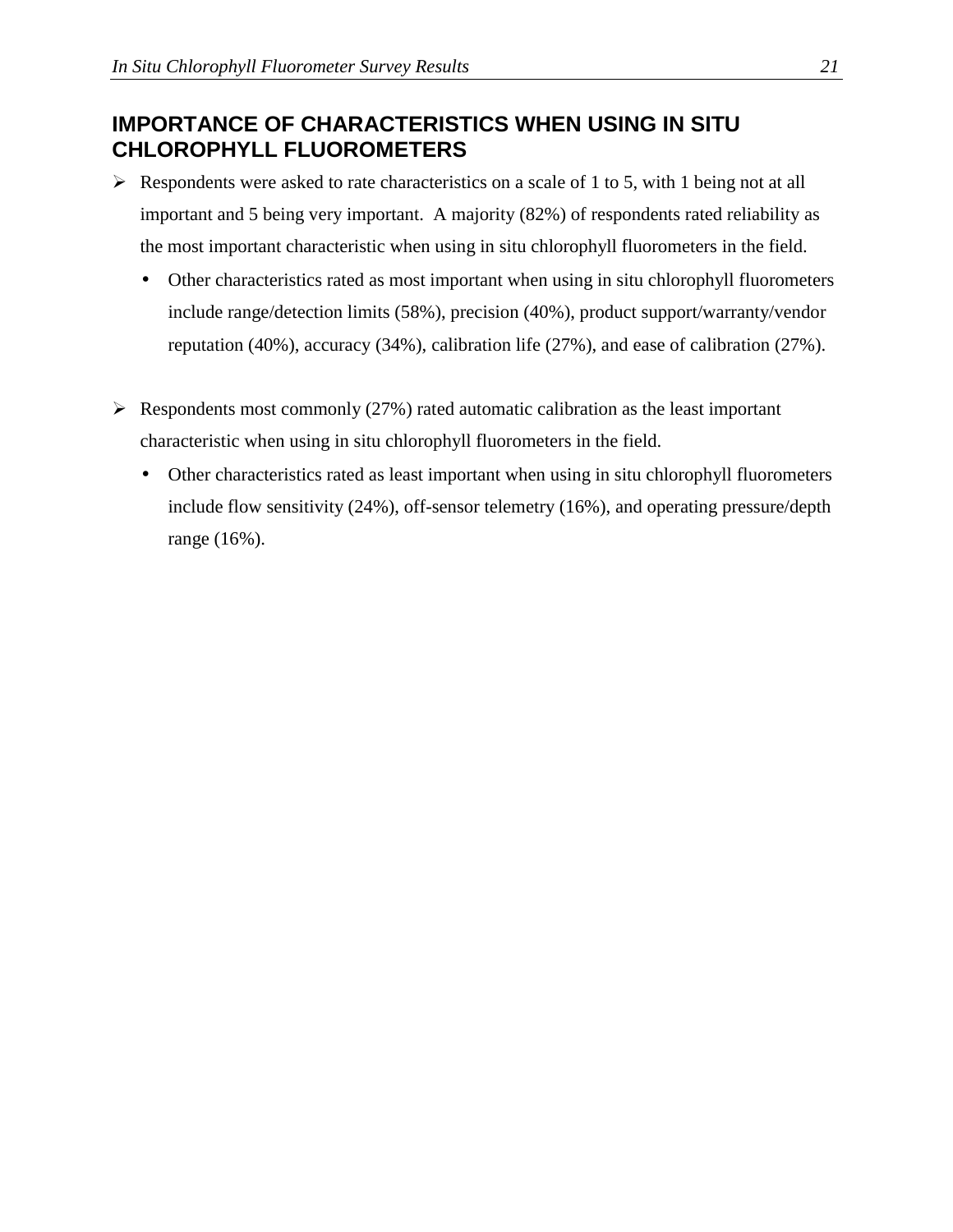

# **Q40-Q58. Percent who rated the following as a 5 in importance when using chlorophyll fluorometers in**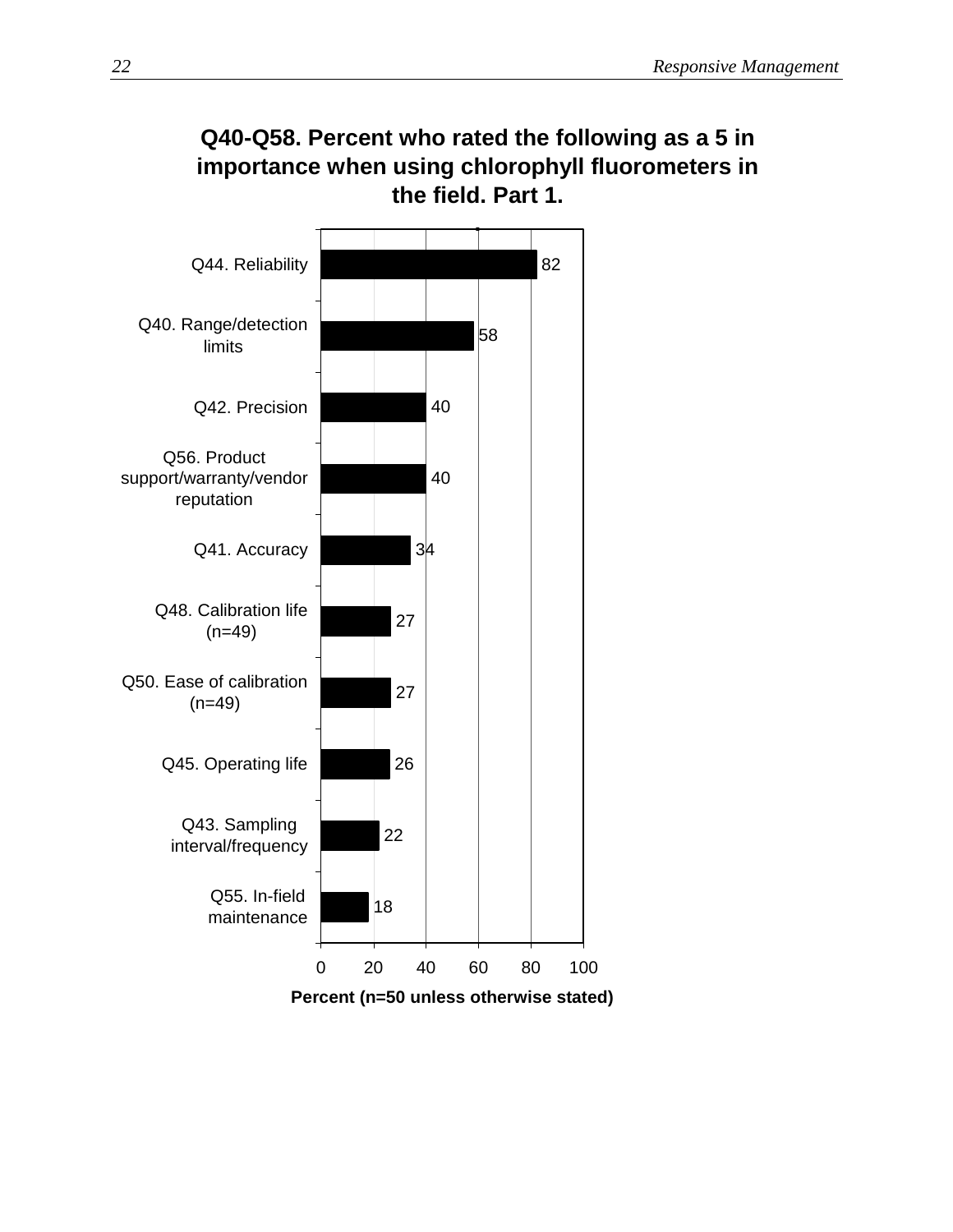## **Q40-Q58. Percent who rated the following as a 5 in importance when using chlorophyll fluorometers in the field. Part 2.**

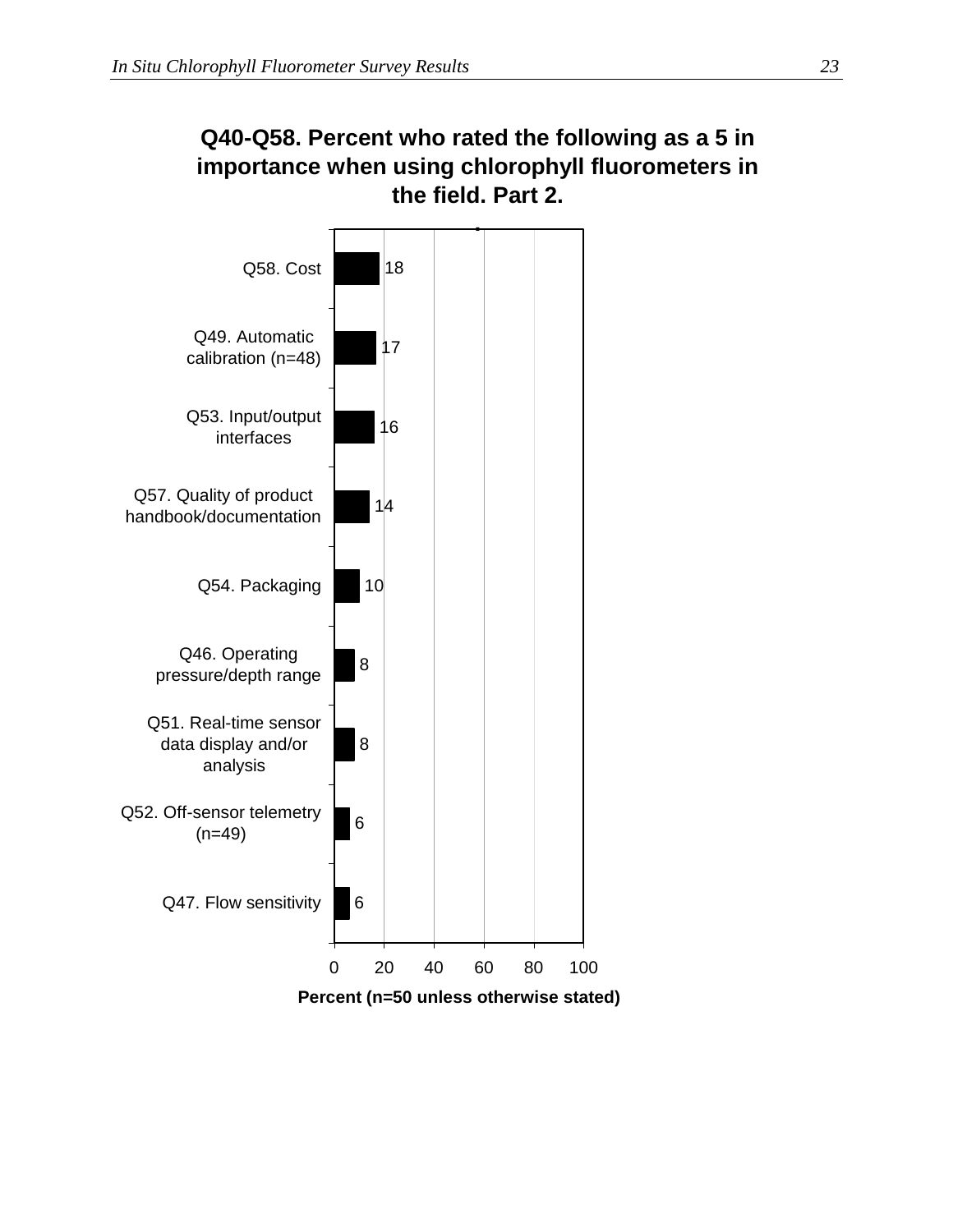

# **Q40-Q58. Percent who rated the following as a 1 in importance when using chlorophyll fluorometers in**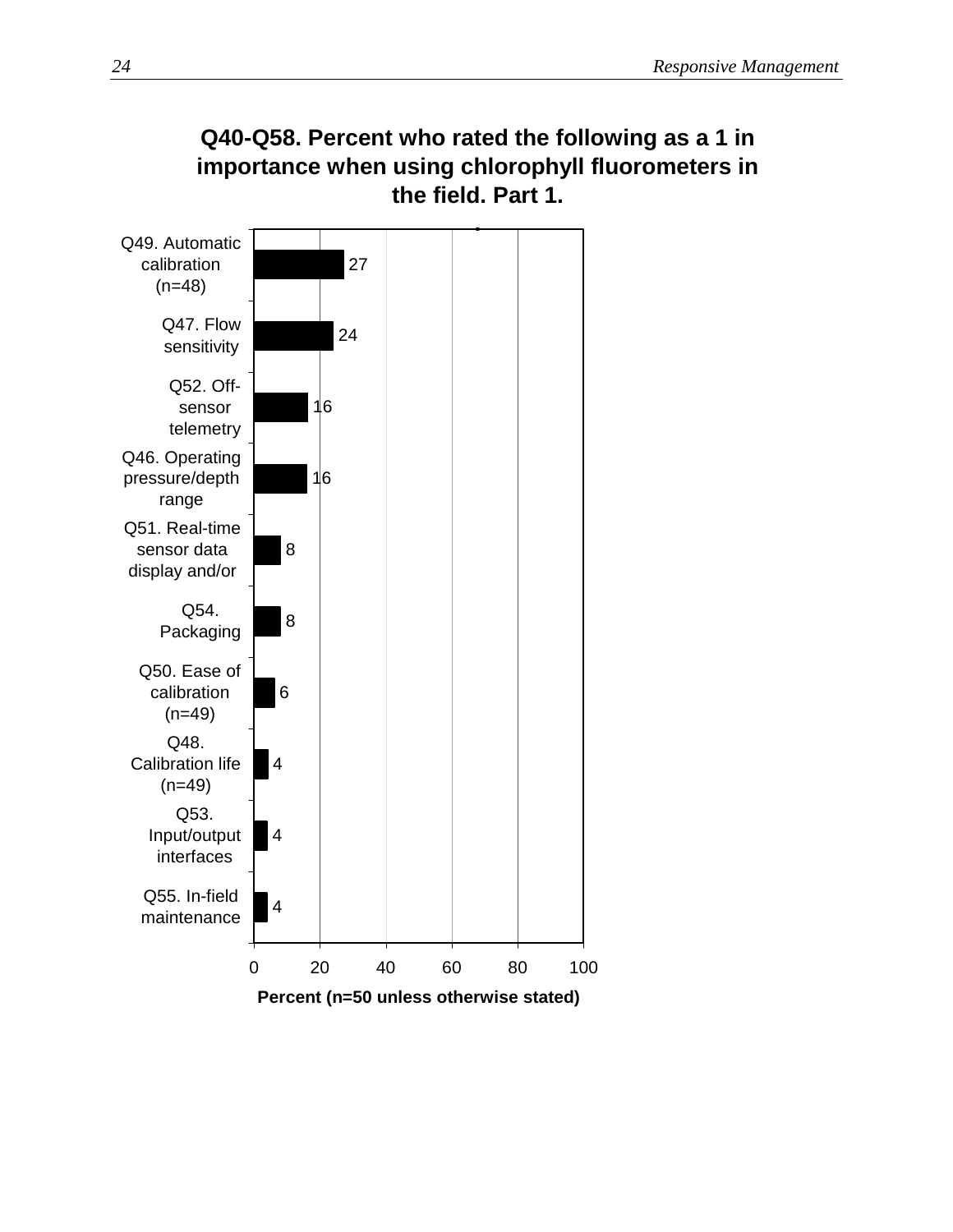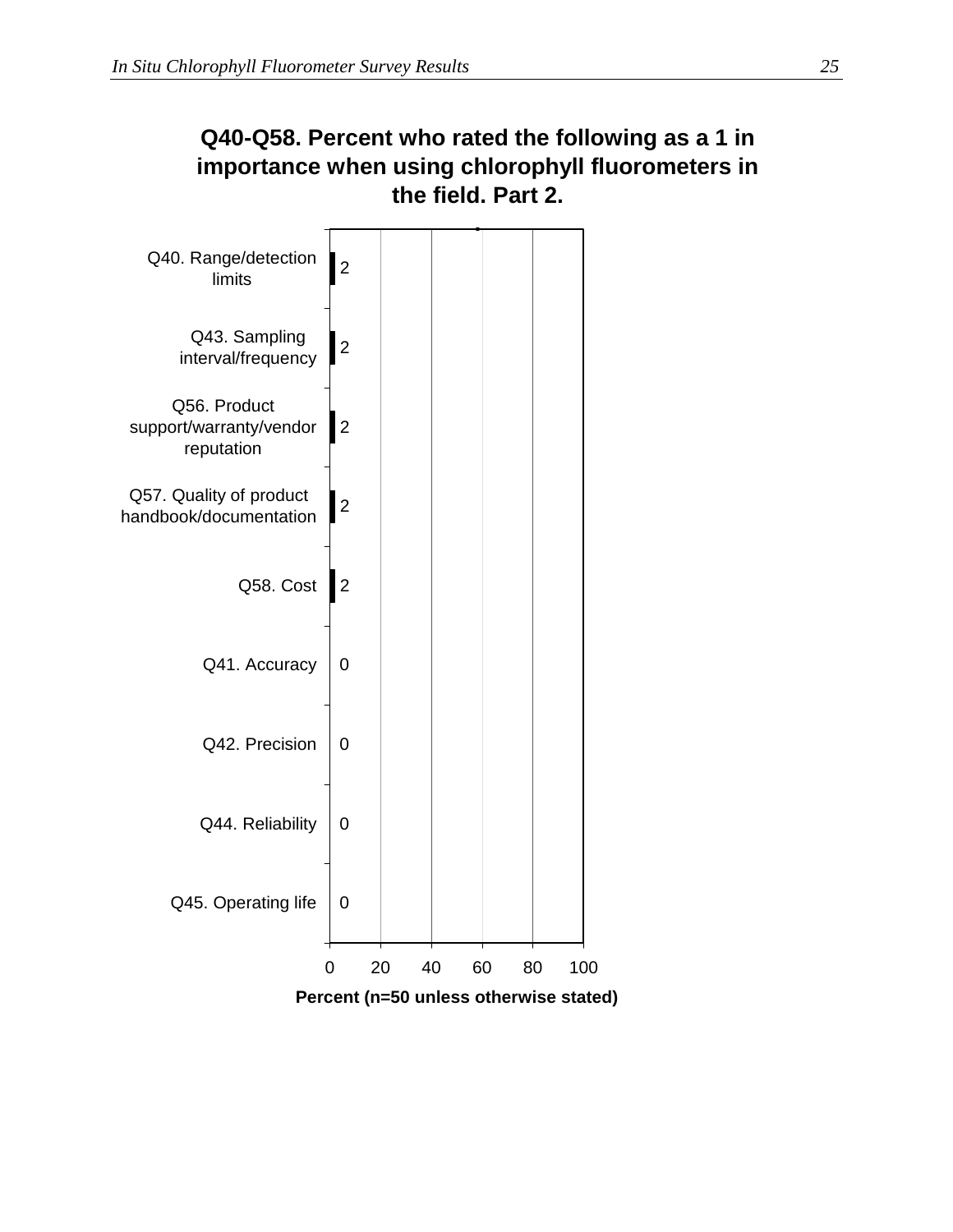## **IMPORTANCE OF CHARACTERISTICS WHEN PURCHASING IN SITU CHLOROPHYLL FLUOROMETERS**

- $\triangleright$  Respondents were asked to rate characteristics on a scale of 1 to 5, with 1 being not at all important and 5 being very important. A majority (80%) of respondents rated reliability as the most important characteristic when purchasing in situ chlorophyll fluorometers.
	- Other characteristics rated as most important when purchasing in situ chlorophyll fluorometers include range/detection limits (62%), precision (40%), accuracy (36%), product support/warranty/vendor reputation (34%), sampling interval/frequency (26%), and operating life (26%).
- $\triangleright$  Respondents most commonly (28%) rated automatic calibration as the least important characteristic when purchasing in situ chlorophyll fluorometers.
	- Other characteristics rated as least important when purchasing in situ chlorophyll fluorometers include flow sensitivity (24%), off-sensor telemetry (20%), and operating pressure/depth range (16%).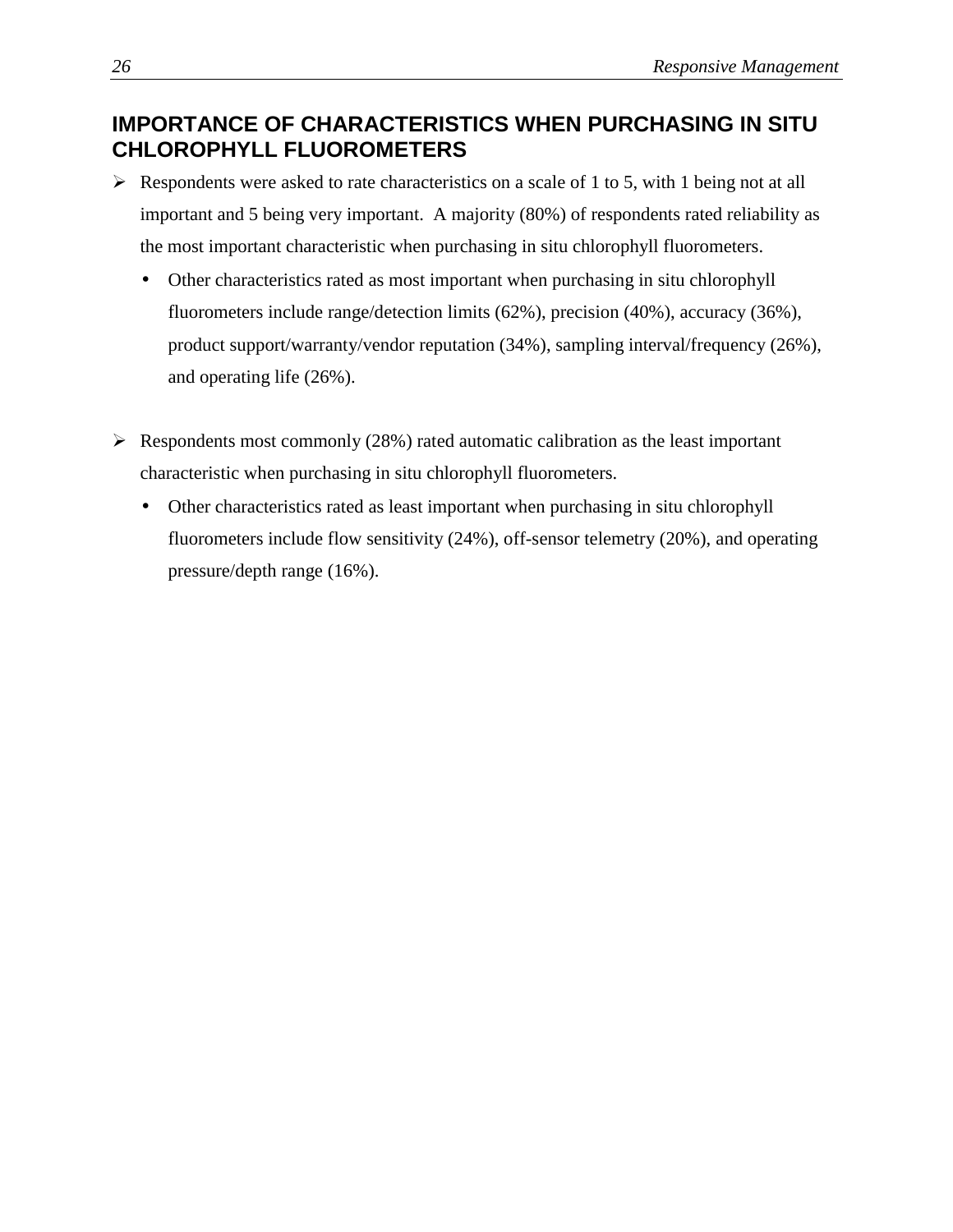

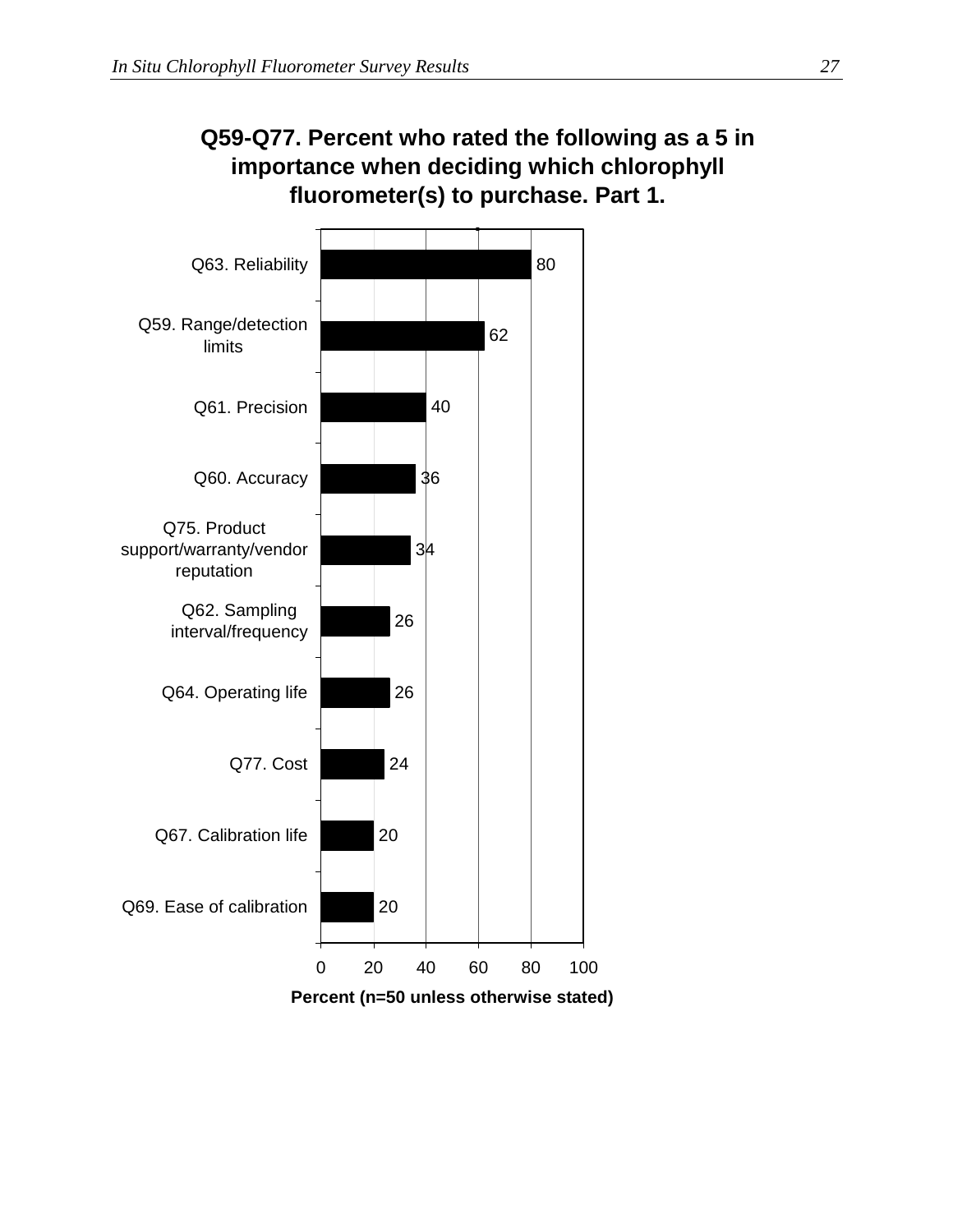## **Q59-Q77. Percent who rated the following as a 5 in importance when deciding which chlorophyll fluorometer(s) to purchase. Part 2.**

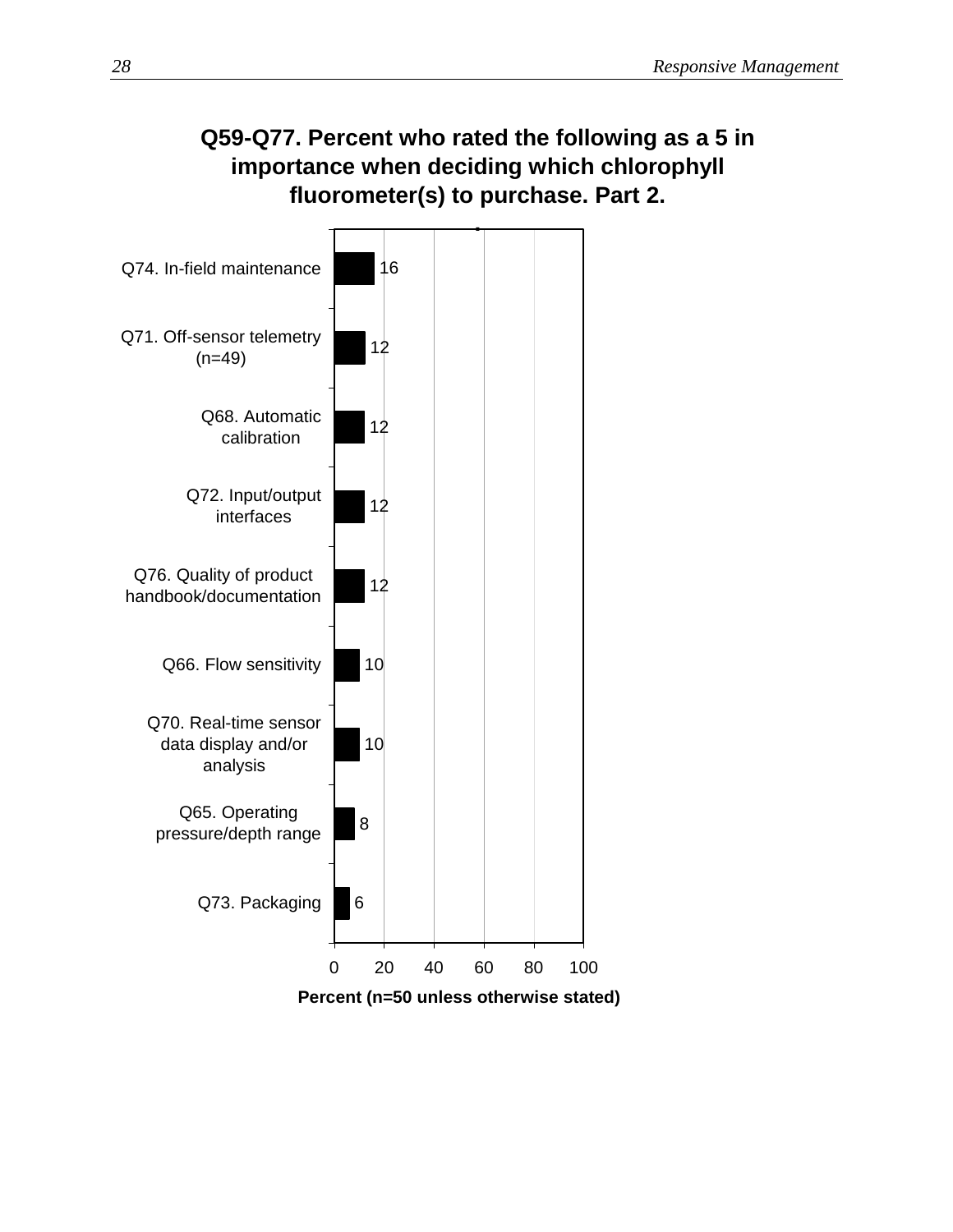

**Percent (n=50 unless otherwise stated)**

# **Q59-Q77. Percent who rated the following as a 1 in importance when deciding which chlorophyll**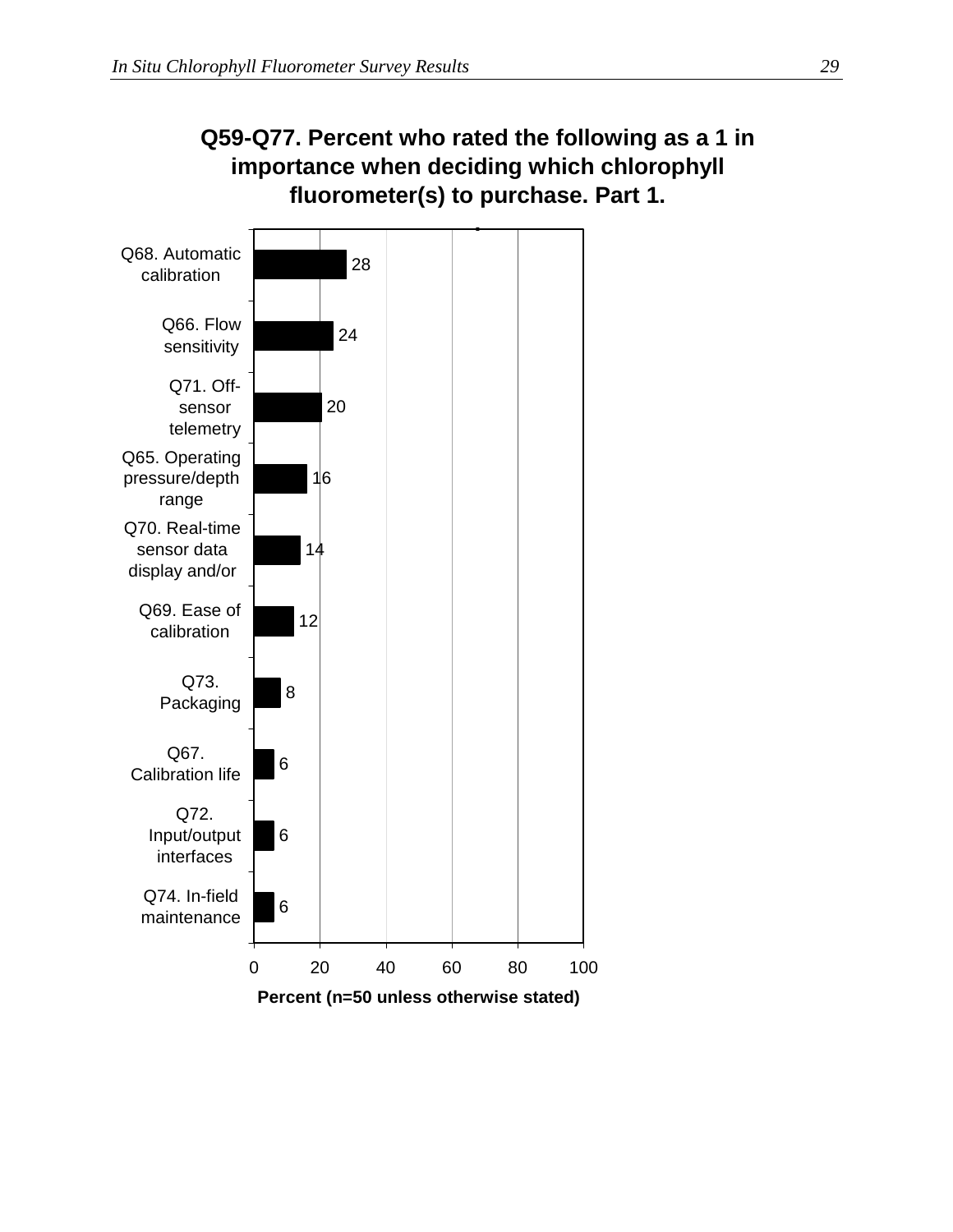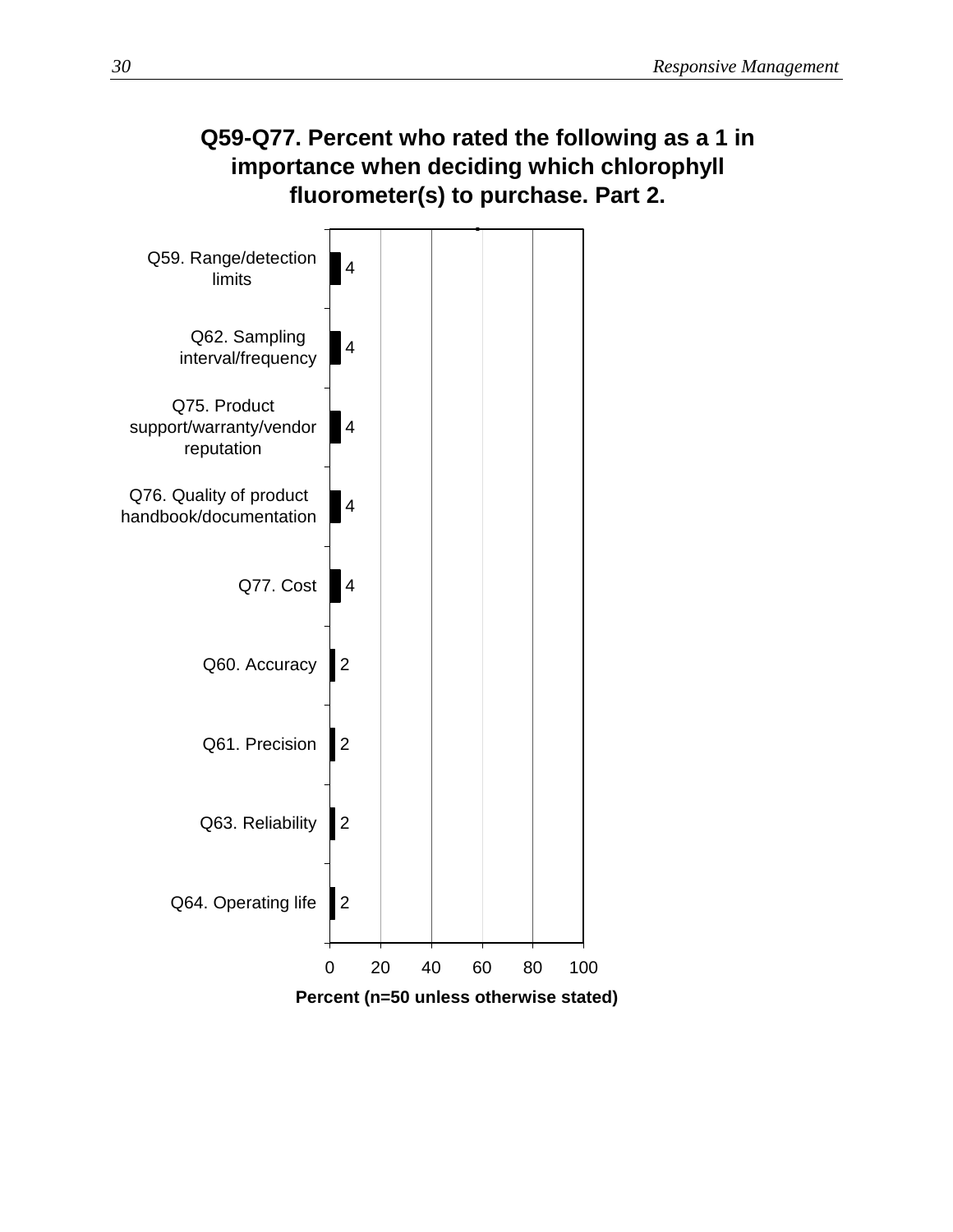#### **COMPARISON OF IMPORTANCE OF CHARACTERISTICS WHEN USING AND WHEN PURCHASING IN SITU CHLOROPHYLL FLUOROMETERS**

- $\triangleright$  A majority of respondents rated reliability as an important characteristic when using (82%) and when purchasing (80%) in situ chlorophyll fluorometers. When asked to rate reliability on a scale of 1 to 5, with 5 being very important, the mean of respondents' ratings of reliability was 4.8 when using fluorometers and 4.7 when purchasing fluorometers.
- $\triangleright$  A majority of respondents rated range/detection limits as an important characteristic when using (58%) and when purchasing (62%) in situ chlorophyll fluorometers. When asked to rate range/detection limits on a scale of 1 to 5, with 5 being very important, the mean of respondents' ratings of range/detection limits was 4.4 when using fluorometers and 4.4 when purchasing fluorometers.
- $\triangleright$  Respondents commonly rated precision as an important characteristic when using (40%) and when purchasing (40%) in situ chlorophyll fluorometers. When asked to rate precision on a scale of 1 to 5, with 5 being very important, the mean of respondents' ratings of precision was 4.1 when using fluorometers and 4.1 when purchasing fluorometers.
- $\triangleright$  Respondents rated product support/warranty/vendor reputation as an important characteristic when using (40%) and when purchasing (34%) in situ chlorophyll fluorometers. When asked to rate product support/warranty/vendor reputation on a scale of 1 to 5, with 5 being very important, the mean of respondents' ratings of product support/warranty/vendor reputation was 4.1 when using fluorometers and 4.0 when purchasing fluorometers.
- $\triangleright$  Respondents commonly rated accuracy as an important characteristic when using (34%) and when purchasing (36%) in situ chlorophyll fluorometers. When asked to rate accuracy on a scale of 1 to 5, with 5 being very important, the mean of respondents' ratings of accuracy was 4.0 when using fluorometers and 4.0 when purchasing fluorometers.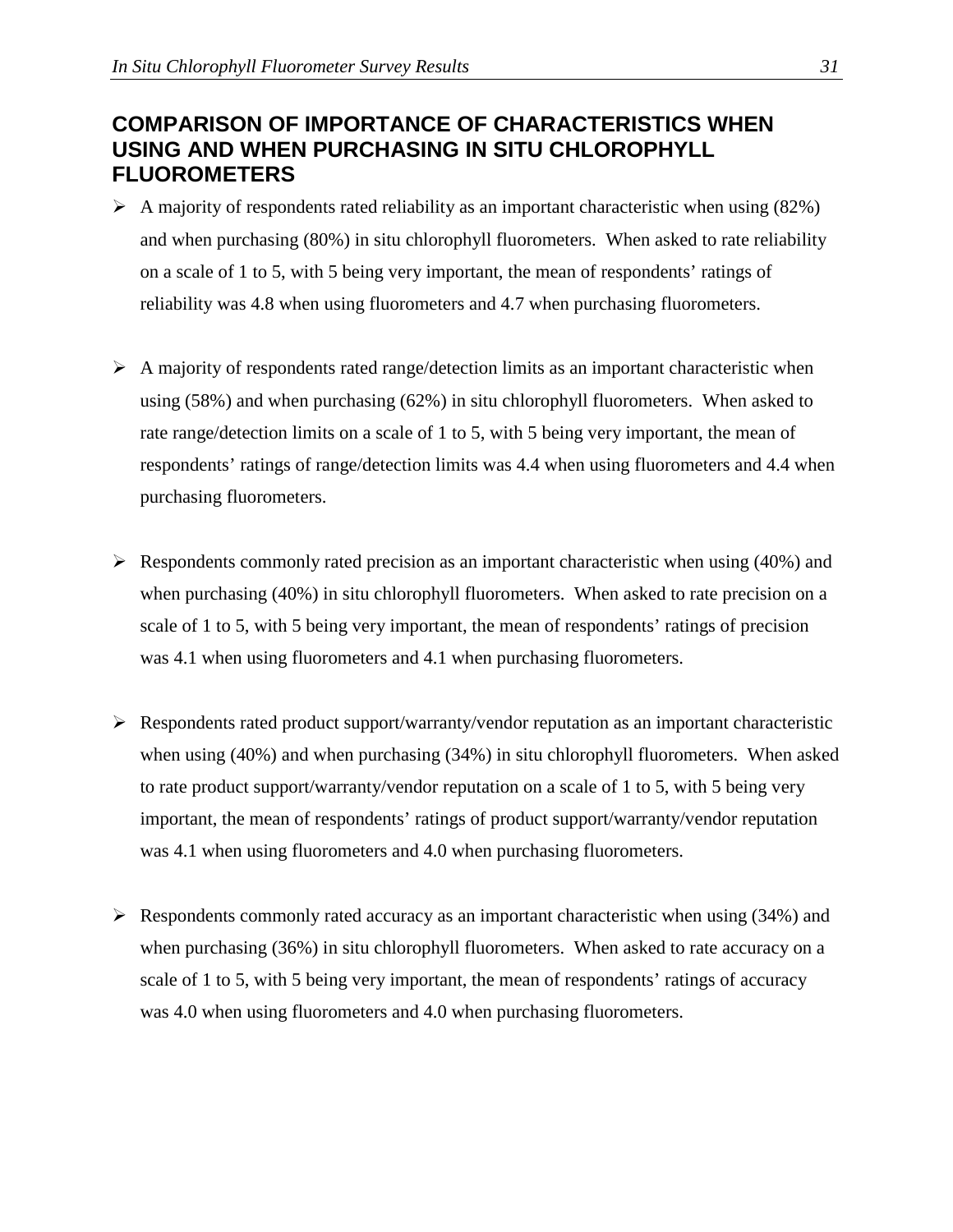

# **Q44, Q63. Importance of the reliability of chlorophyll fluorometers.**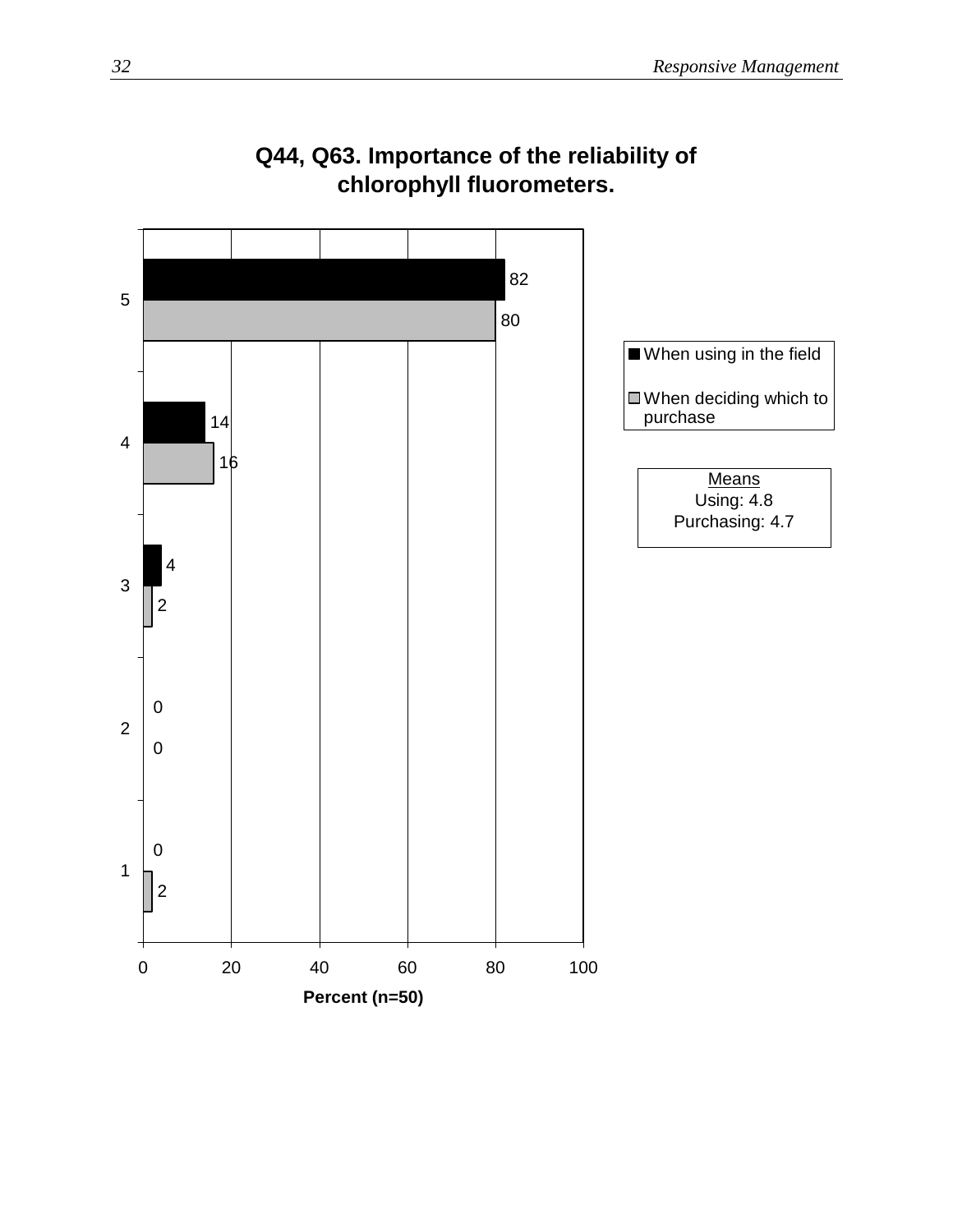

# **Q40, Q59. Importance of the range/detection limits of chlorophyll fluorometers.**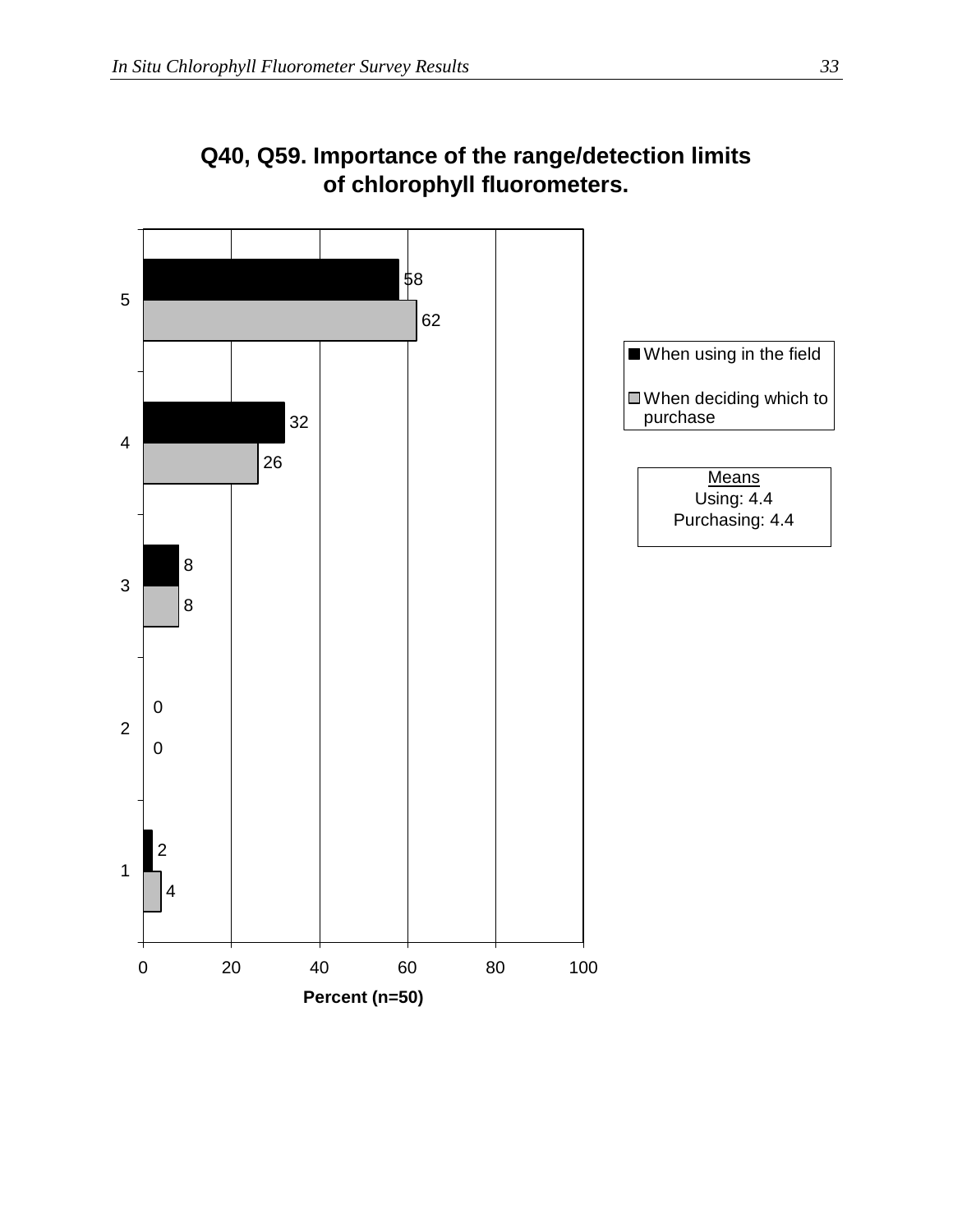

# **Q42, Q61. Importance of the precision of chlorophyll fluorometers.**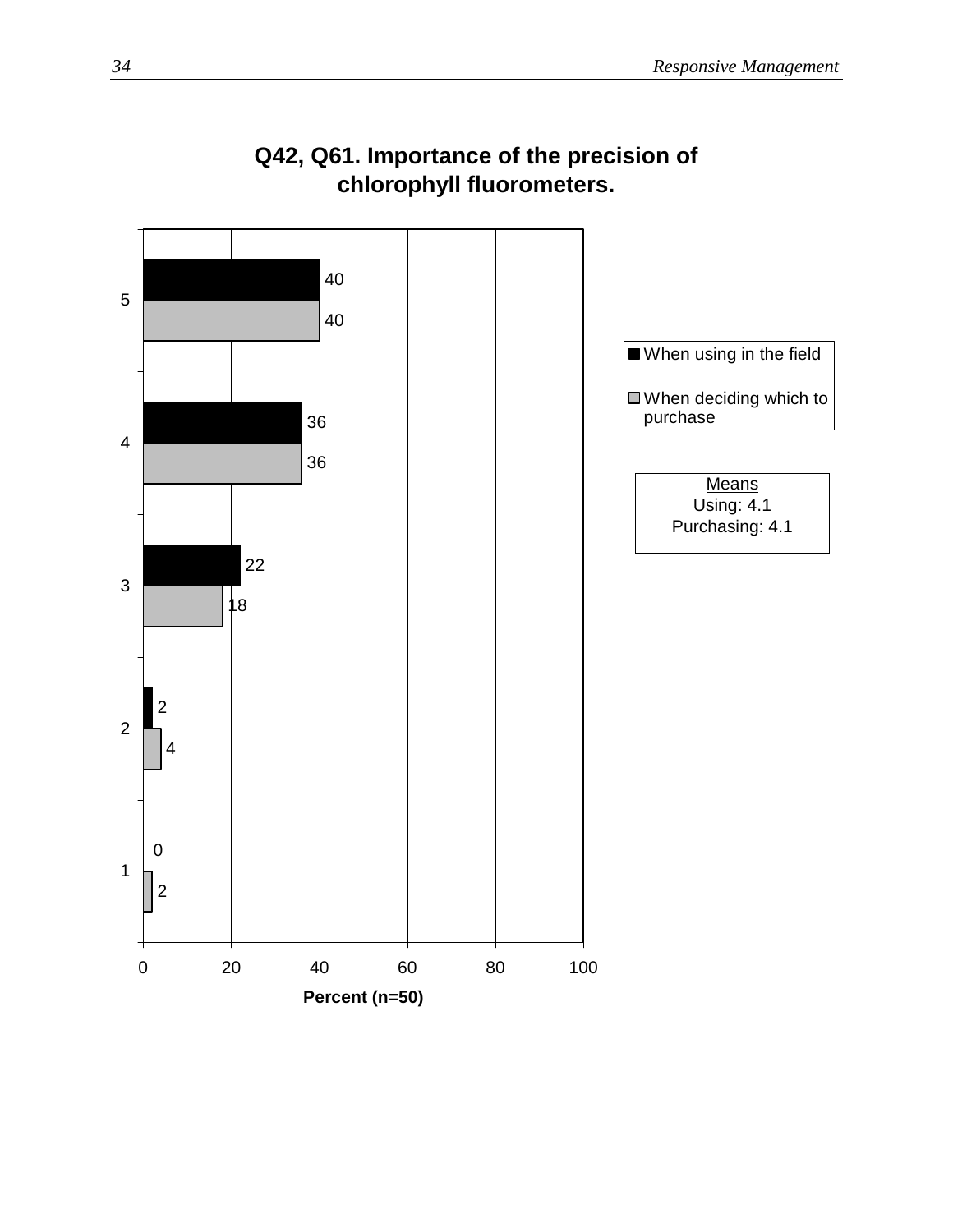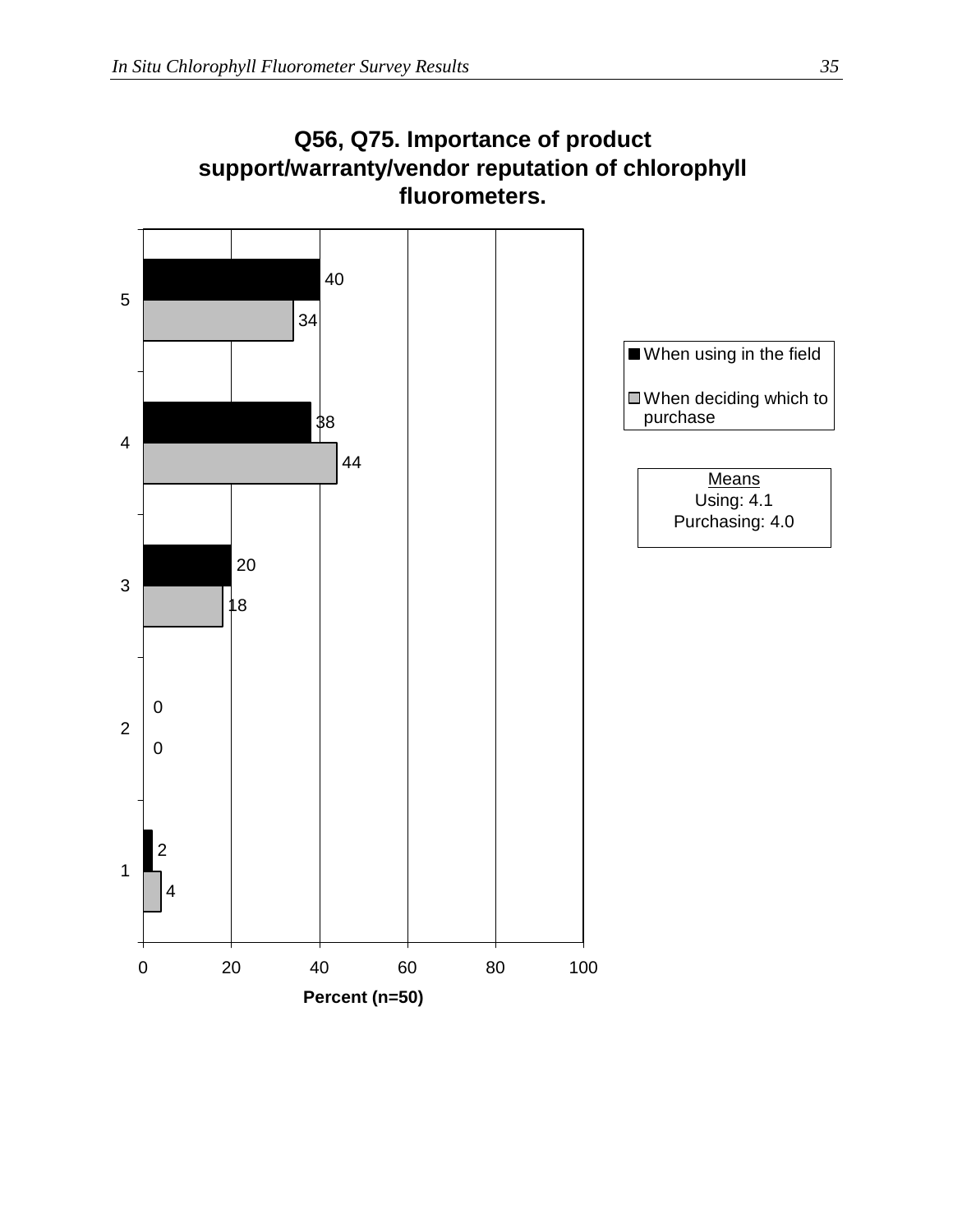

# **Q41, Q60. Importance of the accuracy of chlorophyll fluorometers.**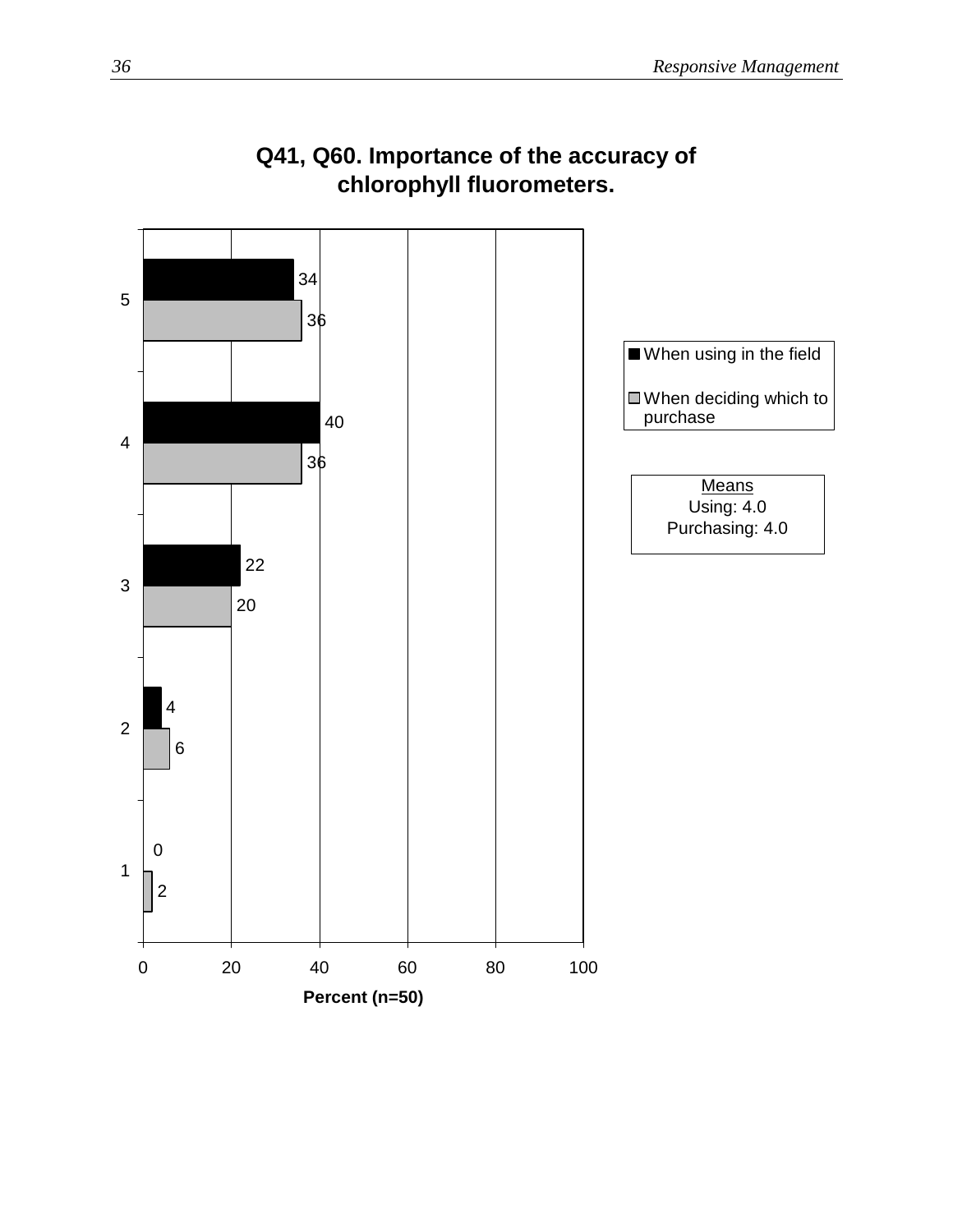#### **CUSTOM CHARACTERISTICS**

- A majority (80%) of respondents' sensor requirements are standard; 16% of respondents' sensor requirements are custom, or "non-standard", characteristics.
	- Of those whose sensor requirements are custom characteristics, one respondent reported changing the capabilities for integration; another respondent reported the need to characterize for the properties of chlorophyll.



#### **Q78. Relative to the sensor system characteristics, are any of your sensor needs/requirements "nonstandard" or custom?**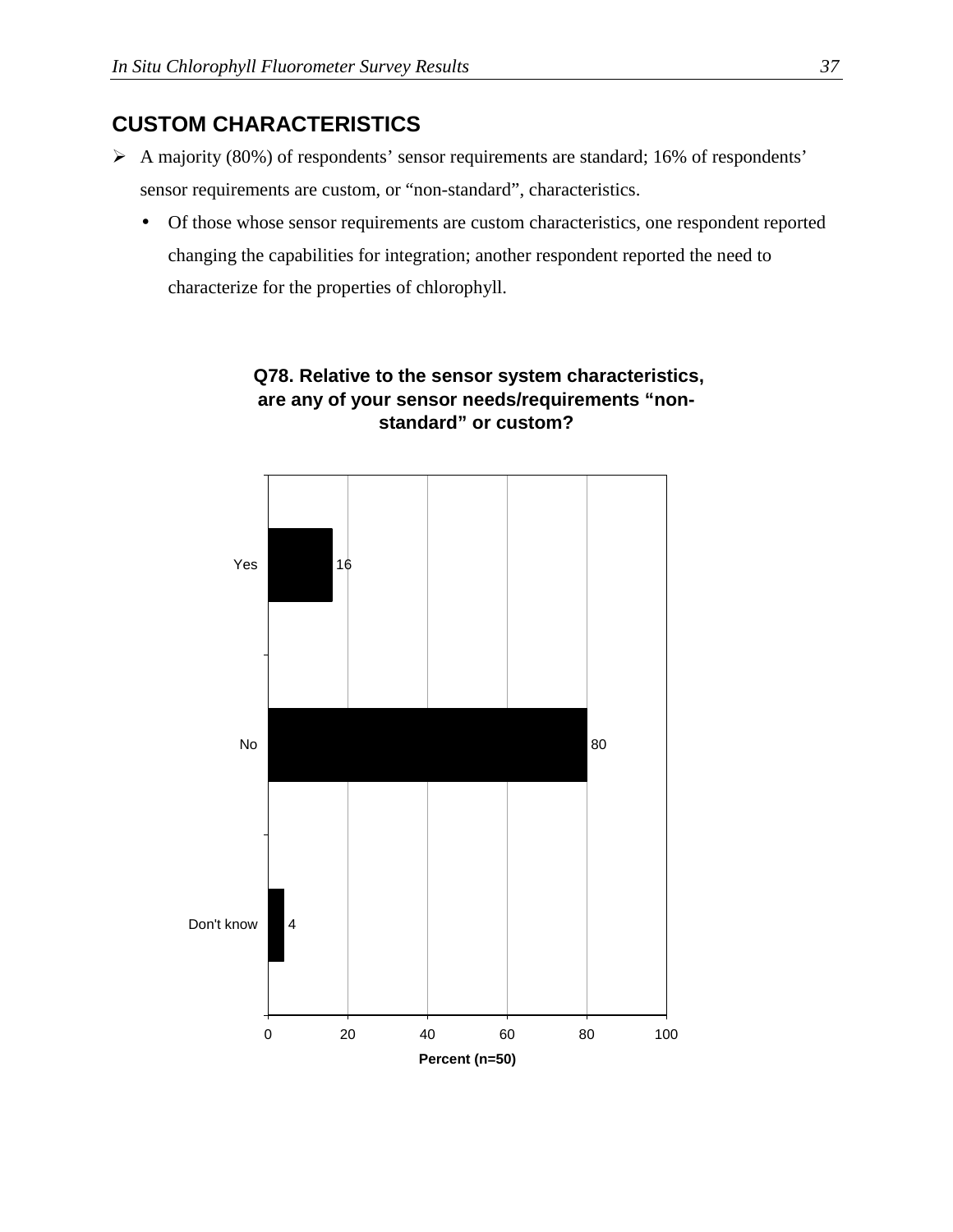### **ANTICIPATED PURCHASES OF IN SITU CHLOROPHYLL FLUOROMETERS**

- $\triangleright$  A plurality (44%) of respondents plan to acquire new commercial sensors within the next 2 years; 26% do not plan to acquire new commercial sensors.
- $\triangleright$  A majority (82%) of respondents will consider using a different sensor type other than the one they are currently using to measure in situ chlorophyll; 18% will not consider using a different sensor type.
	- When asked why they would consider using a different sensor type, respondents cited smaller packaging, biofouling issues, and simply getting the best instrument for their money.
	- When asked why they would *not* consider using a different sensor type, respondents cited custom packaging, reliability, and satisfaction with current vendor.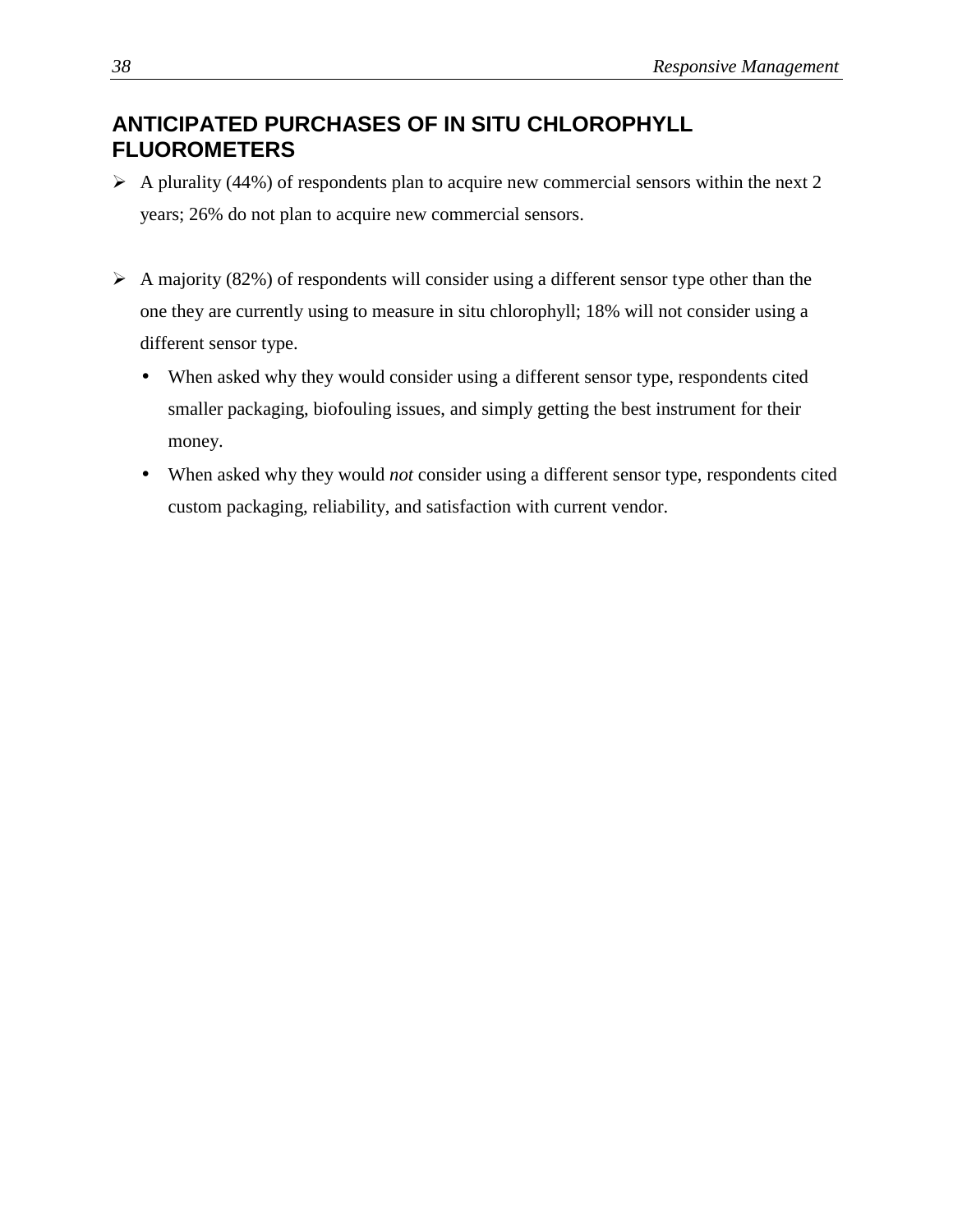

### **Q83. Do you plan on acquiring new commercial sensors within the next 2 years?**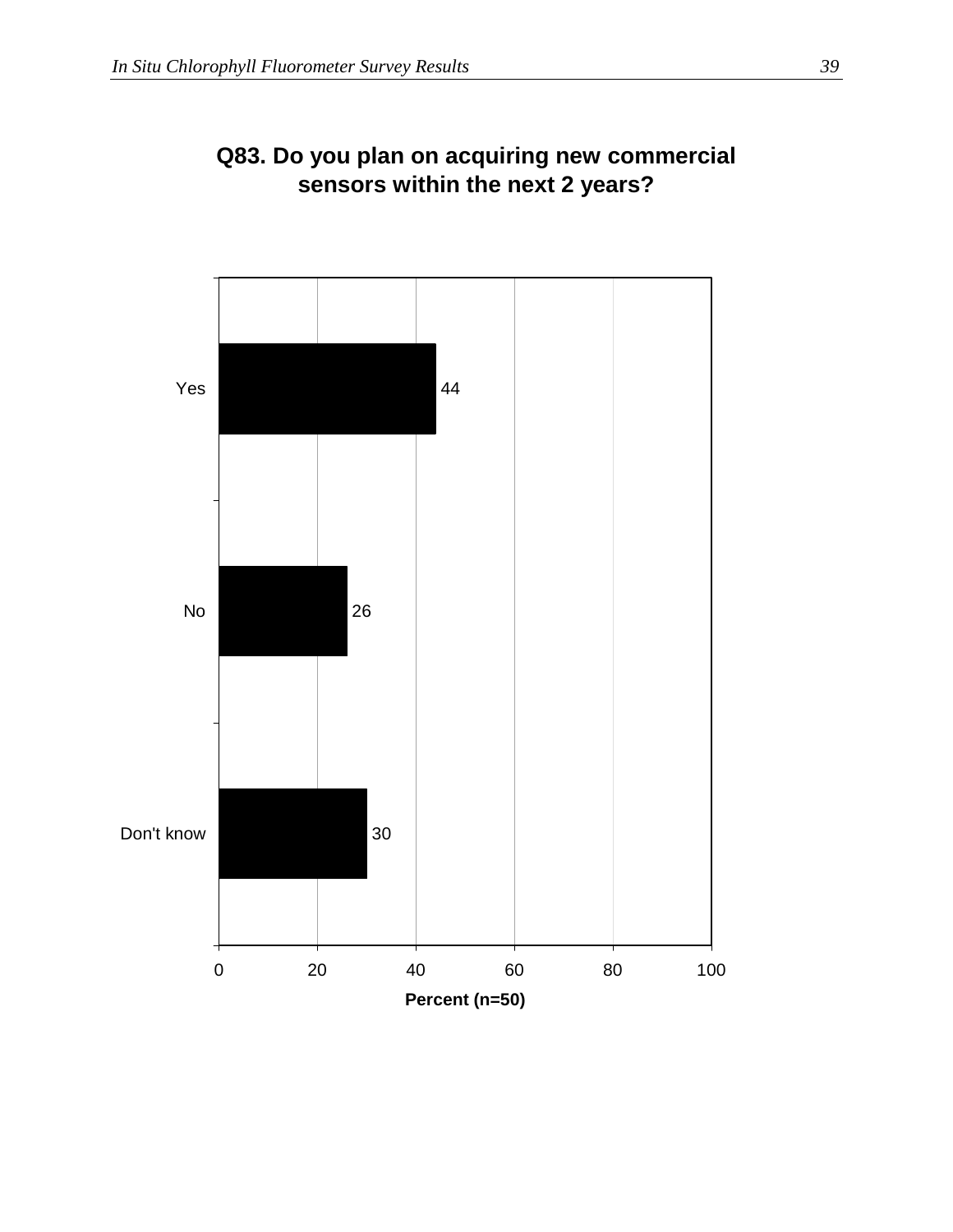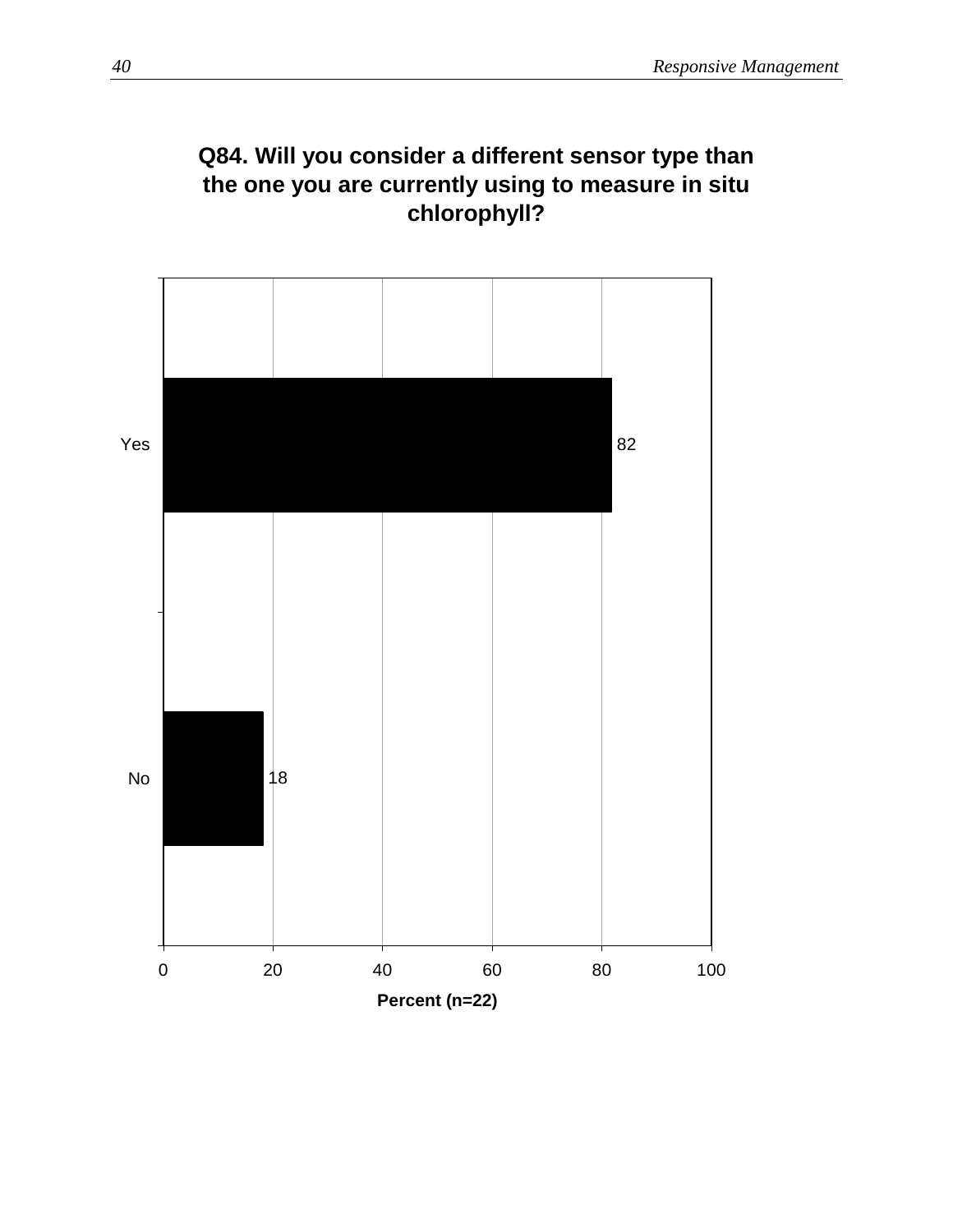### **RECOMMENDATIONS TO IMPROVE CURRENT DESIGNS**

 $\triangleright$  When asked for their recommendations to improve current designs, respondents most commonly reported the need to address poor accuracy and biofouling issues.

#### **Additional recommendations to improve current designs are recorded below.**

Accuracy seems to be the problem.

All in situ chlorophyll fluorometers fail in full sunlight; not a fault of sensor but of phytoplankton.

Need better attention to biofouling and steadiness of the in situ chlorophyll fluorometers.

Address depth limitations.

Need to improve ease of changing filters for use with other detection methods.

Need effective anti-biofouling methods.

Need an automated way to deal with biofouling of optical surfaces.

I believe straight voltage is better.

I would like to see them being made smaller in size and with lower power consumption.

We need improved accuracy.

(In situ chlorophyll fluorometers) need improved accuracy.

Address deployment biofouling issues.

Address the issue of calibration in the field and biofouling.

Need longer-lasting, reliable, anti-biofouling sensors with automated calibration.

Need to improve software and have some kind of reference standard for calibrations.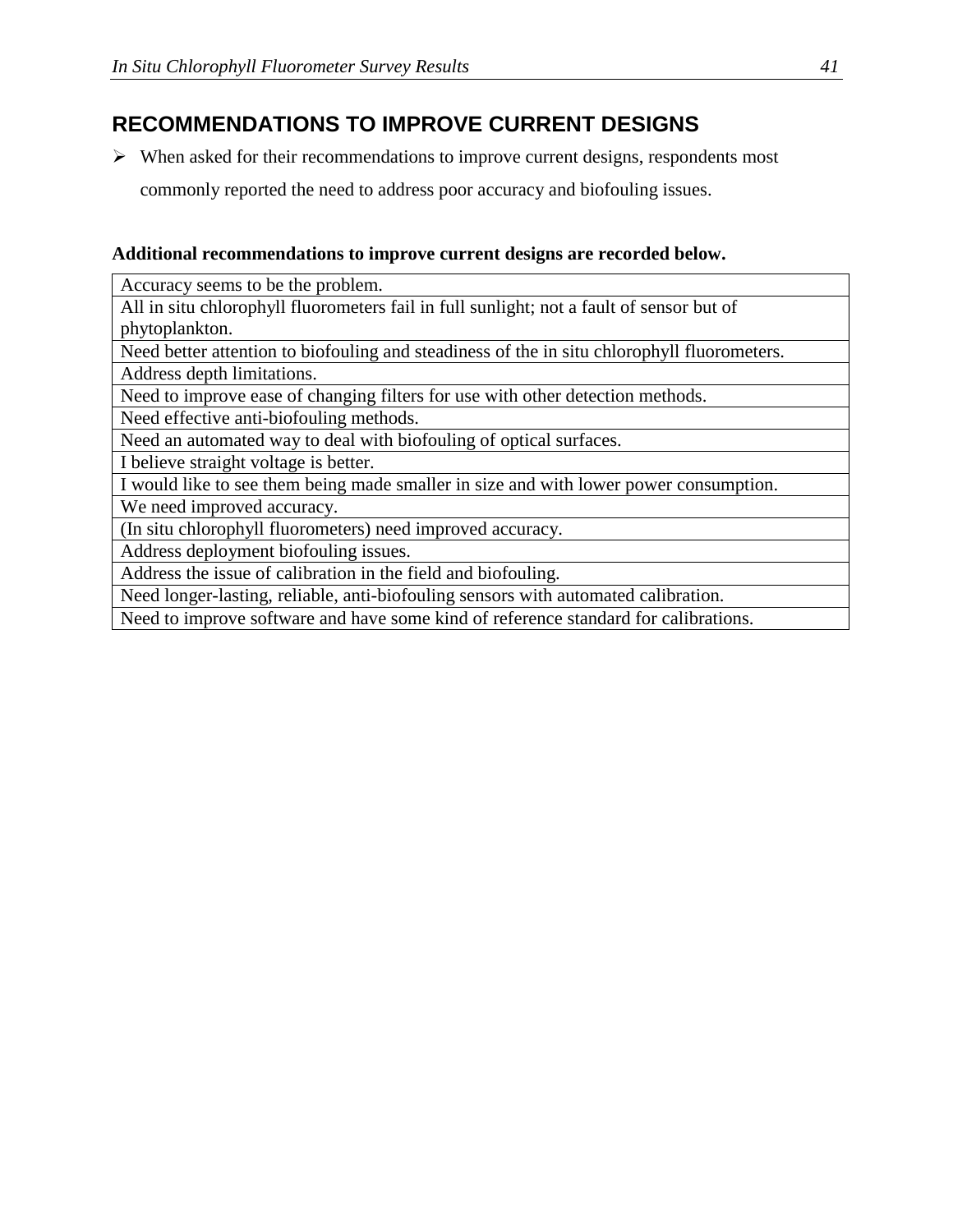### **ADDITIONAL COMMENTS**

#### **Additional comments (general) are recorded below.**

I am interested in helping with this. I have been doing this for 25 years and would be happy to help out, if possible. I would love to talk to someone about this outside of a boxed-in survey format.

I think there should be more education on what sensors can and cannot do. People try to do things with the sensor that it is not capable of doing; people blame the company when it is not the company's fault.

I am surprised "biological fouling" was not an option on the characteristic parameters list. I would like to see the ACT report when it is completed; please send me a copy.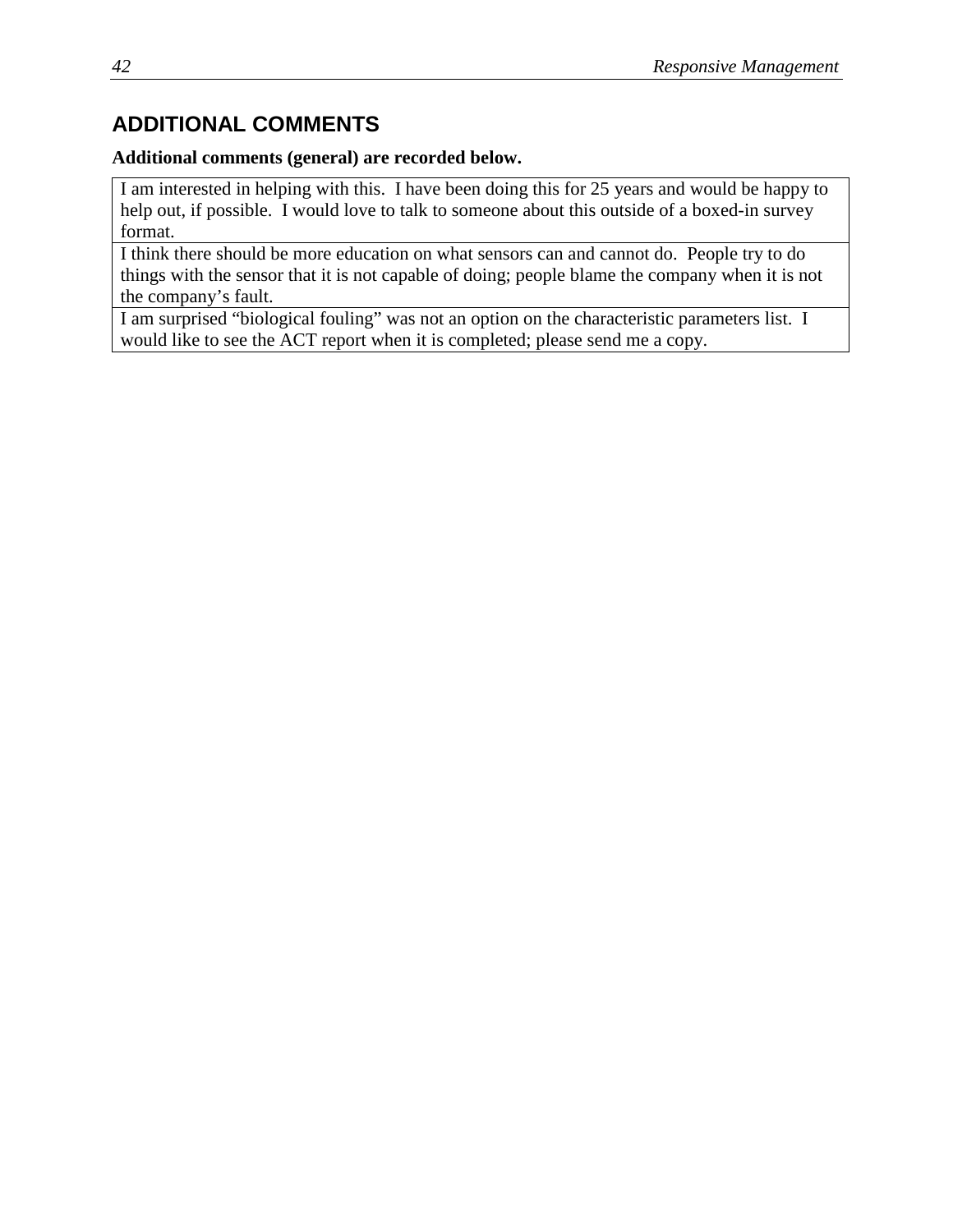# **SURVEY INSTRUMENT**

2004 ACT In Situ Chlorophyll Fluorometer Survey

|                                                                                                                        | <b>START</b>                                                                                                                                                                                                                                                                                                                                                                                                                                                     |
|------------------------------------------------------------------------------------------------------------------------|------------------------------------------------------------------------------------------------------------------------------------------------------------------------------------------------------------------------------------------------------------------------------------------------------------------------------------------------------------------------------------------------------------------------------------------------------------------|
| TIMER STARTS AFTER THIS SCREEN                                                                                         |                                                                                                                                                                                                                                                                                                                                                                                                                                                                  |
|                                                                                                                        | SNAME 1:1                                                                                                                                                                                                                                                                                                                                                                                                                                                        |
| (CHECK ONLY ONE ANSWER)                                                                                                |                                                                                                                                                                                                                                                                                                                                                                                                                                                                  |
| 1. ACTFL                                                                                                               |                                                                                                                                                                                                                                                                                                                                                                                                                                                                  |
| completing the interview?                                                                                              | - ?                                                                                                                                                                                                                                                                                                                                                                                                                                                              |
| (CHECK ONLY ONE ANSWER)                                                                                                | CONPER $1:2$                                                                                                                                                                                                                                                                                                                                                                                                                                                     |
| 1. Correct person, good time to do survey<br>2. Bad time/Schedule recall<br>3. Answering machine/No answer/Busy signal |                                                                                                                                                                                                                                                                                                                                                                                                                                                                  |
|                                                                                                                        | 1. PRESS RETURN WHEN INTERVIEW BEGINS<br>2. DOS SURVEY NAME<br>3. Hello, my name is __________, may I please speak with __________<br>I am calling on behalf of the Alliance for Coastal Technologies<br>to ask you some questions about in situ chlorophyll fluorometers<br>usage and capabilities. We are not selling anything and would<br>just like a few minutes of your time. Will you help us by<br>9. Bad Number (missing digit, begins with zero, etc.) |

4. Time when interview began

TIME1 1:3-7

 $|$   $|$   $|$   $|$   $|$   $|$   $|$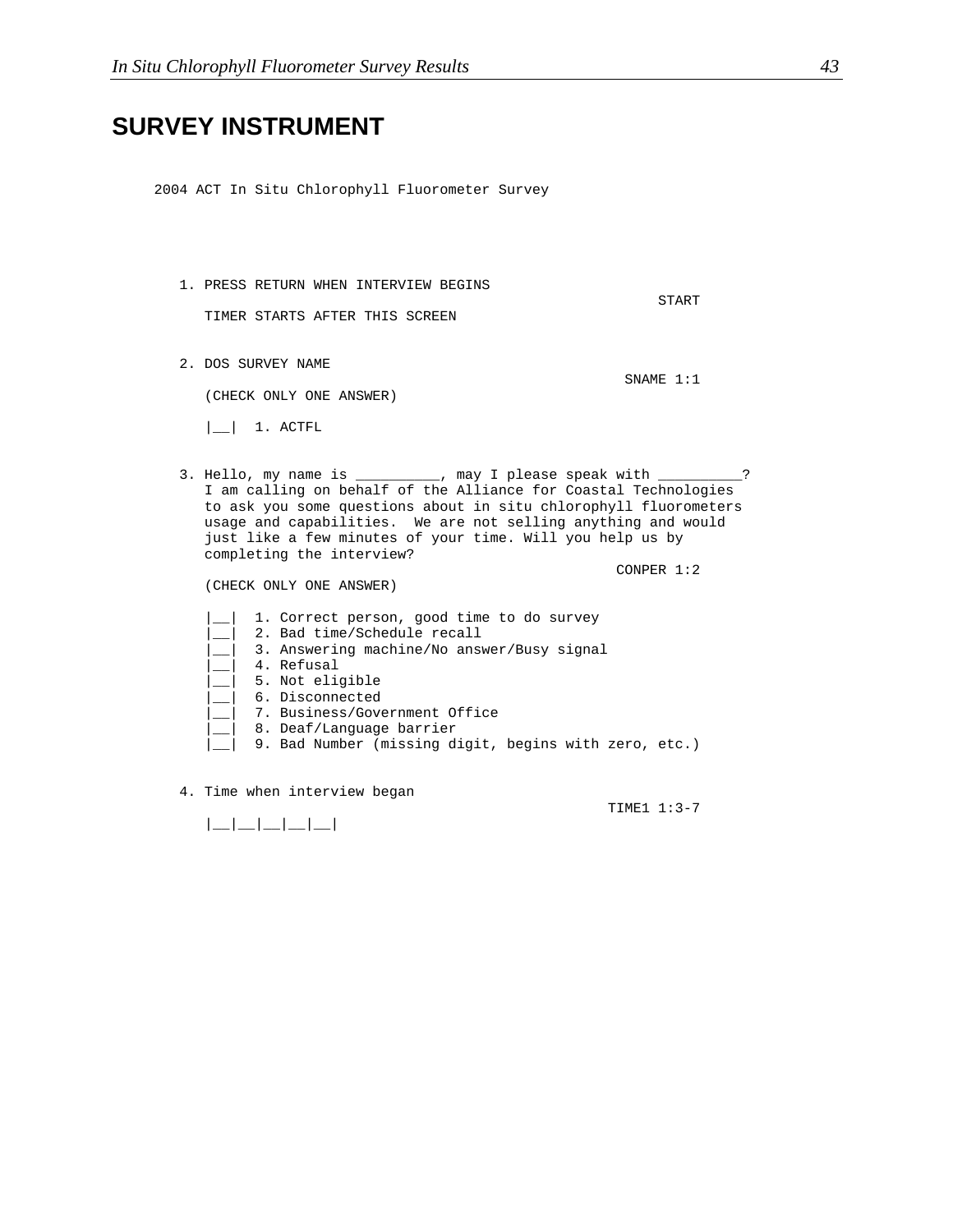| 2004 ACT In Situ Chlorophyll Fluorometer Survey                                                                                                                                                                                      | Page 2            |  |
|--------------------------------------------------------------------------------------------------------------------------------------------------------------------------------------------------------------------------------------|-------------------|--|
| 5. DETERMINATION OF SURVEY SKIP PATH                                                                                                                                                                                                 | PATH 1:8          |  |
| (CHECK ONLY ONE ANSWER)                                                                                                                                                                                                              |                   |  |
| 1. SKIP PATH                                                                                                                                                                                                                         |                   |  |
| IF $(\#3 = 1)$ GO TO $\#7$<br>IF $(\#3 = 2)$ GO TO #6                                                                                                                                                                                |                   |  |
| SKIP TO OUESTION 95                                                                                                                                                                                                                  |                   |  |
| 6. When would be a more convenient time to call you back?<br>Thank you for your time.<br>ENTER DAY AND TIME ON CALLSHEET (CB)<br>SKIP TO QUESTION 95                                                                                 | WHENCALL          |  |
|                                                                                                                                                                                                                                      |                   |  |
| 7. Which of the following best represents your primary sensor<br>deployment area of interest or application concern?<br>(READ LIST; CHECK ONLY ONE ANSWER)                                                                           |                   |  |
| (CHECK ONLY ONE ANSWER)                                                                                                                                                                                                              | SNSRAREA 1:9      |  |
| 1. Invalid answer. Select another. (GO TO QUESTION 7)<br>2. Research<br>3. Resource management<br>4. Regulatory compliance / Permitting<br>5. Wastewater treatment<br>6. Aquaculture<br>7. Don't know<br>8. Other (GO TO QUESTION 8) |                   |  |
| SKIP TO QUESTION 10                                                                                                                                                                                                                  |                   |  |
| 8. ENTER OTHER SENSOR DEPLOYMENT AREAS OF INTEREST OR<br>APPLICATION CONCERN.                                                                                                                                                        | OTHAREAS 1:10-249 |  |
| SKIP TO QUESTION 10                                                                                                                                                                                                                  |                   |  |
|                                                                                                                                                                                                                                      |                   |  |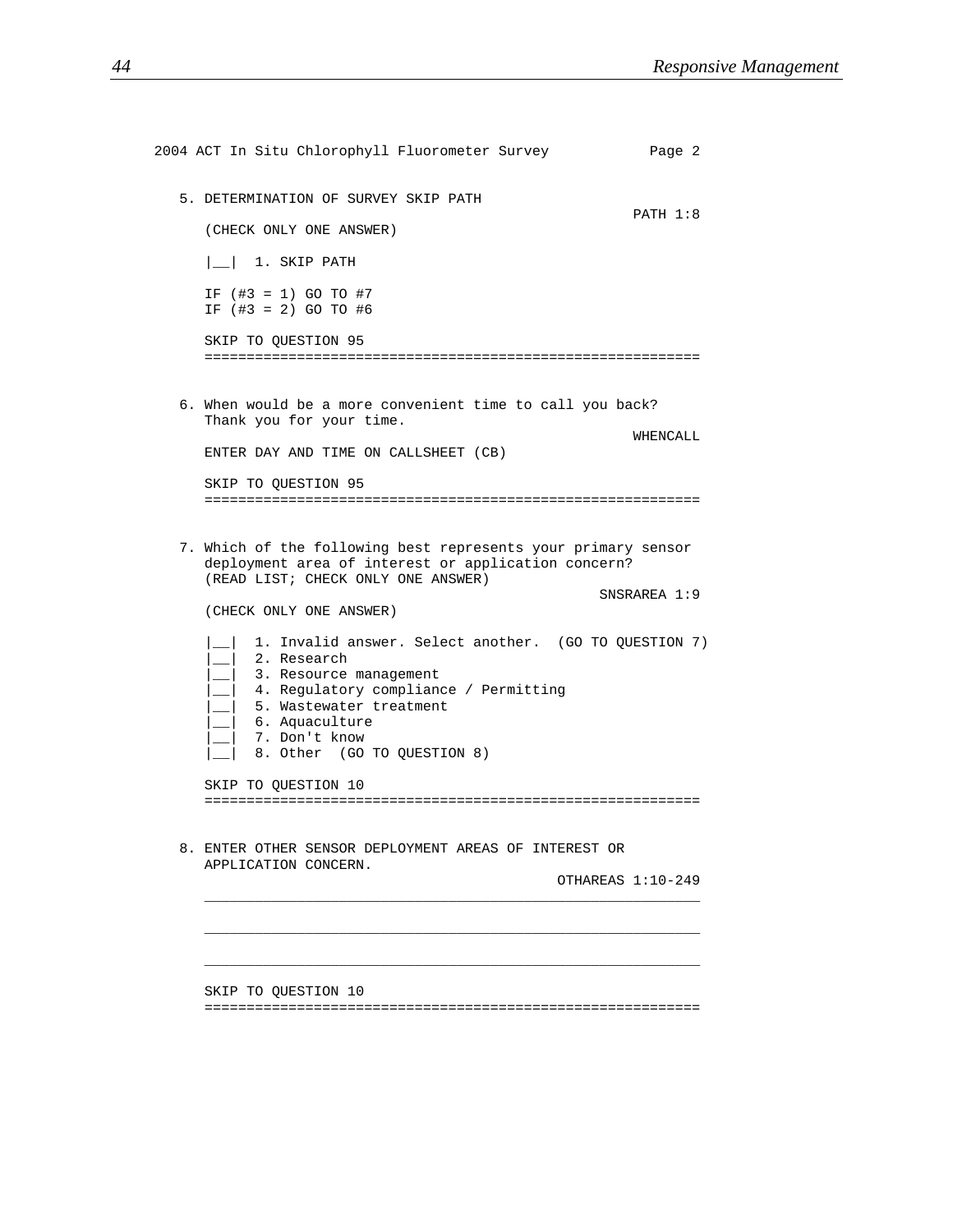| 2004 ACT In Situ Chlorophyll Fluorometer Survey                                                                                                                                                                                                                                                                                                                       | Page 3            |
|-----------------------------------------------------------------------------------------------------------------------------------------------------------------------------------------------------------------------------------------------------------------------------------------------------------------------------------------------------------------------|-------------------|
| 9. YOU DID NOT USE SPACE BAR<br>PRESS ENTER TO TRY AGAIN                                                                                                                                                                                                                                                                                                              | NOSPAC01          |
| 10. Which of the following represent your primary investigation/<br>monitoring environments? (READ LIST; CHECK ALL THAT APPLY)<br>(CHECK ALL THAT APPLY)                                                                                                                                                                                                              | MONENV $2:1-10$   |
| 1. Bluewater / marine<br>2. Coastal / near shore<br>3. Shallow water (< 10 meters depth)<br>10 - 100 meters) 4. Intermediate depths (10 - 100 meters)<br>5. Deep water (> 100 meters depth)<br>_  6. Estuarine<br>_  7. Rivers / lakes / freshwater wetlands<br>_   8. Industrial (aquaculture operations/water & wastewater treatment)<br>9. Don't know<br>10. Other |                   |
| IF $(\#10 = 0)$ GO TO #9<br>IF (#10 @ 10) GO TO #11<br>SKIP TO QUESTION 12                                                                                                                                                                                                                                                                                            |                   |
| 11. ENTER OTHER INVESTIGATION/MONITORING ENVIRONMENT.                                                                                                                                                                                                                                                                                                                 | MONENVST 2:11-250 |
|                                                                                                                                                                                                                                                                                                                                                                       |                   |
| 12. Do you currently use in situ chlorophyll fluorometer sensors?<br>(CHECK ONLY ONE ANSWER)<br>1. Invalid answer. Select another. (GO TO QUESTION 12)<br>2. Yes (GO TO QUESTION 14)<br>3. No<br>4. Don't know                                                                                                                                                        | USEISCFS 3:1      |
| SKIP TO QUESTION 40                                                                                                                                                                                                                                                                                                                                                   |                   |

===========================================================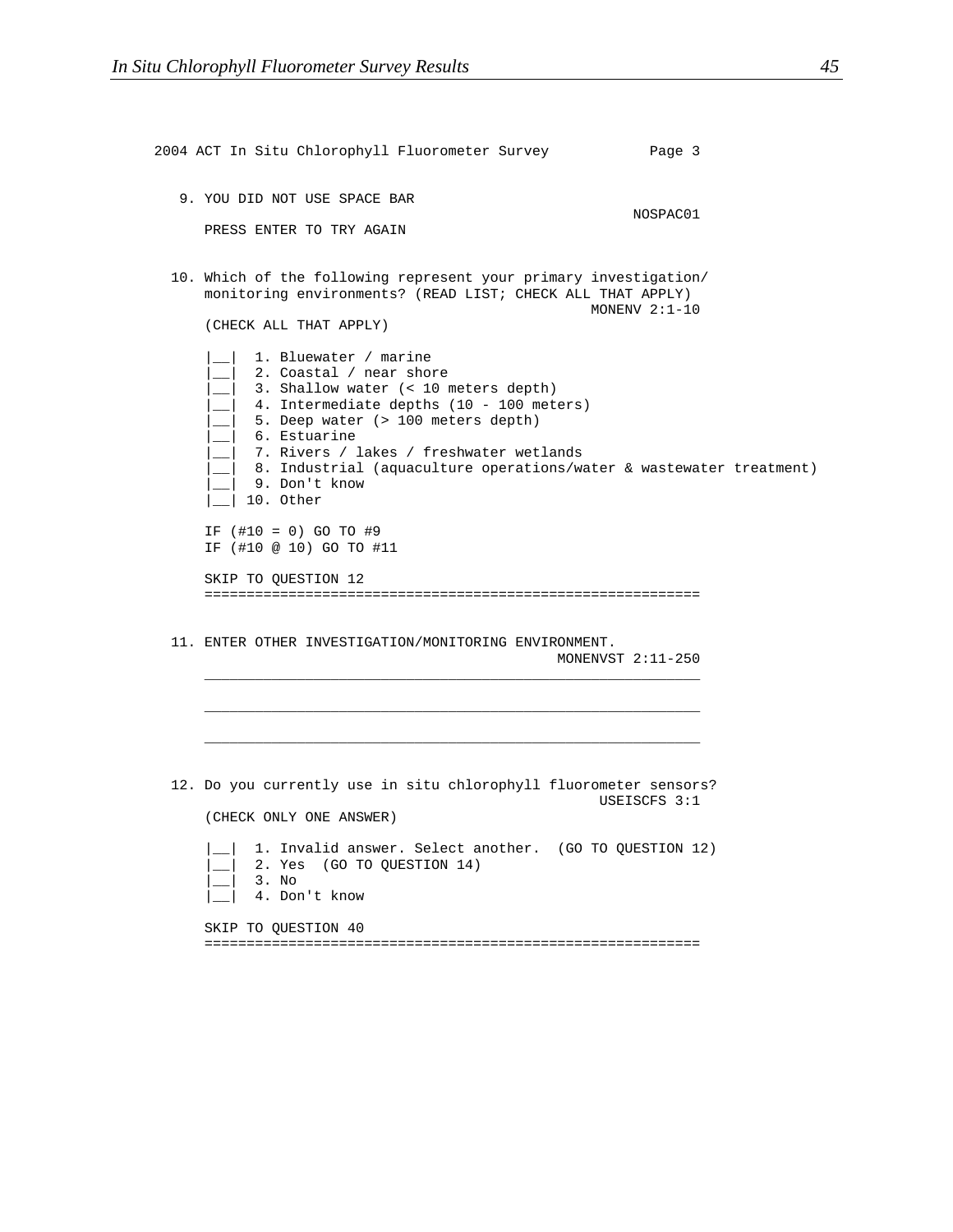| 2004 ACT In Situ Chlorophyll Fluorometer Survey                                                                                                                                                                                                                                                                                                                                                                       |                   | Page 4 |
|-----------------------------------------------------------------------------------------------------------------------------------------------------------------------------------------------------------------------------------------------------------------------------------------------------------------------------------------------------------------------------------------------------------------------|-------------------|--------|
| 13. YOU DID NOT USE SPACE BAR<br>PRESS ENTER TO TRY AGAIN                                                                                                                                                                                                                                                                                                                                                             | NOSPAC02          |        |
| 14. What are your most common applications?<br>(READ LIST; CHECK ALL THAT APPLY)<br>(CHECK ALL THAT APPLY)<br>1. Hand held / portable sensors for spot measurements<br>2. Sensor as part of a suite of instruments used for profiling<br>3. Deployed sensor on remote platforms for continuous in-situ<br>monitoring (GO TO QUESTION 14)<br>4.<br>5. Flow-through system on a vessel for periodic surveys, transects, | COMAPP $3:2-10$   |        |
| etc.<br>6. Flow-through system on a vessel in long-term use (e.g., ferry)<br>7. In-line monitoring for water treatment systems<br>8. Don't know<br>9. Other                                                                                                                                                                                                                                                           |                   |        |
| IF $(\#14 = 0)$ GO TO $\#13$<br>IF (#14 @ 9) GO TO #15                                                                                                                                                                                                                                                                                                                                                                |                   |        |
| SKIP TO QUESTION 16                                                                                                                                                                                                                                                                                                                                                                                                   |                   |        |
| 15. ENTER OTHER APPLICATION.                                                                                                                                                                                                                                                                                                                                                                                          | COMAPPST 3:11-250 |        |
|                                                                                                                                                                                                                                                                                                                                                                                                                       |                   |        |
| 16. Are your current sensors?<br>(READ LIST; CHECK ONLY ONE ANSWER)<br>(CHECK ONLY ONE ANSWER)                                                                                                                                                                                                                                                                                                                        | SNSTYP 4:1        |        |
| 1. Primarily commercial products<br>2. Primarily designs you developed yourself<br>3. A combination of both<br>4. Don't know                                                                                                                                                                                                                                                                                          |                   |        |
| SKIP TO QUESTION 18                                                                                                                                                                                                                                                                                                                                                                                                   |                   |        |
| 17. YOU DID NOT USE SPACE BAR<br>PRESS ENTER TO TRY AGAIN                                                                                                                                                                                                                                                                                                                                                             | NOSPAC03          |        |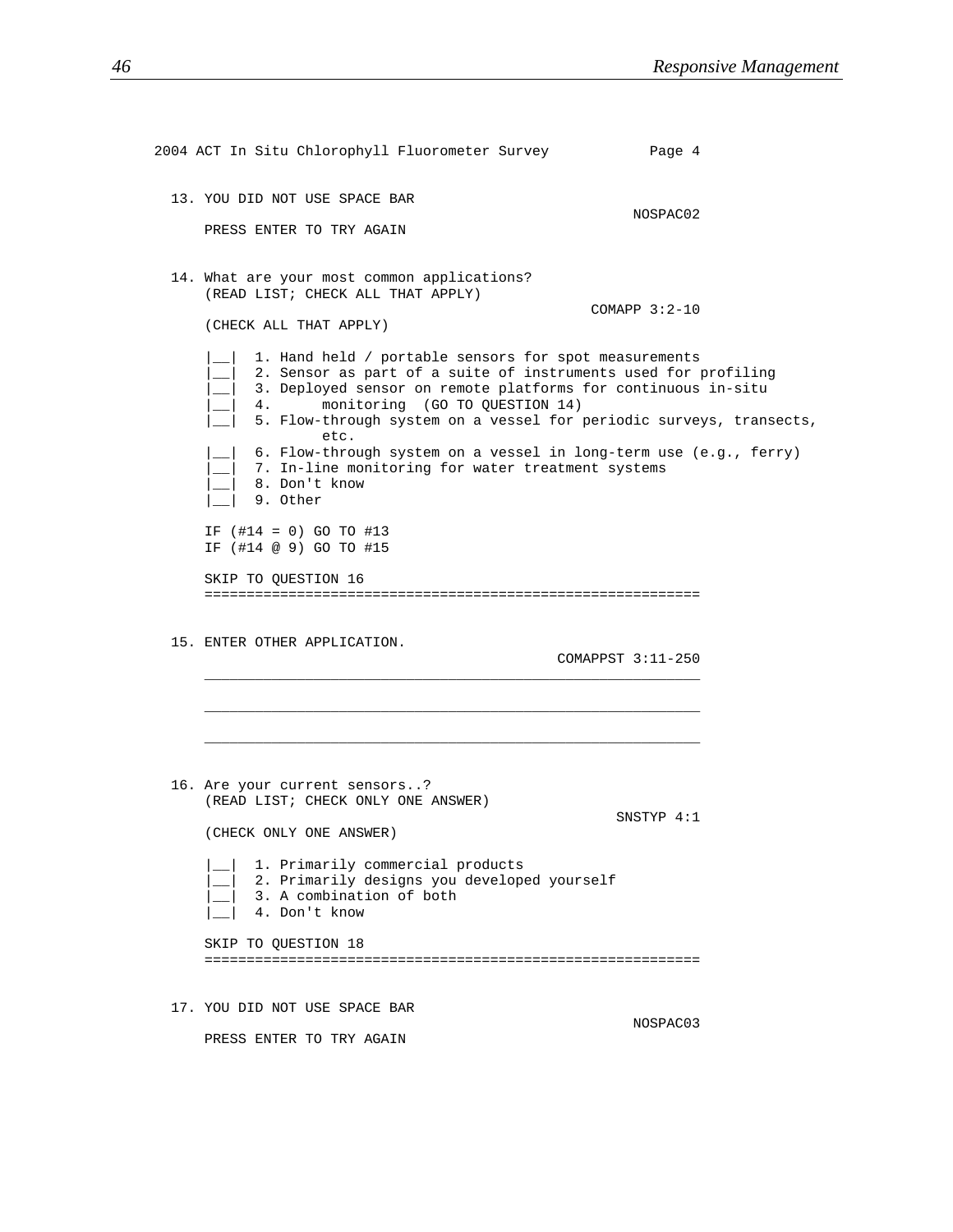2004 ACT In Situ Chlorophyll Fluorometer Survey Page 5 18. In which of the following areas does the in situ chlorophyll fluorometers that you are currently using have significant limitations, not lived up to specifications or expectations, or does not meet your needs? (READ LIST; CHECK ALL THAT APPLY) LIMIT1 4:2-13 (CHECK ALL THAT APPLY) 1. Range / detection limits 2. Accuracy (Accuracy is the combination of bias and precision of 3. an analytical procedure, which reflects the closeness of (GO TO QUESTION 18) 4. the measured value to the true value.) (GO TO QUESTION 18) 5. Precision (Precision is the measure of the degree of agreement |\_\_| 6. among replicate measurements of a sample, usually expressed (GO TO QUESTION 18) | | 7. as a standard deviation.) (GO TO QUESTION 18)  $\begin{array}{c|c} \text{\textendash} & 8. \end{array}$  Sampling interval / frequency 9. Reliability (Reliability is the measure of the ability to |\_| 10. maintain integrity of the instrument and data collections (GO TO QUESTION 18) | | | 11. over time.) (GO TO QUESTION 18) | || 12. DNR: None of these IF (#18 = 0) GO TO #17 SKIP TO QUESTION 20 ===========================================================

19. YOU DID NOT USE SPACE BAR

NOSPAC04

PRESS ENTER TO TRY AGAIN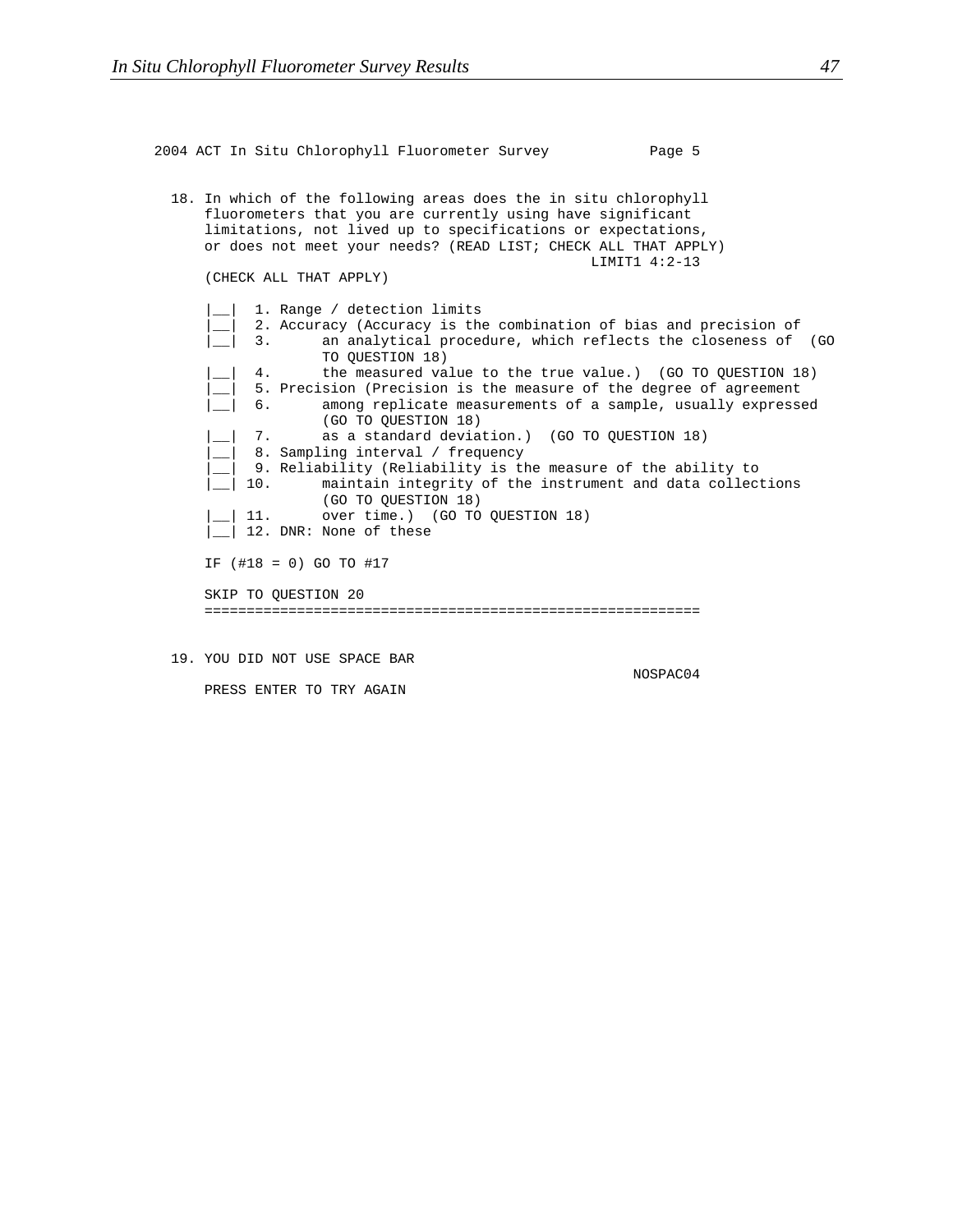2004 ACT In Situ Chlorophyll Fluorometer Survey Page 6 20. Continues from previous list... (READ LIST; CHECK ALL THAT APPLY) LIMIT2 4:14-28 (CHECK ALL THAT APPLY) |\_\_| 1. Operating life 2. Operating pressure / depth range 3. Flow sensitivity 4. Calibration life 5. Automatic calibration |\_\_| 6. Ease of calibration 7. Real-time sensor data display and/or analysis |\_\_| 8. Off-sensor telemetry  $\Box$  9. Input / output interfaces (e.g., computers, alarms, to other 10. sensors or equipment etc.) (GO TO QUESTION 20) |\_\_| 11. Packaging |\_\_| 12. In-field maintenance  $\Box$  13. Quality of product handbook / documentation |\_\_| 14. Cost  $\vert$   $\vert$  15. Other IF (#20 = 0) GO TO #19 IF (#20 @ 15) GO TO #21 IF (#18 @ 1) GO TO #22 IF (#18 @ 2) GO TO #23 IF (#18 @ 5) GO TO #24 IF (#18 @ 8) GO TO #25 IF (#18 @ 9) GO TO #26 IF (#20 @ 1) GO TO #27 IF (#20 @ 2) GO TO #28 IF (#20 @ 3) GO TO #29 IF (#20 @ 4) GO TO #30 IF (#20 @ 5) GO TO #31 IF (#20 @ 6) GO TO #32 IF (#20 @ 7) GO TO #33 IF (#20 @ 8) GO TO #34 IF (#20 @ 9) GO TO #35 IF (#20 @ 11) GO TO #36 IF (#20 @ 12) GO TO #37 IF (#20 @ 13) GO TO #38 IF (#20 @ 14) GO TO #39 SKIP TO QUESTION 40 ===========================================================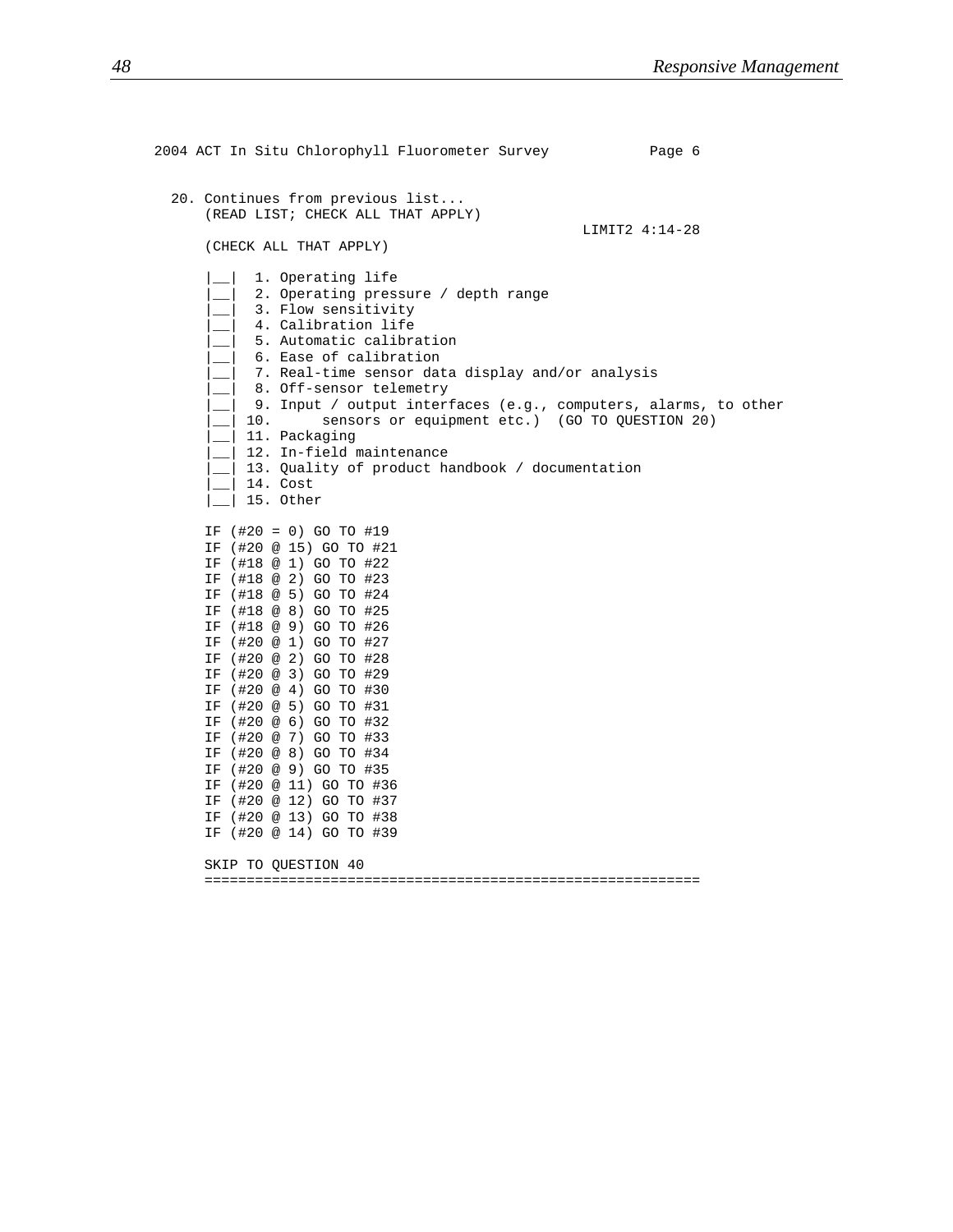2004 ACT In Situ Chlorophyll Fluorometer Survey Page 7

21. ENTER OTHER AREAS THAT HAVE NOT LIVED UP TO SPECIFICATIONS OR EXPECTATIONS, OR DOES NOT MEET YOUR NEEDS.

\_\_\_\_\_\_\_\_\_\_\_\_\_\_\_\_\_\_\_\_\_\_\_\_\_\_\_\_\_\_\_\_\_\_\_\_\_\_\_\_\_\_\_\_\_\_\_\_\_\_\_\_\_\_\_\_\_\_\_

\_\_\_\_\_\_\_\_\_\_\_\_\_\_\_\_\_\_\_\_\_\_\_\_\_\_\_\_\_\_\_\_\_\_\_\_\_\_\_\_\_\_\_\_\_\_\_\_\_\_\_\_\_\_\_\_\_\_\_

\_\_\_\_\_\_\_\_\_\_\_\_\_\_\_\_\_\_\_\_\_\_\_\_\_\_\_\_\_\_\_\_\_\_\_\_\_\_\_\_\_\_\_\_\_\_\_\_\_\_\_\_\_\_\_\_\_\_\_

LIMITST 5:1-240

IF (#18 @ 1) GO TO #22 IF (#18 @ 2) GO TO #23 IF (#18 @ 5) GO TO #24 IF (#18 @ 8) GO TO #25 IF (#18 @ 9) GO TO #26 IF (#20 @ 1) GO TO #27 IF (#20 @ 2) GO TO #28 IF (#20 @ 3) GO TO #29 IF (#20 @ 4) GO TO #30 IF (#20 @ 5) GO TO #31 IF (#20 @ 6) GO TO #32 IF (#20 @ 7) GO TO #33 IF (#20 @ 8) GO TO #34 IF (#20 @ 9) GO TO #35 IF (#20 @ 11) GO TO #36 IF (#20 @ 12) GO TO #37 IF (#20 @ 13) GO TO #38 IF (#20 @ 14) GO TO #39

SKIP TO QUESTION 40

===========================================================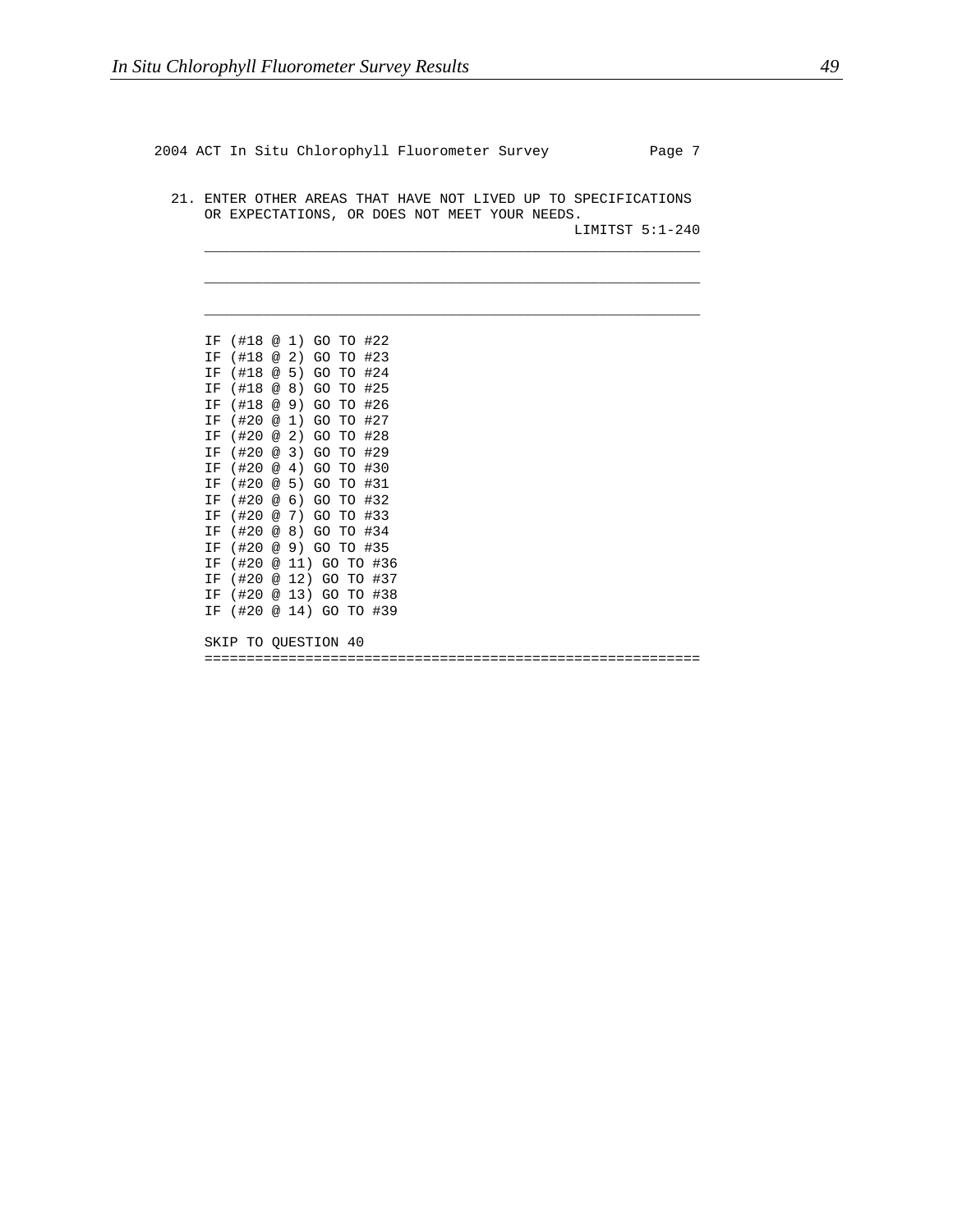2004 ACT In Situ Chlorophyll Fluorometer Survey Page 8 22. What were the issues with range / detection limits that had significant limitations or did not live up to specifications or expectations? WHTRNG 6:1-240 \_\_\_\_\_\_\_\_\_\_\_\_\_\_\_\_\_\_\_\_\_\_\_\_\_\_\_\_\_\_\_\_\_\_\_\_\_\_\_\_\_\_\_\_\_\_\_\_\_\_\_\_\_\_\_\_\_\_\_ \_\_\_\_\_\_\_\_\_\_\_\_\_\_\_\_\_\_\_\_\_\_\_\_\_\_\_\_\_\_\_\_\_\_\_\_\_\_\_\_\_\_\_\_\_\_\_\_\_\_\_\_\_\_\_\_\_\_\_ \_\_\_\_\_\_\_\_\_\_\_\_\_\_\_\_\_\_\_\_\_\_\_\_\_\_\_\_\_\_\_\_\_\_\_\_\_\_\_\_\_\_\_\_\_\_\_\_\_\_\_\_\_\_\_\_\_\_\_ IF (#18 @ 2) GO TO #23 IF (#18 @ 5) GO TO #24 IF (#18 @ 8) GO TO #25 IF (#18 @ 9) GO TO #26 IF (#20 @ 1) GO TO #27 IF (#20 @ 2) GO TO #28 IF (#20 @ 3) GO TO #29 IF (#20 @ 4) GO TO #30 IF (#20 @ 5) GO TO #31 IF (#20 @ 6) GO TO #32 IF (#20 @ 7) GO TO #33 IF (#20 @ 8) GO TO #34 IF (#20 @ 9) GO TO #35 IF (#20 @ 11) GO TO #36 IF (#20 @ 12) GO TO #37 IF (#20 @ 13) GO TO #38 IF (#20 @ 14) GO TO #39 SKIP TO QUESTION 40 ===========================================================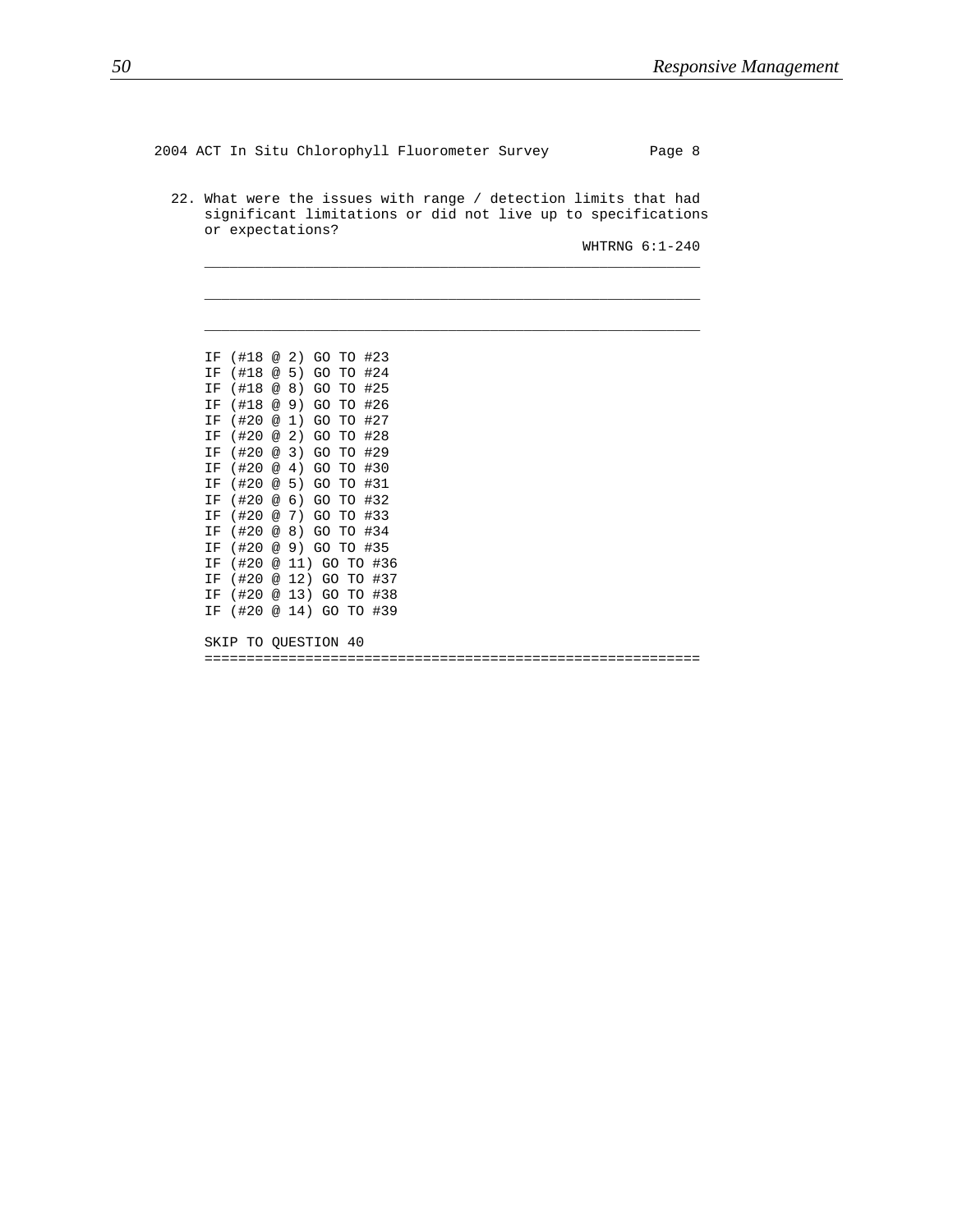2004 ACT In Situ Chlorophyll Fluorometer Survey Page 9 23. What were the issues with accuracy that had significant limitations or did not live up to specifications or expectations? WHTACC 7:1-240 \_\_\_\_\_\_\_\_\_\_\_\_\_\_\_\_\_\_\_\_\_\_\_\_\_\_\_\_\_\_\_\_\_\_\_\_\_\_\_\_\_\_\_\_\_\_\_\_\_\_\_\_\_\_\_\_\_\_\_ \_\_\_\_\_\_\_\_\_\_\_\_\_\_\_\_\_\_\_\_\_\_\_\_\_\_\_\_\_\_\_\_\_\_\_\_\_\_\_\_\_\_\_\_\_\_\_\_\_\_\_\_\_\_\_\_\_\_\_ \_\_\_\_\_\_\_\_\_\_\_\_\_\_\_\_\_\_\_\_\_\_\_\_\_\_\_\_\_\_\_\_\_\_\_\_\_\_\_\_\_\_\_\_\_\_\_\_\_\_\_\_\_\_\_\_\_\_\_ IF (#18 @ 5) GO TO #24 IF (#18 @ 8) GO TO #25 IF (#18 @ 9) GO TO #26 IF (#20 @ 1) GO TO #27 IF (#20 @ 2) GO TO #28 IF (#20 @ 3) GO TO #29 IF (#20 @ 4) GO TO #30 IF (#20 @ 5) GO TO #31 IF (#20 @ 6) GO TO #32 IF (#20 @ 7) GO TO #33 IF (#20 @ 8) GO TO #34 IF (#20 @ 9) GO TO #35 IF (#20 @ 11) GO TO #36 IF (#20 @ 12) GO TO #37 IF (#20 @ 13) GO TO #38 IF (#20 @ 14) GO TO #39 SKIP TO QUESTION 40 ===========================================================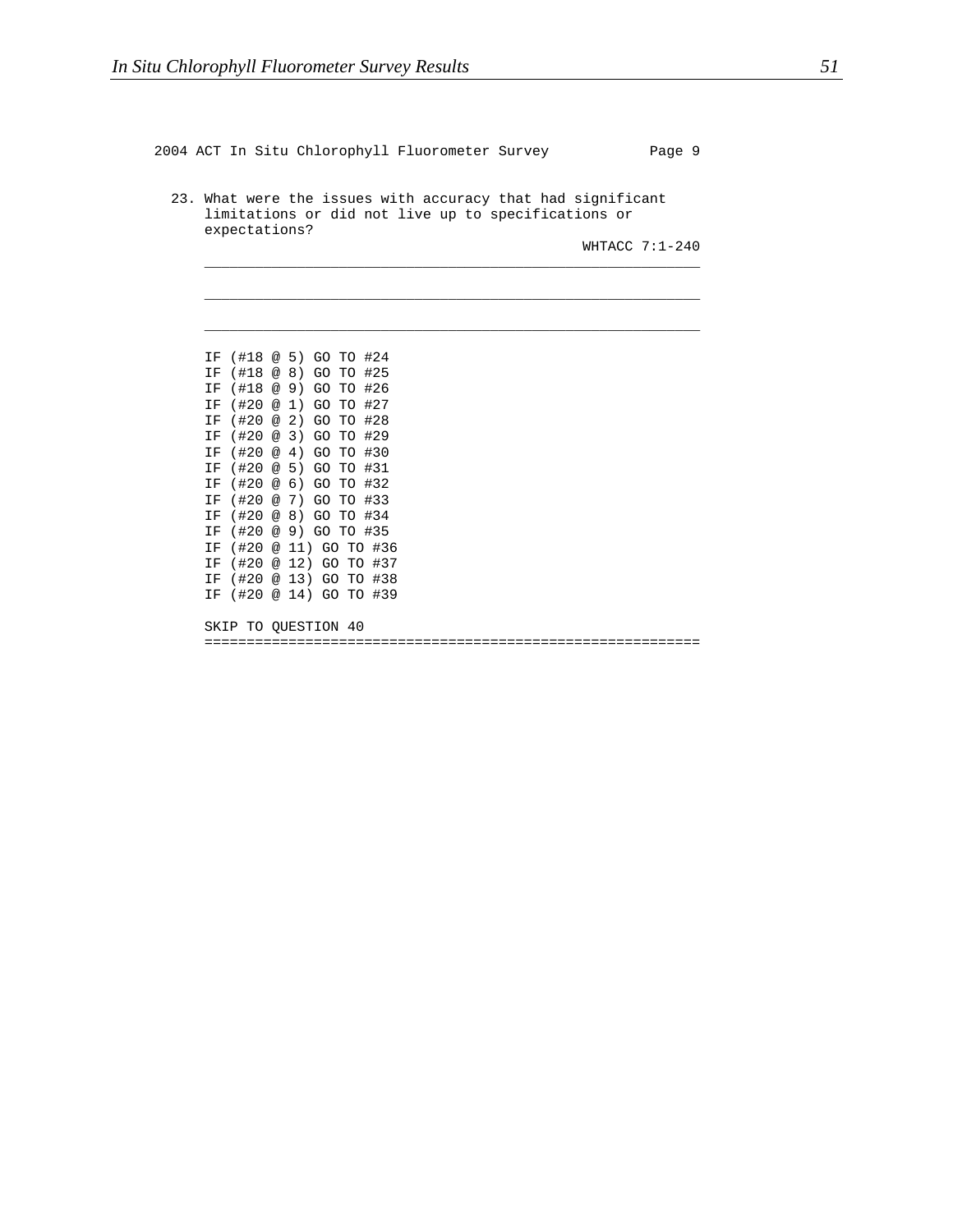```
2004 ACT In Situ Chlorophyll Fluorometer Survey Page 10
 24. What were the issues with precision that had significant
    limitations or did not live up to specifications or
    expectations?
                                                WHTPRC 8:1-240
     ___________________________________________________________
     ___________________________________________________________
     ___________________________________________________________
    IF (#18 @ 8) GO TO #25
    IF (#18 @ 9) GO TO #26
    IF (#20 @ 1) GO TO #27
    IF (#20 @ 2) GO TO #28
    IF (#20 @ 3) GO TO #29
    IF (#20 @ 4) GO TO #30
    IF (#20 @ 5) GO TO #31
    IF (#20 @ 6) GO TO #32
    IF (#20 @ 7) GO TO #33
    IF (#20 @ 8) GO TO #34
    IF (#20 @ 9) GO TO #35
    IF (#20 @ 11) GO TO #36
    IF (#20 @ 12) GO TO #37
    IF (#20 @ 13) GO TO #38
    IF (#20 @ 14) GO TO #39
    SKIP TO QUESTION 40
    ===========================================================
```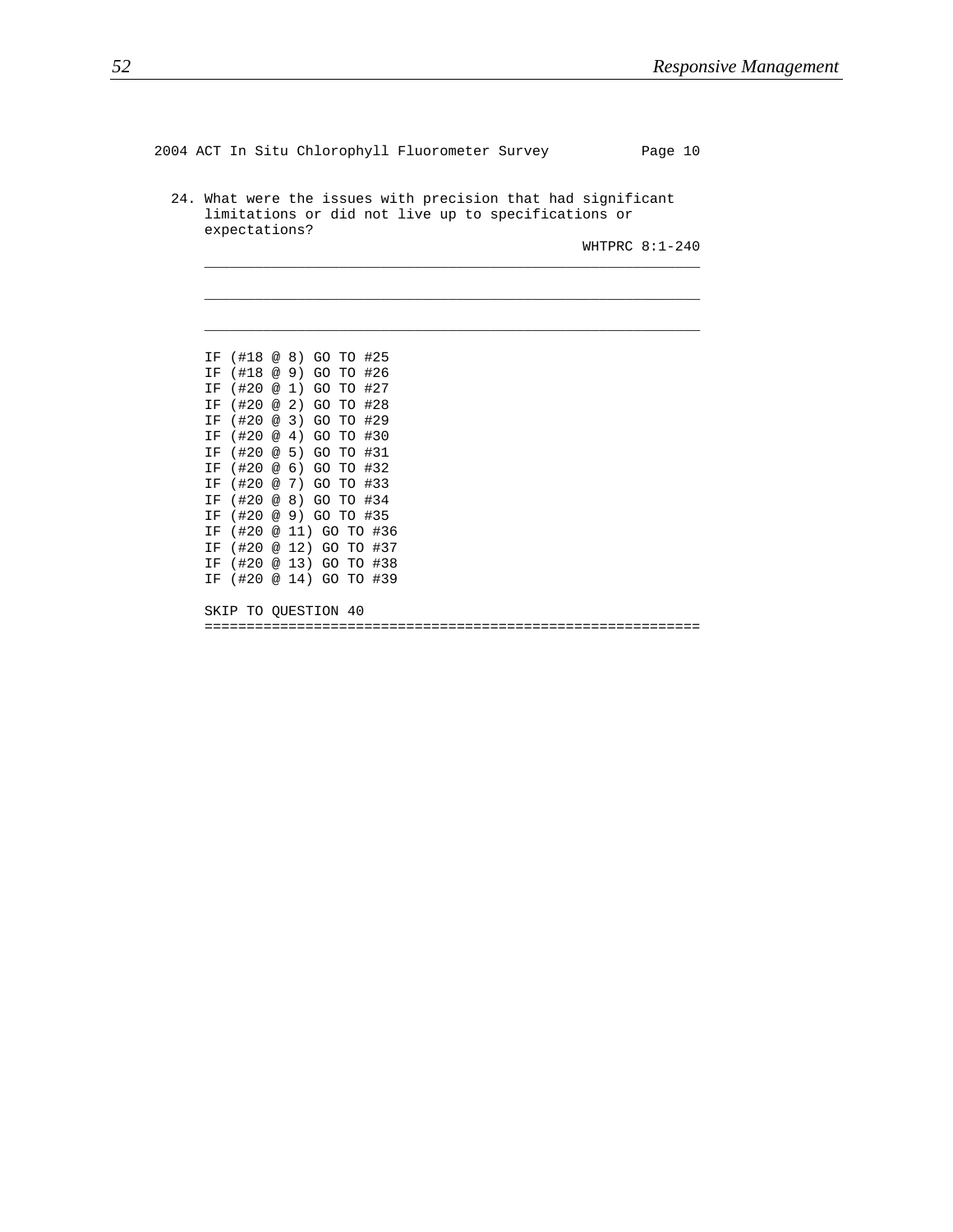2004 ACT In Situ Chlorophyll Fluorometer Survey Page 11

25. What were the issues with sampling interval/frequency that had significant limitations or did not live up to specifications or expectations?

\_\_\_\_\_\_\_\_\_\_\_\_\_\_\_\_\_\_\_\_\_\_\_\_\_\_\_\_\_\_\_\_\_\_\_\_\_\_\_\_\_\_\_\_\_\_\_\_\_\_\_\_\_\_\_\_\_\_\_

\_\_\_\_\_\_\_\_\_\_\_\_\_\_\_\_\_\_\_\_\_\_\_\_\_\_\_\_\_\_\_\_\_\_\_\_\_\_\_\_\_\_\_\_\_\_\_\_\_\_\_\_\_\_\_\_\_\_\_

\_\_\_\_\_\_\_\_\_\_\_\_\_\_\_\_\_\_\_\_\_\_\_\_\_\_\_\_\_\_\_\_\_\_\_\_\_\_\_\_\_\_\_\_\_\_\_\_\_\_\_\_\_\_\_\_\_\_\_

WHTFRQ 9:1-240

IF (#18 @ 9) GO TO #26 IF (#20 @ 1) GO TO #27 IF (#20 @ 2) GO TO #28 IF (#20 @ 3) GO TO #29 IF (#20 @ 4) GO TO #30 IF (#20 @ 5) GO TO #31 IF (#20 @ 6) GO TO #32 IF (#20 @ 7) GO TO #33 IF (#20 @ 8) GO TO #34 IF (#20 @ 9) GO TO #35 IF (#20 @ 11) GO TO #36 IF (#20 @ 12) GO TO #37 IF (#20 @ 13) GO TO #38 IF (#20 @ 14) GO TO #39

SKIP TO QUESTION 40

===========================================================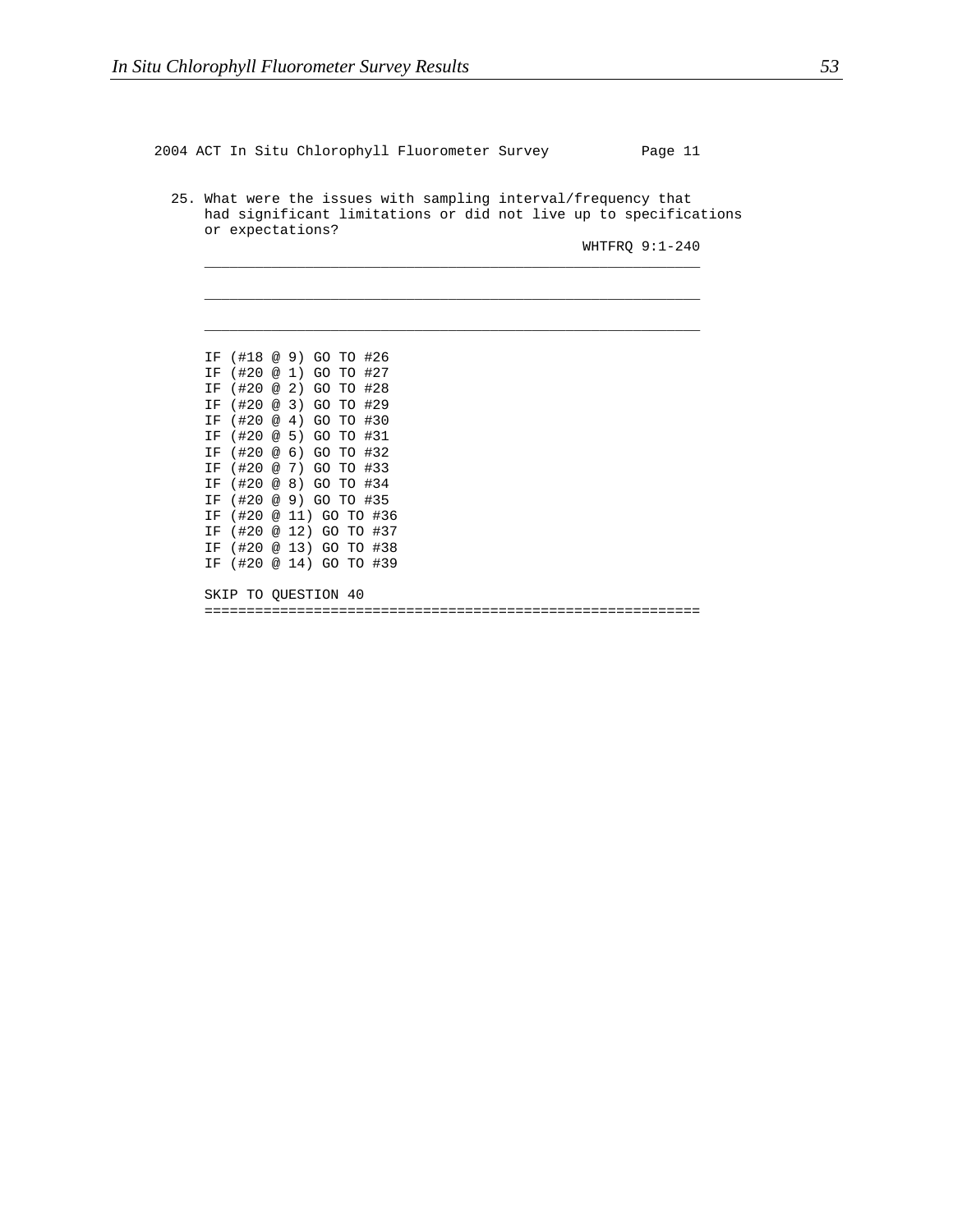2004 ACT In Situ Chlorophyll Fluorometer Survey Page 12 26. What were the issues with Reliability that had significant limitations or did not live up to specifications or expectations? WHTREL 10:1-240 \_\_\_\_\_\_\_\_\_\_\_\_\_\_\_\_\_\_\_\_\_\_\_\_\_\_\_\_\_\_\_\_\_\_\_\_\_\_\_\_\_\_\_\_\_\_\_\_\_\_\_\_\_\_\_\_\_\_\_ \_\_\_\_\_\_\_\_\_\_\_\_\_\_\_\_\_\_\_\_\_\_\_\_\_\_\_\_\_\_\_\_\_\_\_\_\_\_\_\_\_\_\_\_\_\_\_\_\_\_\_\_\_\_\_\_\_\_\_ \_\_\_\_\_\_\_\_\_\_\_\_\_\_\_\_\_\_\_\_\_\_\_\_\_\_\_\_\_\_\_\_\_\_\_\_\_\_\_\_\_\_\_\_\_\_\_\_\_\_\_\_\_\_\_\_\_\_\_ IF (#20 @ 1) GO TO #27 IF (#20 @ 2) GO TO #28 IF (#20 @ 3) GO TO #29 IF (#20 @ 4) GO TO #30 IF (#20 @ 5) GO TO #31 IF (#20 @ 6) GO TO #32 IF (#20 @ 7) GO TO #33 IF (#20 @ 8) GO TO #34 IF (#20 @ 9) GO TO #35 IF (#20 @ 11) GO TO #36 IF (#20 @ 12) GO TO #37 IF (#20 @ 13) GO TO #38 IF (#20 @ 14) GO TO #39 SKIP TO QUESTION 40 =========================================================== 27. What were the issues with operating life that had significant limitations or did not live up to specifications or expectations? WHTLIF 11:1-240 \_\_\_\_\_\_\_\_\_\_\_\_\_\_\_\_\_\_\_\_\_\_\_\_\_\_\_\_\_\_\_\_\_\_\_\_\_\_\_\_\_\_\_\_\_\_\_\_\_\_\_\_\_\_\_\_\_\_\_ \_\_\_\_\_\_\_\_\_\_\_\_\_\_\_\_\_\_\_\_\_\_\_\_\_\_\_\_\_\_\_\_\_\_\_\_\_\_\_\_\_\_\_\_\_\_\_\_\_\_\_\_\_\_\_\_\_\_\_ \_\_\_\_\_\_\_\_\_\_\_\_\_\_\_\_\_\_\_\_\_\_\_\_\_\_\_\_\_\_\_\_\_\_\_\_\_\_\_\_\_\_\_\_\_\_\_\_\_\_\_\_\_\_\_\_\_\_\_ IF (#20 @ 2) GO TO #28 IF (#20 @ 3) GO TO #29 IF (#20 @ 4) GO TO #30 IF (#20 @ 5) GO TO #31 IF (#20 @ 6) GO TO #32 IF (#20 @ 7) GO TO #33 IF (#20 @ 8) GO TO #34 IF (#20 @ 9) GO TO #35 IF (#20 @ 11) GO TO #36 IF (#20 @ 12) GO TO #37 IF (#20 @ 13) GO TO #38 IF (#20 @ 14) GO TO #39 SKIP TO QUESTION 40 ===========================================================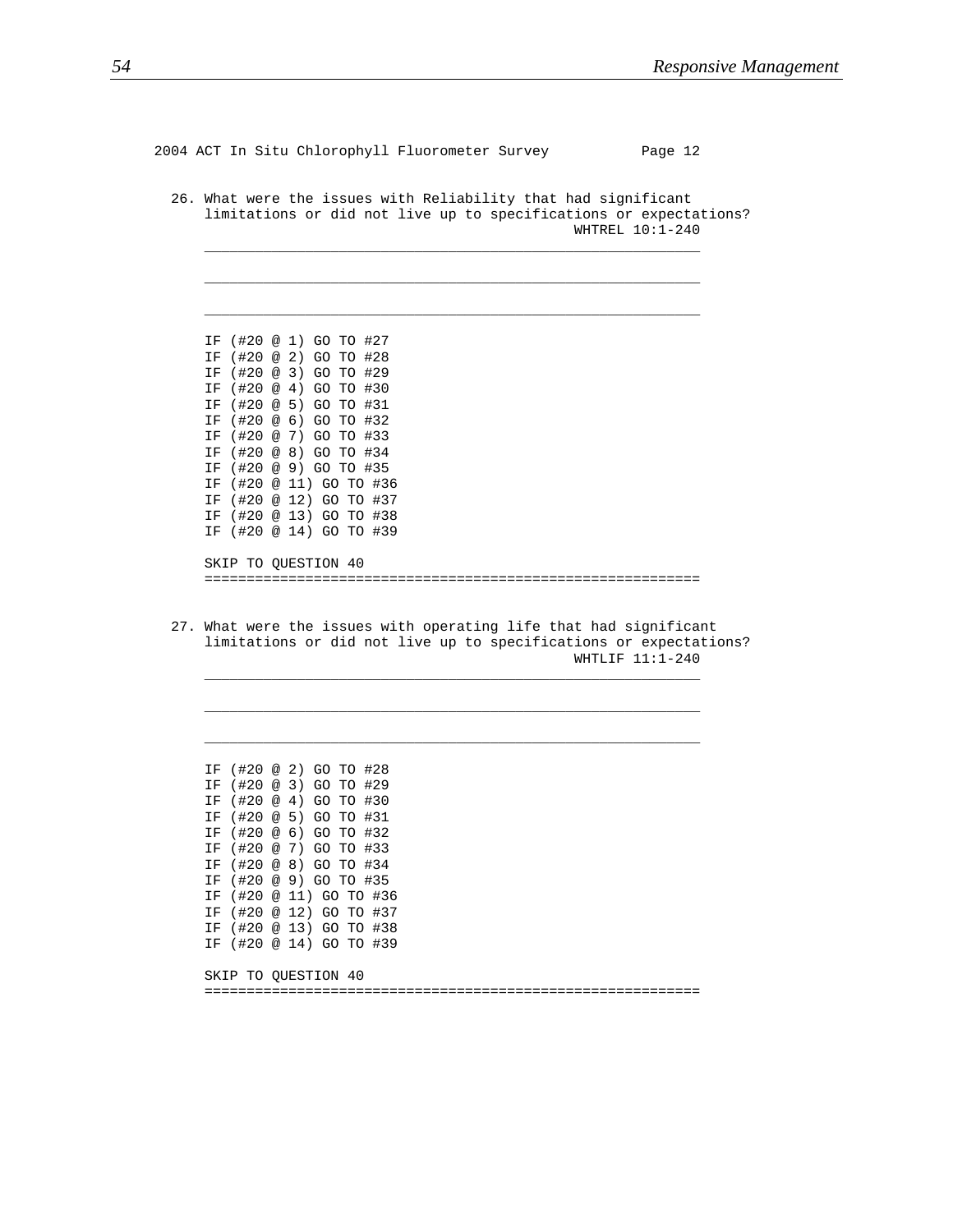2004 ACT In Situ Chlorophyll Fluorometer Survey Page 13 28. What were the issues with operating pressure/depth range that had significant limitations or did not live up to specifications or expectations? WHTDPT 12:1-240 \_\_\_\_\_\_\_\_\_\_\_\_\_\_\_\_\_\_\_\_\_\_\_\_\_\_\_\_\_\_\_\_\_\_\_\_\_\_\_\_\_\_\_\_\_\_\_\_\_\_\_\_\_\_\_\_\_\_\_ \_\_\_\_\_\_\_\_\_\_\_\_\_\_\_\_\_\_\_\_\_\_\_\_\_\_\_\_\_\_\_\_\_\_\_\_\_\_\_\_\_\_\_\_\_\_\_\_\_\_\_\_\_\_\_\_\_\_\_ \_\_\_\_\_\_\_\_\_\_\_\_\_\_\_\_\_\_\_\_\_\_\_\_\_\_\_\_\_\_\_\_\_\_\_\_\_\_\_\_\_\_\_\_\_\_\_\_\_\_\_\_\_\_\_\_\_\_\_ IF (#20 @ 3) GO TO #29 IF (#20 @ 4) GO TO #30 IF (#20 @ 5) GO TO #31 IF (#20 @ 6) GO TO #32 IF (#20 @ 7) GO TO #33 IF (#20 @ 8) GO TO #34 IF (#20 @ 9) GO TO #35 IF (#20 @ 11) GO TO #36 IF (#20 @ 12) GO TO #37 IF (#20 @ 13) GO TO #38 IF (#20 @ 14) GO TO #39 SKIP TO QUESTION 40 =========================================================== 29. What were the issues with flow sensitivity that had significant limitations or did not live up to specifications or expectations? WHTFLO 13:1-240 \_\_\_\_\_\_\_\_\_\_\_\_\_\_\_\_\_\_\_\_\_\_\_\_\_\_\_\_\_\_\_\_\_\_\_\_\_\_\_\_\_\_\_\_\_\_\_\_\_\_\_\_\_\_\_\_\_\_\_ \_\_\_\_\_\_\_\_\_\_\_\_\_\_\_\_\_\_\_\_\_\_\_\_\_\_\_\_\_\_\_\_\_\_\_\_\_\_\_\_\_\_\_\_\_\_\_\_\_\_\_\_\_\_\_\_\_\_\_ \_\_\_\_\_\_\_\_\_\_\_\_\_\_\_\_\_\_\_\_\_\_\_\_\_\_\_\_\_\_\_\_\_\_\_\_\_\_\_\_\_\_\_\_\_\_\_\_\_\_\_\_\_\_\_\_\_\_\_ IF (#20 @ 4) GO TO #30 IF (#20 @ 5) GO TO #31 IF (#20 @ 6) GO TO #32 IF (#20 @ 7) GO TO #33 IF (#20 @ 8) GO TO #34 IF (#20 @ 9) GO TO #35 IF (#20 @ 11) GO TO #36 IF (#20 @ 12) GO TO #37

IF (#20 @ 13) GO TO #38 IF (#20 @ 14) GO TO #39 SKIP TO QUESTION 40 ===========================================================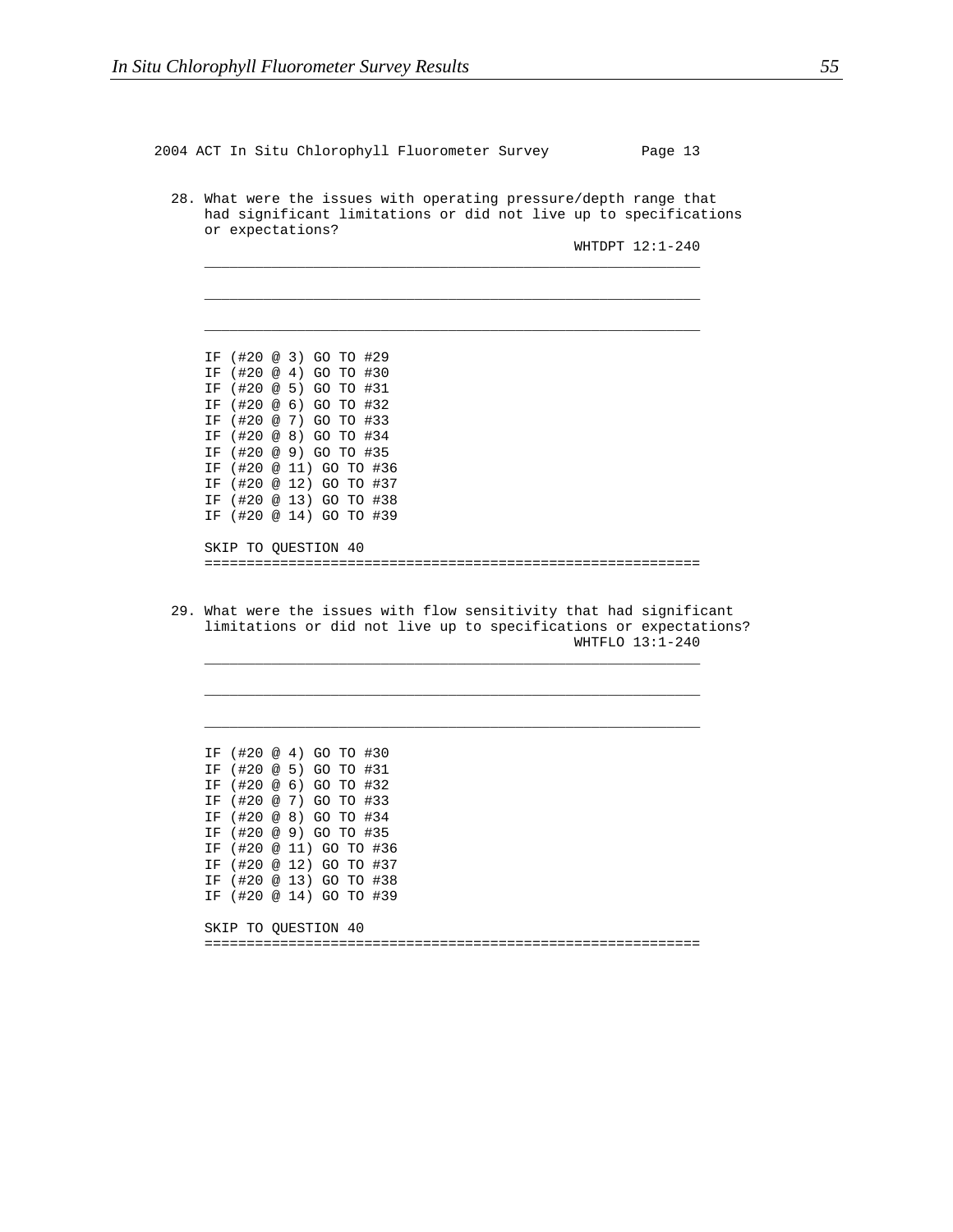2004 ACT In Situ Chlorophyll Fluorometer Survey Page 14

30. What were the issues with calibration life that had significant limitations or did not live up to specifications or expectations? WHTCAL 14:1-240

\_\_\_\_\_\_\_\_\_\_\_\_\_\_\_\_\_\_\_\_\_\_\_\_\_\_\_\_\_\_\_\_\_\_\_\_\_\_\_\_\_\_\_\_\_\_\_\_\_\_\_\_\_\_\_\_\_\_\_

\_\_\_\_\_\_\_\_\_\_\_\_\_\_\_\_\_\_\_\_\_\_\_\_\_\_\_\_\_\_\_\_\_\_\_\_\_\_\_\_\_\_\_\_\_\_\_\_\_\_\_\_\_\_\_\_\_\_\_

\_\_\_\_\_\_\_\_\_\_\_\_\_\_\_\_\_\_\_\_\_\_\_\_\_\_\_\_\_\_\_\_\_\_\_\_\_\_\_\_\_\_\_\_\_\_\_\_\_\_\_\_\_\_\_\_\_\_\_

IF (#20 @ 11) GO TO #36 IF (#20 @ 12) GO TO #37 IF (#20 @ 13) GO TO #38 IF (#20 @ 14) GO TO #39 SKIP TO QUESTION 40 ===========================================================

31. What were the issues with automatic calibration that had significant limitations or did not live up to specifications or expectations?

\_\_\_\_\_\_\_\_\_\_\_\_\_\_\_\_\_\_\_\_\_\_\_\_\_\_\_\_\_\_\_\_\_\_\_\_\_\_\_\_\_\_\_\_\_\_\_\_\_\_\_\_\_\_\_\_\_\_\_

\_\_\_\_\_\_\_\_\_\_\_\_\_\_\_\_\_\_\_\_\_\_\_\_\_\_\_\_\_\_\_\_\_\_\_\_\_\_\_\_\_\_\_\_\_\_\_\_\_\_\_\_\_\_\_\_\_\_\_

\_\_\_\_\_\_\_\_\_\_\_\_\_\_\_\_\_\_\_\_\_\_\_\_\_\_\_\_\_\_\_\_\_\_\_\_\_\_\_\_\_\_\_\_\_\_\_\_\_\_\_\_\_\_\_\_\_\_\_

WHTAUT 15:1-240

IF (#20 @ 6) GO TO #32 IF (#20 @ 7) GO TO #33 IF (#20 @ 8) GO TO #34 IF (#20 @ 9) GO TO #35 IF (#20 @ 11) GO TO #36 IF (#20 @ 12) GO TO #37 IF (#20 @ 13) GO TO #38 IF (#20 @ 14) GO TO #39

IF (#20 @ 5) GO TO #31 IF (#20 @ 6) GO TO #32 IF (#20 @ 7) GO TO #33 IF (#20 @ 8) GO TO #34 IF (#20 @ 9) GO TO #35

SKIP TO QUESTION 40 ===========================================================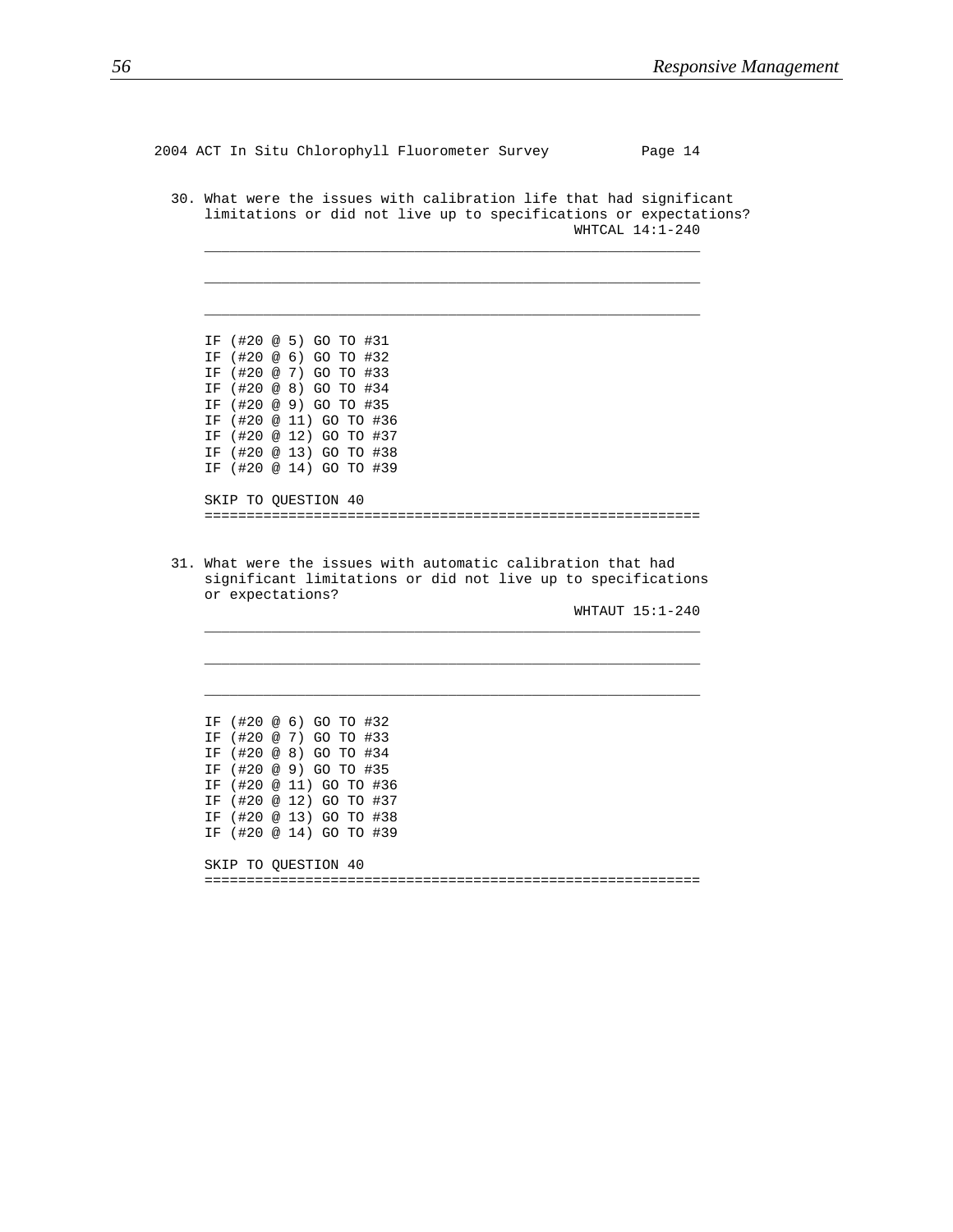2004 ACT In Situ Chlorophyll Fluorometer Survey Page 15 32. What were the issues with ease of calibration that had significant limitations or did not live up to specifications or expectations? WHTEZ 16:1-240 \_\_\_\_\_\_\_\_\_\_\_\_\_\_\_\_\_\_\_\_\_\_\_\_\_\_\_\_\_\_\_\_\_\_\_\_\_\_\_\_\_\_\_\_\_\_\_\_\_\_\_\_\_\_\_\_\_\_\_ \_\_\_\_\_\_\_\_\_\_\_\_\_\_\_\_\_\_\_\_\_\_\_\_\_\_\_\_\_\_\_\_\_\_\_\_\_\_\_\_\_\_\_\_\_\_\_\_\_\_\_\_\_\_\_\_\_\_\_ \_\_\_\_\_\_\_\_\_\_\_\_\_\_\_\_\_\_\_\_\_\_\_\_\_\_\_\_\_\_\_\_\_\_\_\_\_\_\_\_\_\_\_\_\_\_\_\_\_\_\_\_\_\_\_\_\_\_\_ IF (#20 @ 7) GO TO #33 IF (#20 @ 8) GO TO #34 IF (#20 @ 9) GO TO #35 IF (#20 @ 11) GO TO #36 IF (#20 @ 12) GO TO #37 IF (#20 @ 13) GO TO #38 IF (#20 @ 14) GO TO #39 SKIP TO QUESTION 40 =========================================================== 33. What were the issues with real-time sensor data display and/ or analysis that had significant limitations or did not live up to specifications or expectations? WHTTIM 17:1-240 \_\_\_\_\_\_\_\_\_\_\_\_\_\_\_\_\_\_\_\_\_\_\_\_\_\_\_\_\_\_\_\_\_\_\_\_\_\_\_\_\_\_\_\_\_\_\_\_\_\_\_\_\_\_\_\_\_\_\_ \_\_\_\_\_\_\_\_\_\_\_\_\_\_\_\_\_\_\_\_\_\_\_\_\_\_\_\_\_\_\_\_\_\_\_\_\_\_\_\_\_\_\_\_\_\_\_\_\_\_\_\_\_\_\_\_\_\_\_ \_\_\_\_\_\_\_\_\_\_\_\_\_\_\_\_\_\_\_\_\_\_\_\_\_\_\_\_\_\_\_\_\_\_\_\_\_\_\_\_\_\_\_\_\_\_\_\_\_\_\_\_\_\_\_\_\_\_\_ IF (#20 @ 8) GO TO #34 IF (#20 @ 9) GO TO #35 IF (#20 @ 11) GO TO #36 IF (#20 @ 12) GO TO #37 IF (#20 @ 13) GO TO #38 IF (#20 @ 14) GO TO #39 SKIP TO QUESTION 40 ===========================================================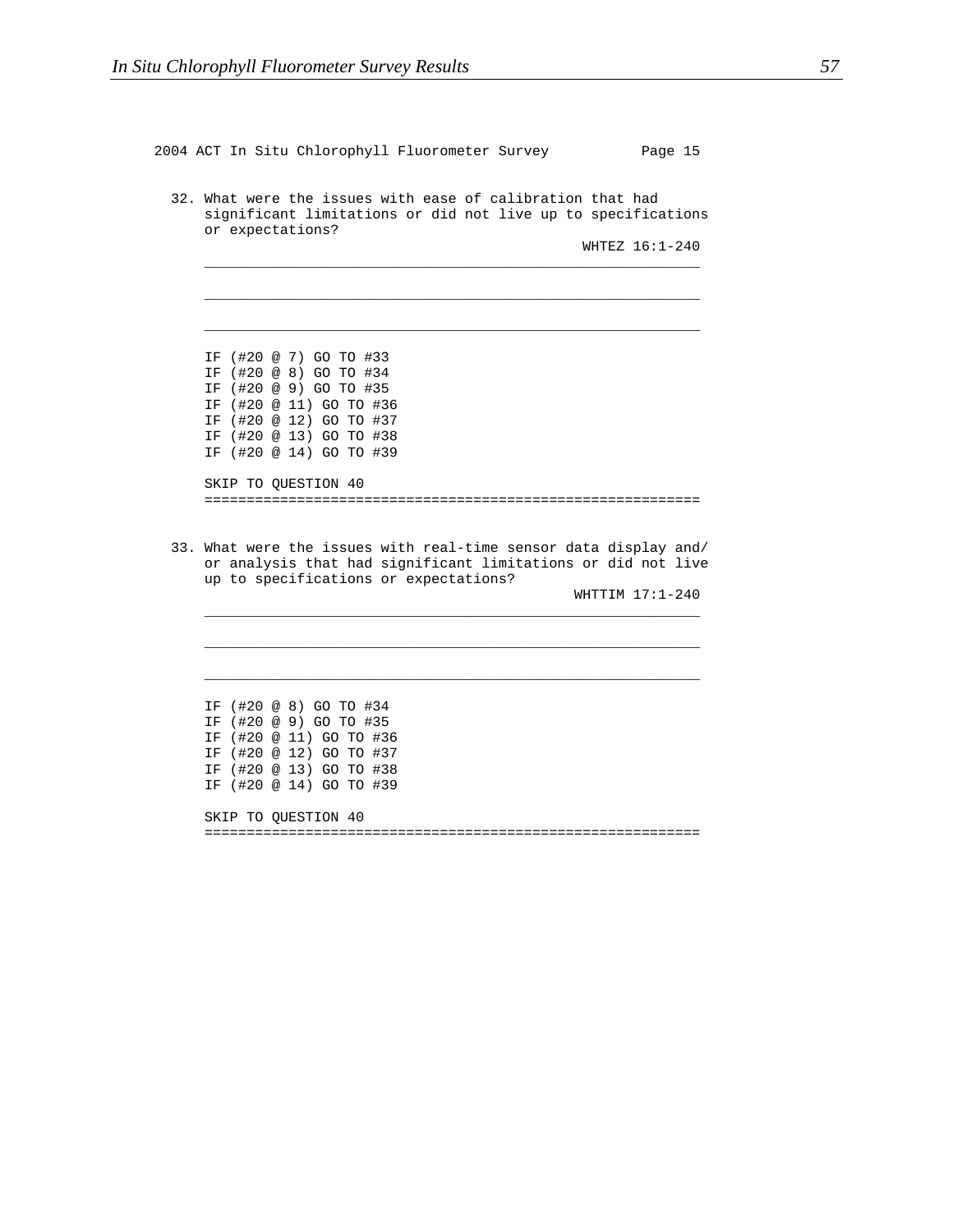```
2004 ACT In Situ Chlorophyll Fluorometer Survey Page 16
 34. What were the issues with off-sensor telemetry that had
    significant limitations or did not live up to specifications
    or expectations?
                                               WHTOST 18:1-240
     ___________________________________________________________
     ___________________________________________________________
     ___________________________________________________________
    IF (#20 @ 9) GO TO #35
    IF (#20 @ 11) GO TO #36
    IF (#20 @ 12) GO TO #37
    IF (#20 @ 13) GO TO #38
    IF (#20 @ 14) GO TO #39
    SKIP TO QUESTION 40
     ===========================================================
 35. What were the issues with input / output interfaces that had
    significant limitations or did not live up to specifications
    or expectations?
                                                 WHTIO 19:1-240
     ___________________________________________________________
     ___________________________________________________________
     ___________________________________________________________
    IF (#20 @ 11) GO TO #36
    IF (#20 @ 12) GO TO #37
    IF (#20 @ 13) GO TO #38
    IF (#20 @ 14) GO TO #39
```
SKIP TO QUESTION 40 ===========================================================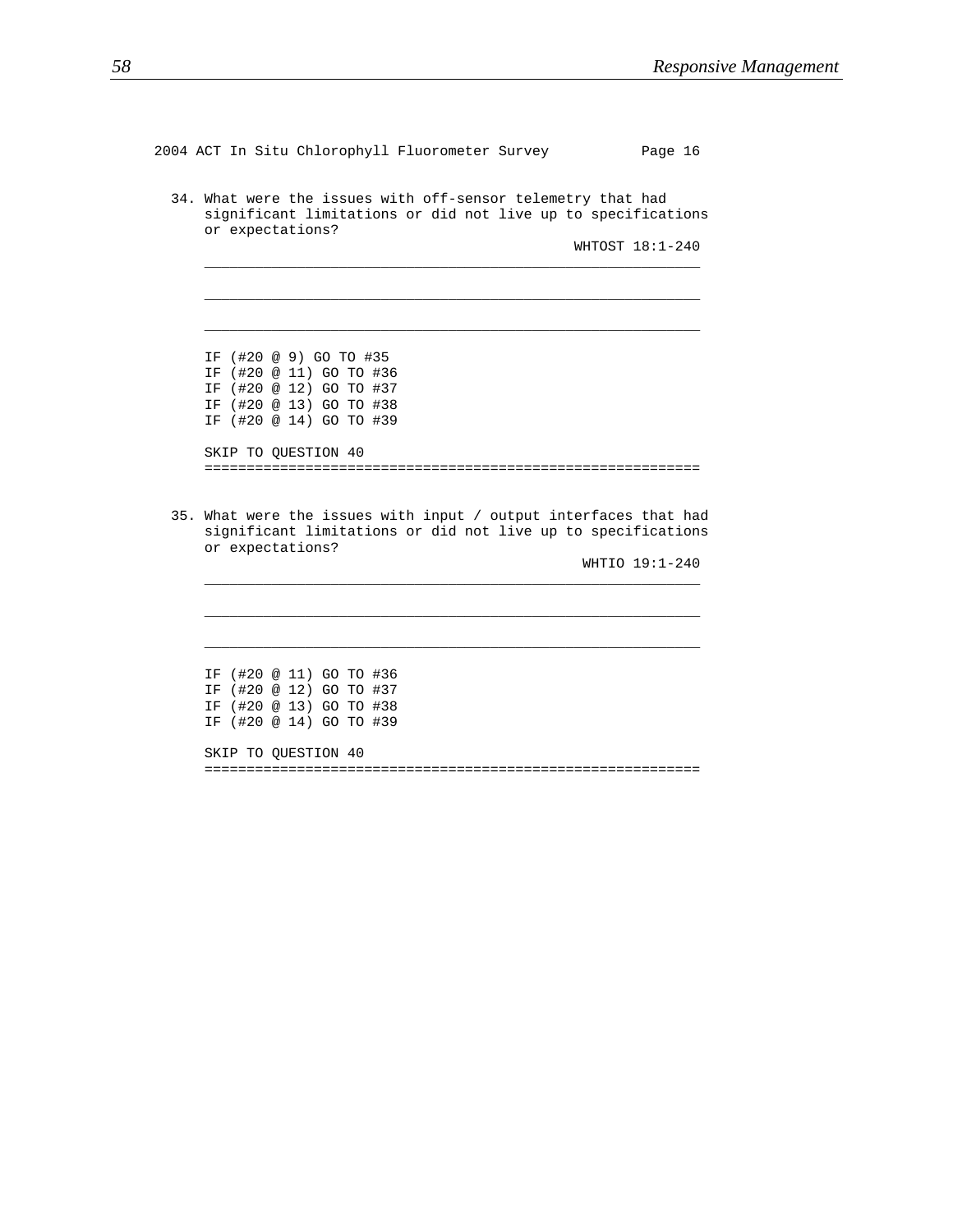| 36. What were the issues with packaging that had significant<br>limitations or did not live up to specifications or<br>expectations?                                                    |
|-----------------------------------------------------------------------------------------------------------------------------------------------------------------------------------------|
| WHTPKG 20:1-240                                                                                                                                                                         |
|                                                                                                                                                                                         |
| IF (#20 @ 12) GO TO #37<br>IF (#20 @ 13) GO TO #38<br>IF (#20 @ 14) GO TO #39                                                                                                           |
| SKIP TO QUESTION 40                                                                                                                                                                     |
| 37. What were the issues with in-field maintenance that had<br>significant limitations or did not live up to specifications<br>or expectations?<br>WHTIFM 21:1-240                      |
|                                                                                                                                                                                         |
|                                                                                                                                                                                         |
|                                                                                                                                                                                         |
| IF (#20 @ 13) GO TO #38<br>IF (#20 @ 14) GO TO #39                                                                                                                                      |
| SKIP TO QUESTION 40                                                                                                                                                                     |
| 38. What were the issues with quality of product handbook/<br>documentation that had significant limitations or did not<br>live up to specifications or expectations?<br>WHTBK 22:1-240 |
|                                                                                                                                                                                         |
| IF (#20 @ 14) GO TO #39                                                                                                                                                                 |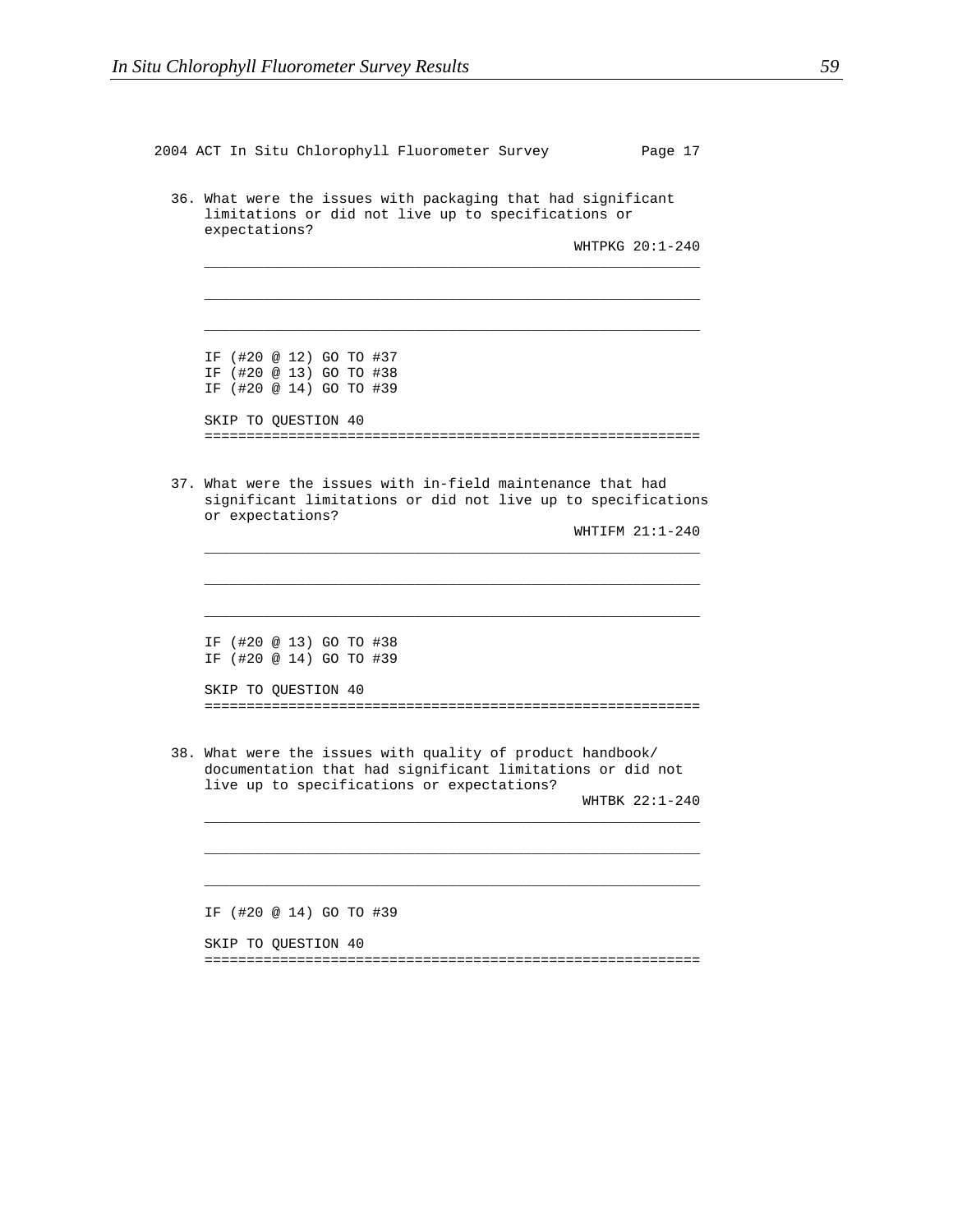| 2004 ACT In Situ Chlorophyll Fluorometer Survey                                                                                                                                                                                                                                                                       | Page 18         |
|-----------------------------------------------------------------------------------------------------------------------------------------------------------------------------------------------------------------------------------------------------------------------------------------------------------------------|-----------------|
| 39. What were the issues with cost that had significant limitations<br>or did not live up to specifications or expectations?                                                                                                                                                                                          | WHTCST 23:1-240 |
|                                                                                                                                                                                                                                                                                                                       |                 |
| 40. How important are the following characteristics to you when<br>USING chlorophyll fluorometers in the field? Please rate<br>each characteristic on a scale of 1 to 5, where 1 is not<br>at all important and 5 is very important.                                                                                  |                 |
| The first characteristic is range/detection limits. (How would<br>you rate this characteristic on a scale of 1 to 5, where 1 is<br>not at all important and 5 is very important?)<br>$\vert \_$                                                                                                                       | IMPRANGE 23:241 |
| LOWEST VALUE = 1<br>HIGHEST VALUE = 5                                                                                                                                                                                                                                                                                 |                 |
| 41. Accuracy (Accuracy is the combination of bias and precision of<br>an analytical procedure, which reflects the closeness of the<br>measured value to the true value.)? (How would you rate this<br>characteristic on a scale of 1 to 5, where 1 is not at all<br>important and 5 is very important?)<br>$\vert \_$ | IMPACRCY 23:242 |
| LOWEST VALUE = 1<br>HIGHEST VALUE = 5                                                                                                                                                                                                                                                                                 |                 |
| 42. Precision (Precision is the measure of the degree of agreement<br>among replicate measurements of a sample, usually expressed as<br>a standard deviation.)? (How would you rate this characteristic<br>on a scale of 1 to 5, where 1 is not at all important and 5 is<br>very important?)                         |                 |
|                                                                                                                                                                                                                                                                                                                       | IMPPRCSN 23:243 |
| LOWEST VALUE = 1<br>HIGHEST VALUE = 5                                                                                                                                                                                                                                                                                 |                 |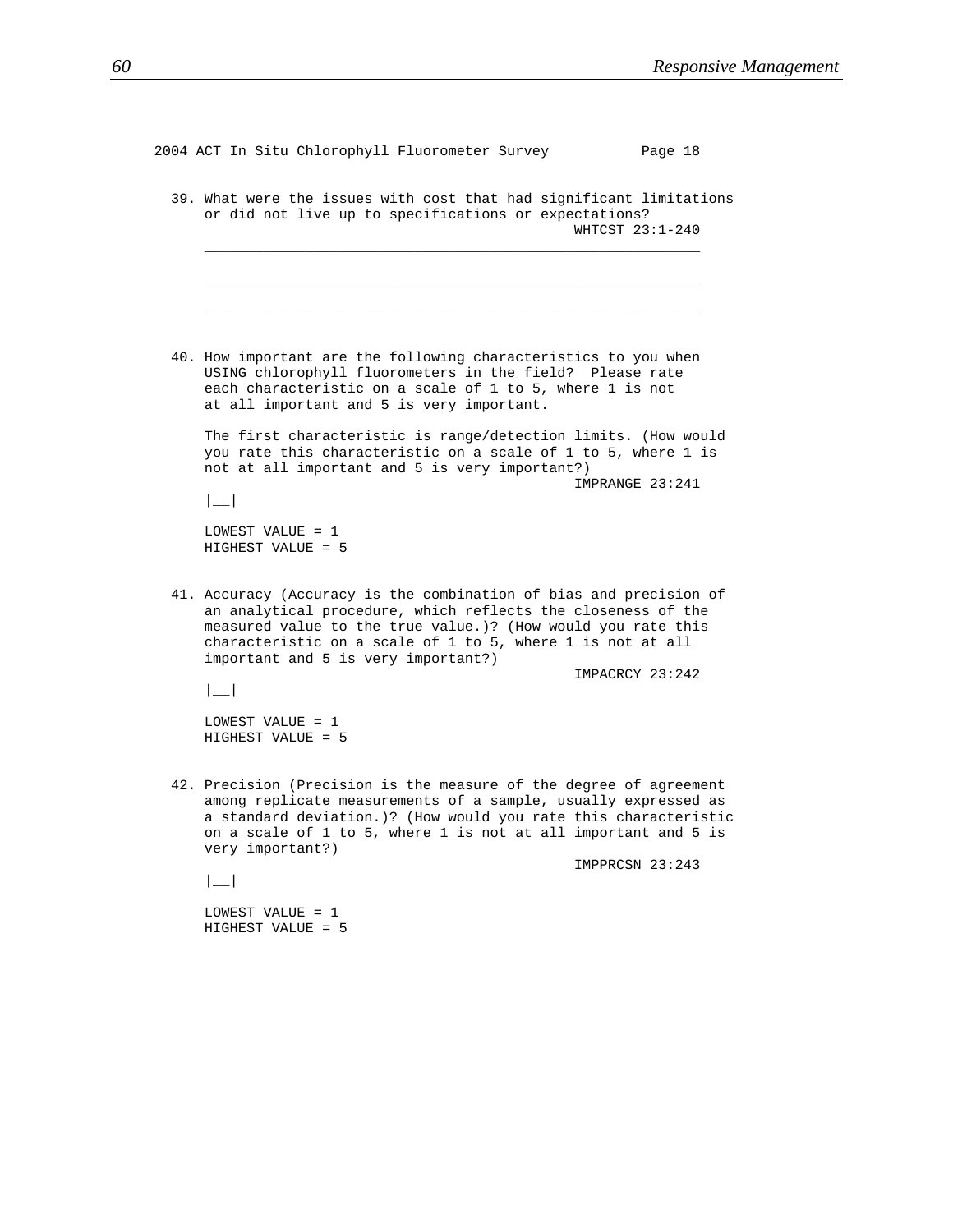2004 ACT In Situ Chlorophyll Fluorometer Survey Page 19 43. Sampling interval/frequency? (How would you rate this characteristic on a scale of 1 to 5, where 1 is not at all important and 5 is very important?) IMPFRQCY 23:244 |\_\_| LOWEST VALUE = 1 HIGHEST VALUE = 5 44. Reliability (Reliability is the measure of the ability to maintain integrity of the instrument and data collections over time.) (How would you rate this characteristic on a scale of 1 to 5, where 1 is not at all important and 5 is very important?) IMPRBLTY 23:245 |\_\_| LOWEST VALUE = 1 HIGHEST VALUE = 5 45. Operating life? (How would you rate this characteristic on a scale of 1 to 5, where 1 is not at all important and 5 is very important?) IMPOPLIF 23:246 |\_\_| LOWEST VALUE = 1 HIGHEST VALUE = 5 46. Operating pressure/depth range? (How would you rate this characteristic on a scale of 1 to 5, where 1 is not at all important and 5 is very important?) IMPDEPTH 23:247  $|$ LOWEST VALUE = 1 HIGHEST VALUE = 5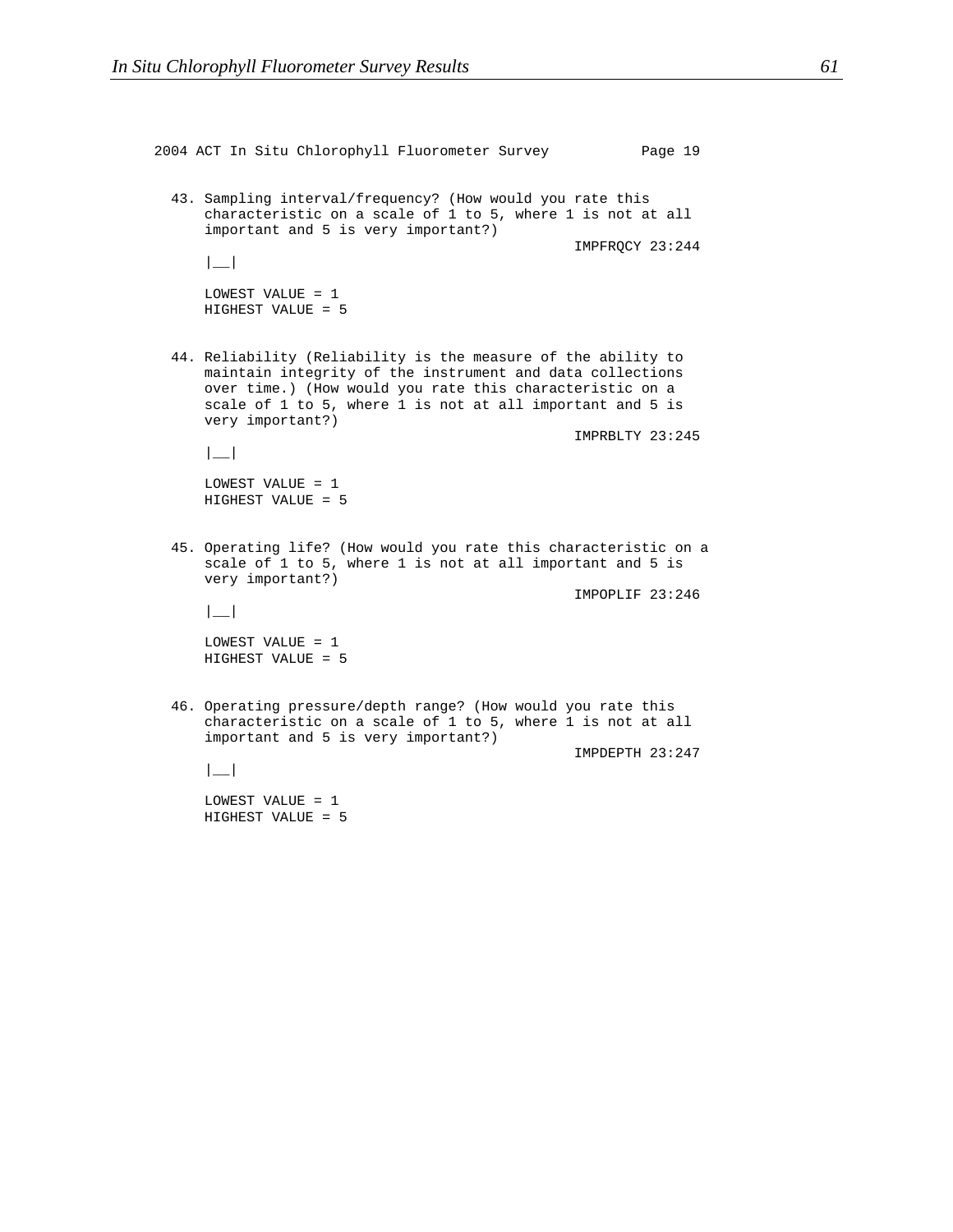```
2004 ACT In Situ Chlorophyll Fluorometer Survey Page 20
 47. Flow sensitivity? (How would you rate this characteristic on
    a scale of 1 to 5, where 1 is not at all important and 5 is
    very important?)
                                                 IMPFLOW 23:248
    |__|
    LOWEST VALUE = 1
    HIGHEST VALUE = 5
 48. Calibration life? (How would you rate this characteristic on
    a scale of 1 to 5, where 1 is not at all important and 5 is
    very important?)
                                                IMPCLLIF 23:249
    |__|
    LOWEST VALUE = 1
    HIGHEST VALUE = 5
 49. Automatic calibration? (How would you rate this characteristic
    on a scale of 1 to 5, where 1 is not at all important and 5 is
    very important?)
                                                 IMPAUTO 23:250
    |LOWEST VALUE = 1
    HIGHEST VALUE = 5
 50. Ease of calibration? (How would you rate this characteristic on
    a scale of 1 to 5, where 1 is not at all important and 5 is very
    important?)
                                                   IMPEASE 24:1
    |__|
    LOWEST VALUE = 1
    HIGHEST VALUE = 5
 51. Real-time sensor data display and/or analysis? (How would you
    rate this characteristic on a scale of 1 to 5, where 1 is not
    at all important and 5 is very important?)
                                                  IMPRLTIM 24:2
    |LOWEST VALUE = 1
    HIGHEST VALUE = 5
```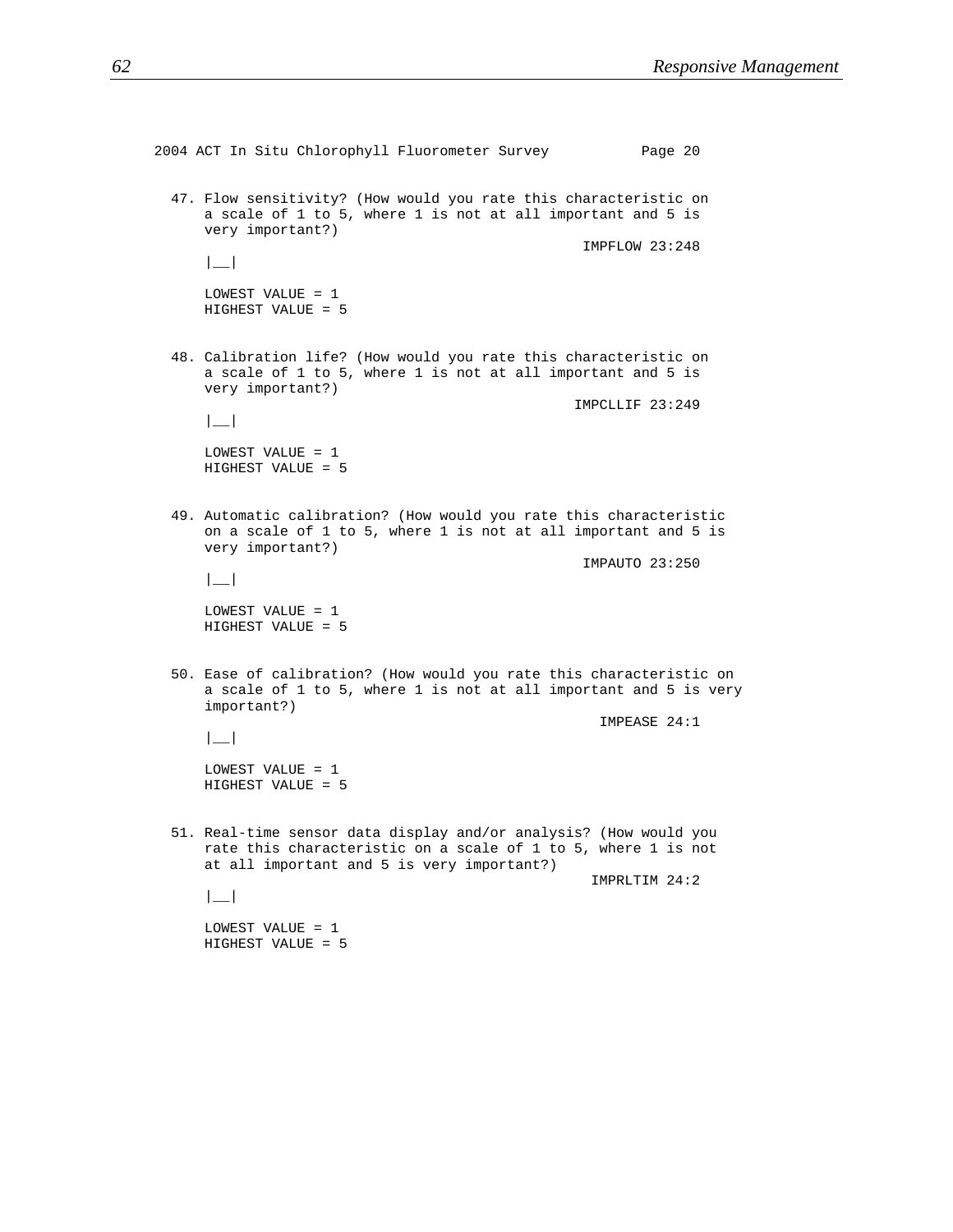```
2004 ACT In Situ Chlorophyll Fluorometer Survey Page 21
52. Off-sensor telemetry? (How would you rate this characteristic
    on a scale of 1 to 5, where 1 is not at all important and 5
    is very important?)
                                                    IMPOST 24:3
    |__|
    LOWEST VALUE = 1
    HIGHEST VALUE = 5
 53. Input/output interfaces (e.g., computers, alarms, etc)?
    (How would you rate this characteristic on a scale of 1
    to 5, where 1 is not at all important and 5 is very
    important?)
                                                  IMPOPINT 24:4
    |__|
    LOWEST VALUE = 1
    HIGHEST VALUE = 5
 54. Packaging? (How would you rate this characteristic on a
    scale of 1 to 5, where 1 is not at all important and 5
    is very important?)
                                                  IMPPCKAG 24:5
    |LOWEST VALUE = 1
    HIGHEST VALUE = 5
 55. In-field maintenance? (How would you rate this characteristic
    on a scale of 1 to 5, where 1 is not at all important and 5
    is very important?)
                                                    IMPIFM 24:6
    |__|
    LOWEST VALUE = 1
    HIGHEST VALUE = 5
```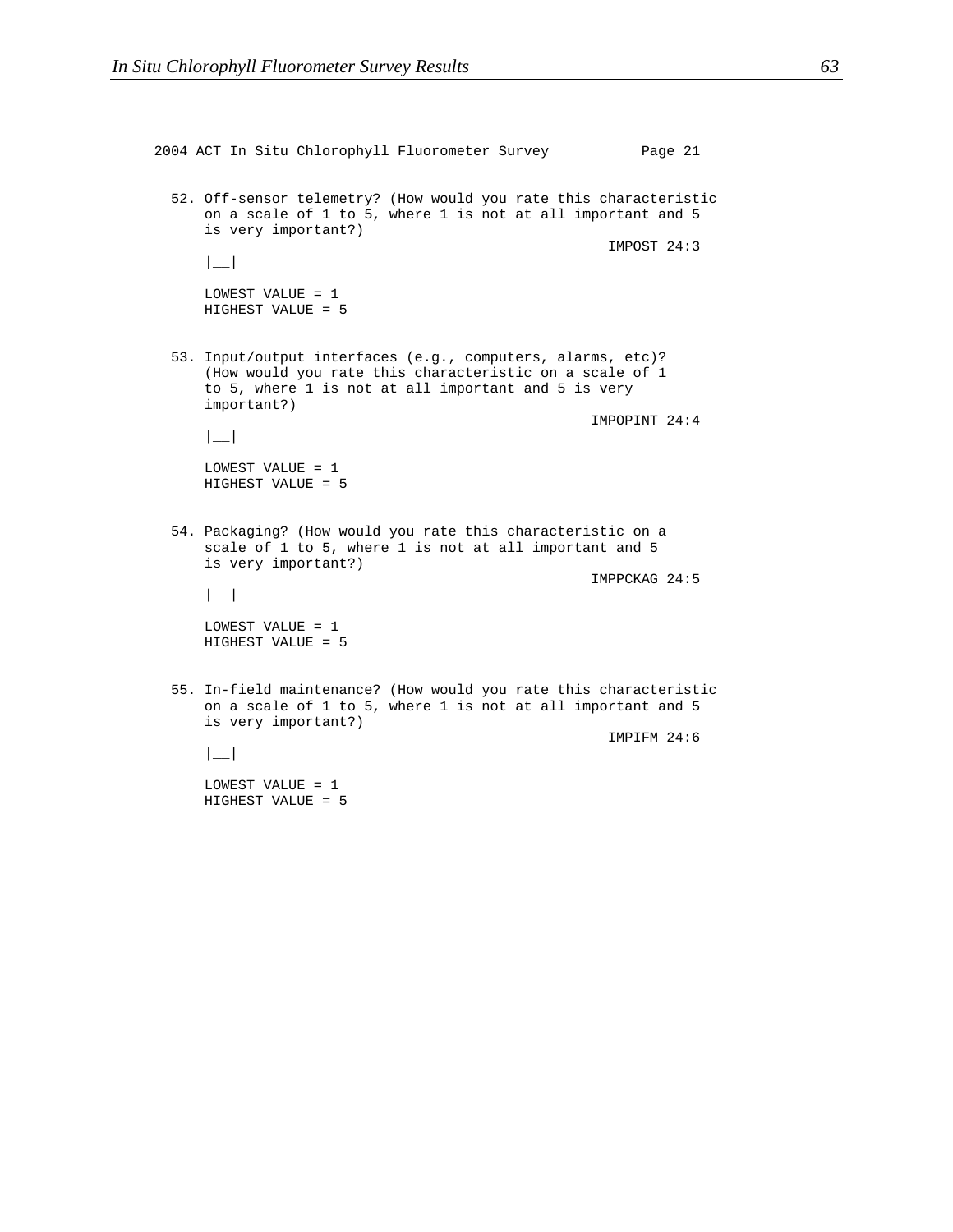```
2004 ACT In Situ Chlorophyll Fluorometer Survey Page 22
 56. Product support/warranty/vendor reputation? (How would you
    rate this characteristic on a scale of 1 to 5, where 1 is
    not at all important and 5 is very important?)
                                                    IMPREP 24:7
    |__|
    LOWEST VALUE = 1
    HIGHEST VALUE = 5
 57. Quality of product handbook/documentation? (How would you
    rate this characteristic on a scale of 1 to 5, where 1 is
    not at all important and 5 is very important?)
                                                   IMPBOOK 24:8
    |__|
    LOWEST VALUE = 1
    HIGHEST VALUE = 5
 58. Cost? (How would you rate this characteristic on a scale
    of 1 to 5, where 1 is not at all important and 5 is very
    important?)
                                                   IMPCOST 24:9
    |LOWEST VALUE = 1
    HIGHEST VALUE = 5
 59. How important are the following characteristics to you when
    deciding which chlorophyll fluorometer(s) to PURCHASE?
    Please rate each characteristic on a scale of 1 to 5, where
    1 is not at all important and 5 is very important.
    The first characteristic is range/detection limits. (How would
    you rate this characteristic on a scale of 1 to 5, where 1 is
    not at all important and 5 is very important?)
                                                 PURRANGE 24:10
    |__|
    LOWEST VALUE = 1
    HIGHEST VALUE = 5
```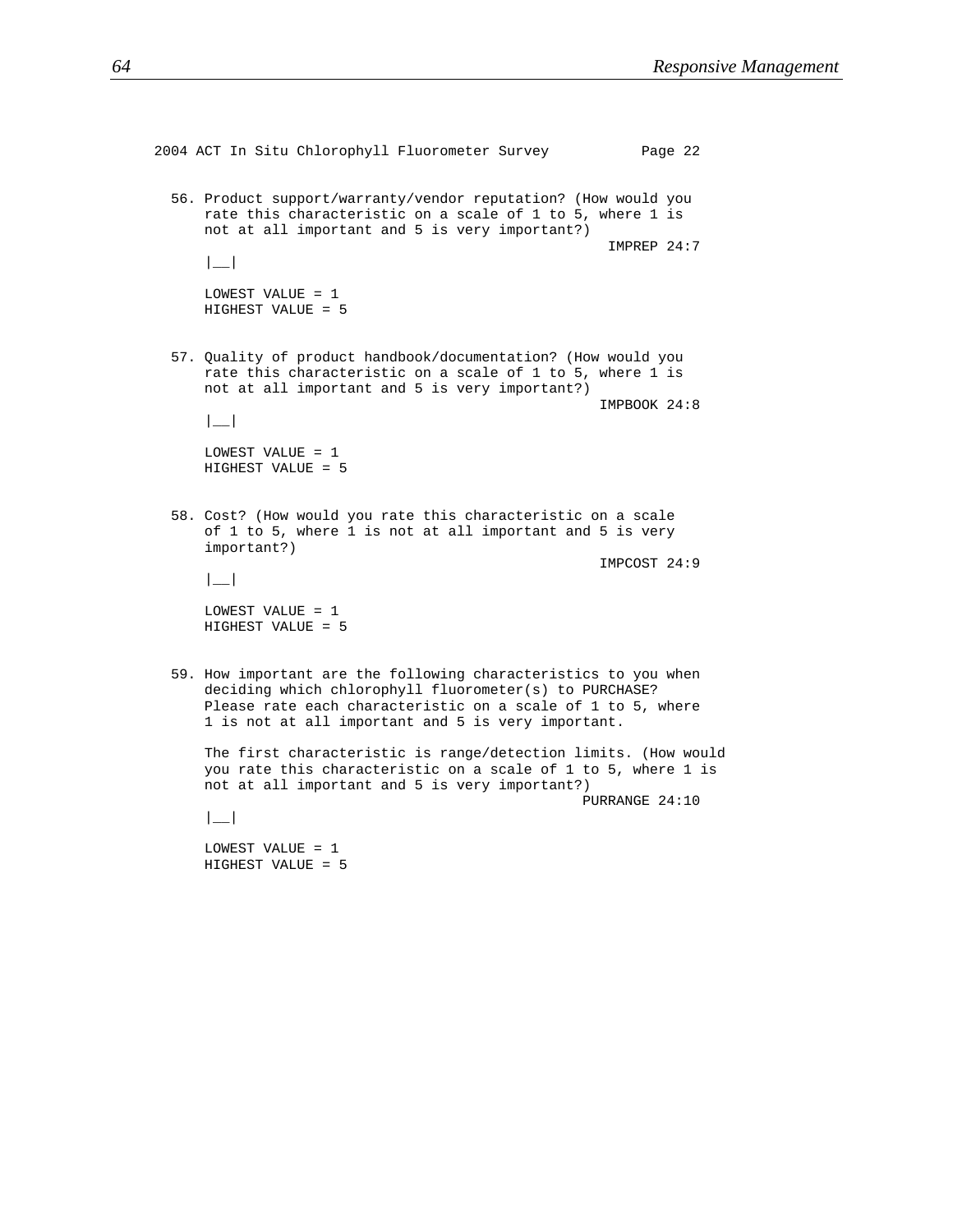2004 ACT In Situ Chlorophyll Fluorometer Survey Page 23 60. Accuracy (Accuracy is the combination of bias and precision of an analytical procedure, which reflects the closeness of the measured value to the true value.)? (How would you rate this characteristic on a scale of 1 to 5, where 1 is not at all important and 5 is very important?) PURACC 24:11  $|$ LOWEST VALUE = 1 HIGHEST VALUE = 5 61. Precision (Precision is the measure of the degree of agreement among replicate measurements of a sample, usually expressed as a standard deviation.) (How would you rate this characteristic on a scale of 1 to 5, where 1 is not at all important and 5 is very important?) PURPRC 24:12 |\_\_| LOWEST VALUE = 1 HIGHEST VALUE = 5 62. Sampling interval/frequency? (How would you rate this characteristic on a scale of 1 to 5, where 1 is not at all important and 5 is very important?) PURFRQ 24:13 |\_\_| LOWEST VALUE = 1 HIGHEST VALUE = 5 63. Reliability (Reliability is the measure of the ability to maintain integrity of the instrument and data collections over time.) (How would you rate this characteristic on a scale of 1 to 5, where 1 is not at all important and 5 is very important?) PURREL 24:14 |\_\_| LOWEST VALUE = 1 HIGHEST VALUE = 5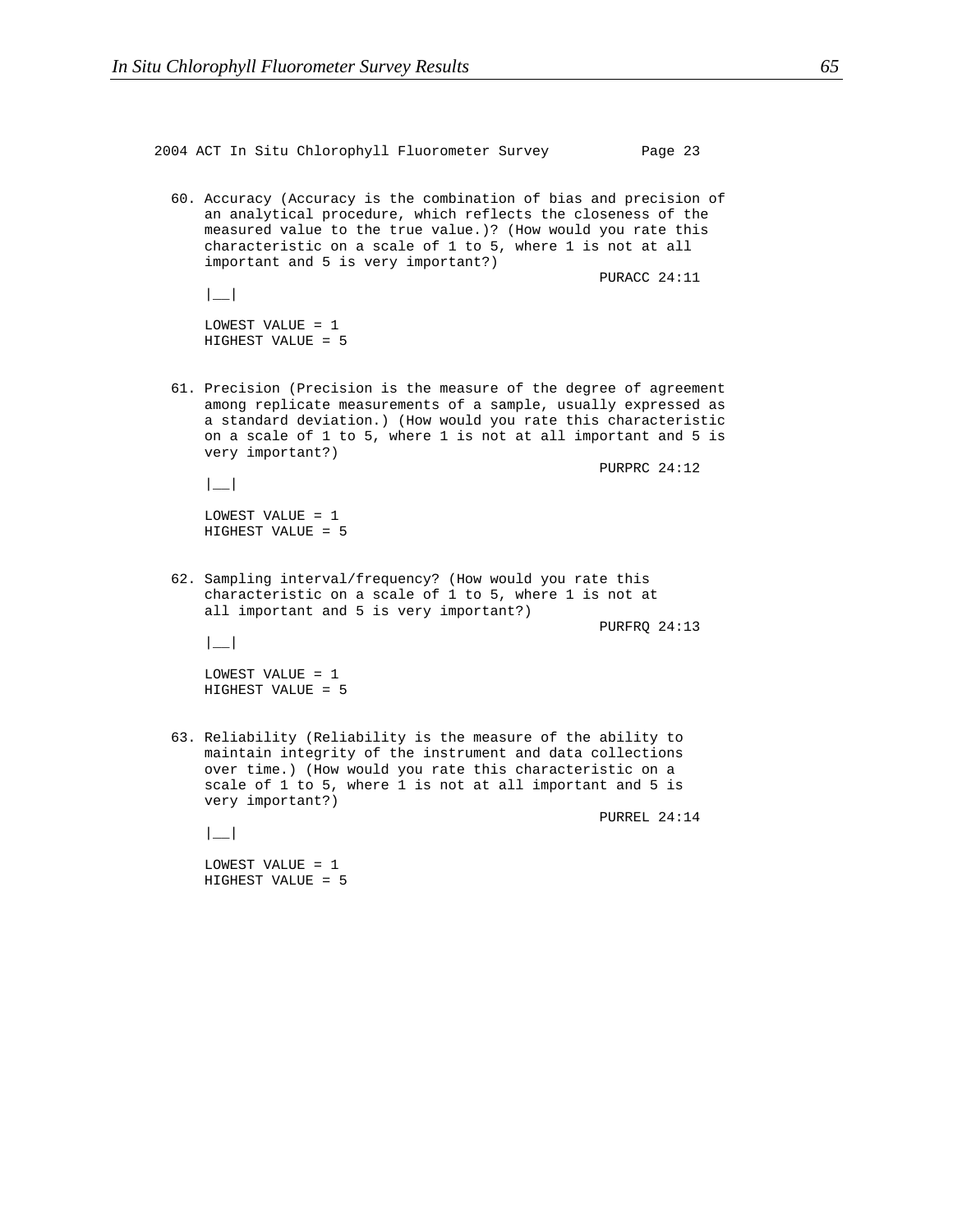```
2004 ACT In Situ Chlorophyll Fluorometer Survey Page 24
 64. Operating life? (How would you rate this characteristic on
    a scale of 1 to 5, where 1 is not at all important and 5 is
    very important?)
                                                 PUROPLIF 24:15
    |__|
    LOWEST VALUE = 1
    HIGHEST VALUE = 5
 65. Operating pressure/depth range? (How would you rate this
    characteristic on a scale of 1 to 5, where 1 is not at
    all important and 5 is very important?)
                                                 PURDEPTH 24:16
    |__|
    LOWEST VALUE = 1
    HIGHEST VALUE = 5
 66. Flow sensitivity? (How would you rate this characteristic
    on a scale of 1 to 5, where 1 is not at all important and
    5 is very important?)
                                                  PURFLOW 24:17
    |__|
    LOWEST VALUE = 1
    HIGHEST VALUE = 5
 67. Calibration life? (How would you rate this characteristic
    on a scale of 1 to 5, where 1 is not at all important and
    5 is very important?)
                                                 PURCLLIF 24:18
    |__|
    LOWEST VALUE = 1
    HIGHEST VALUE = 5
 68. Automatic calibration? (How would you rate this characteristic
    on a scale of 1 to 5, where 1 is not at all important and 5 is
    very important?)
                                                  PURAUTO 24:19
    |LOWEST VALUE = 1
    HIGHEST VALUE = 5
```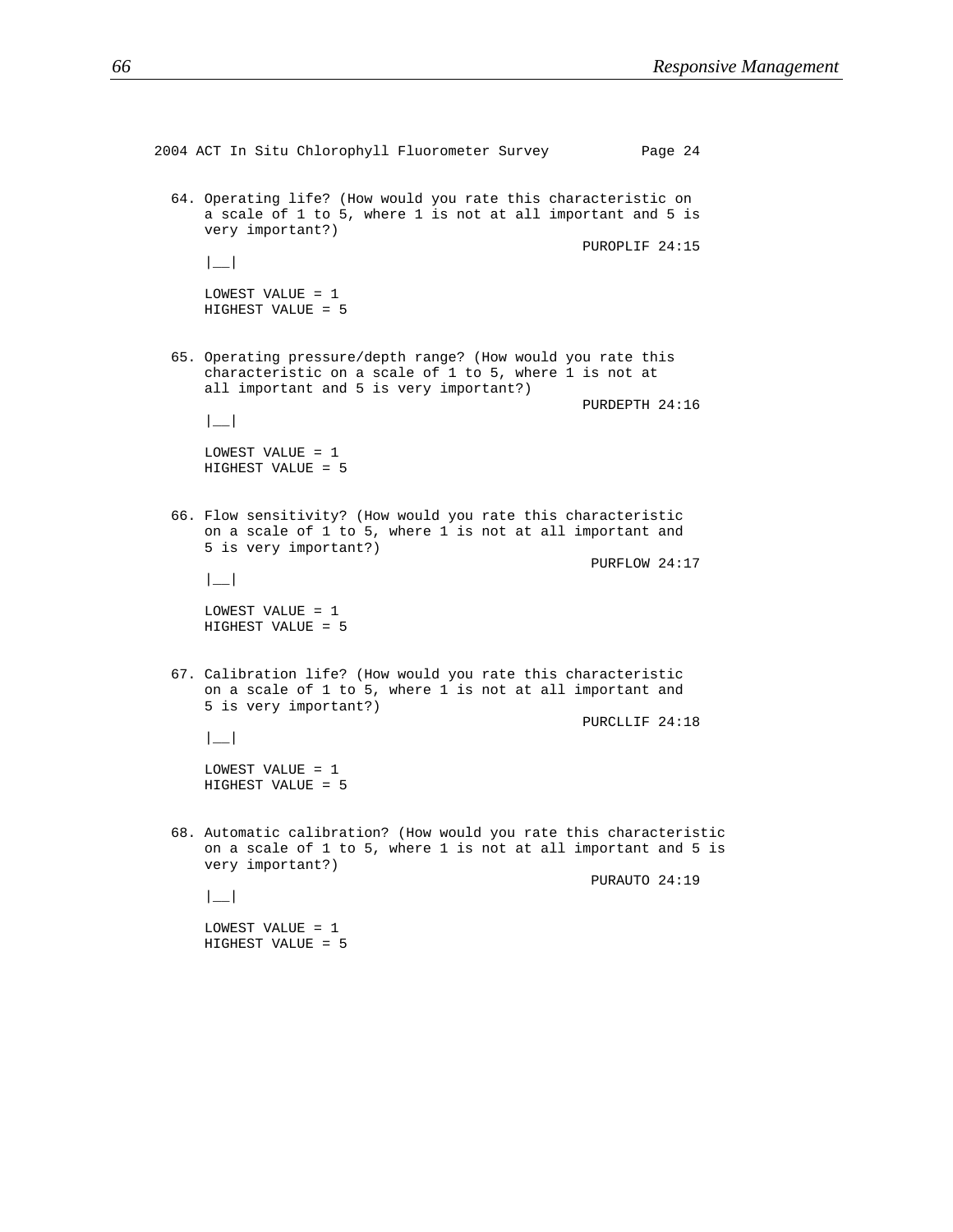```
2004 ACT In Situ Chlorophyll Fluorometer Survey Page 25
69. Ease of calibration? (How would you rate this characteristic
    on a scale of 1 to 5, where 1 is not at all important and 5
    is very important?)
                                                  PUREASE 24:20
    |__|
    LOWEST VALUE = 1
    HIGHEST VALUE = 5
 70. Real-time sensor data display and/or analysis? (How would you
    rate this characteristic on a scale of 1 to 5, where 1 is not
    at all important and 5 is very important?)
                                                  PURTIME 24:21
    |__|
    LOWEST VALUE = 1
    HIGHEST VALUE = 5
 71. Off-sensor telemetry? (How would you rate this characteristic
    on a scale of 1 to 5, where 1 is not at all important and 5 is
    very important?)
                                                   PUROST 24:22
    |LOWEST VALUE = 1
    HIGHEST VALUE = 5
 72. Input/output interfaces (e.g., computers, alarms, etc)?
     (How would you rate this characteristic on a scale of 1
    to 5, where 1 is not at all important and 5 is very
    important?)
                                                 PURIOINT 24:23
    |__|
    LOWEST VALUE = 1
    HIGHEST VALUE = 5
```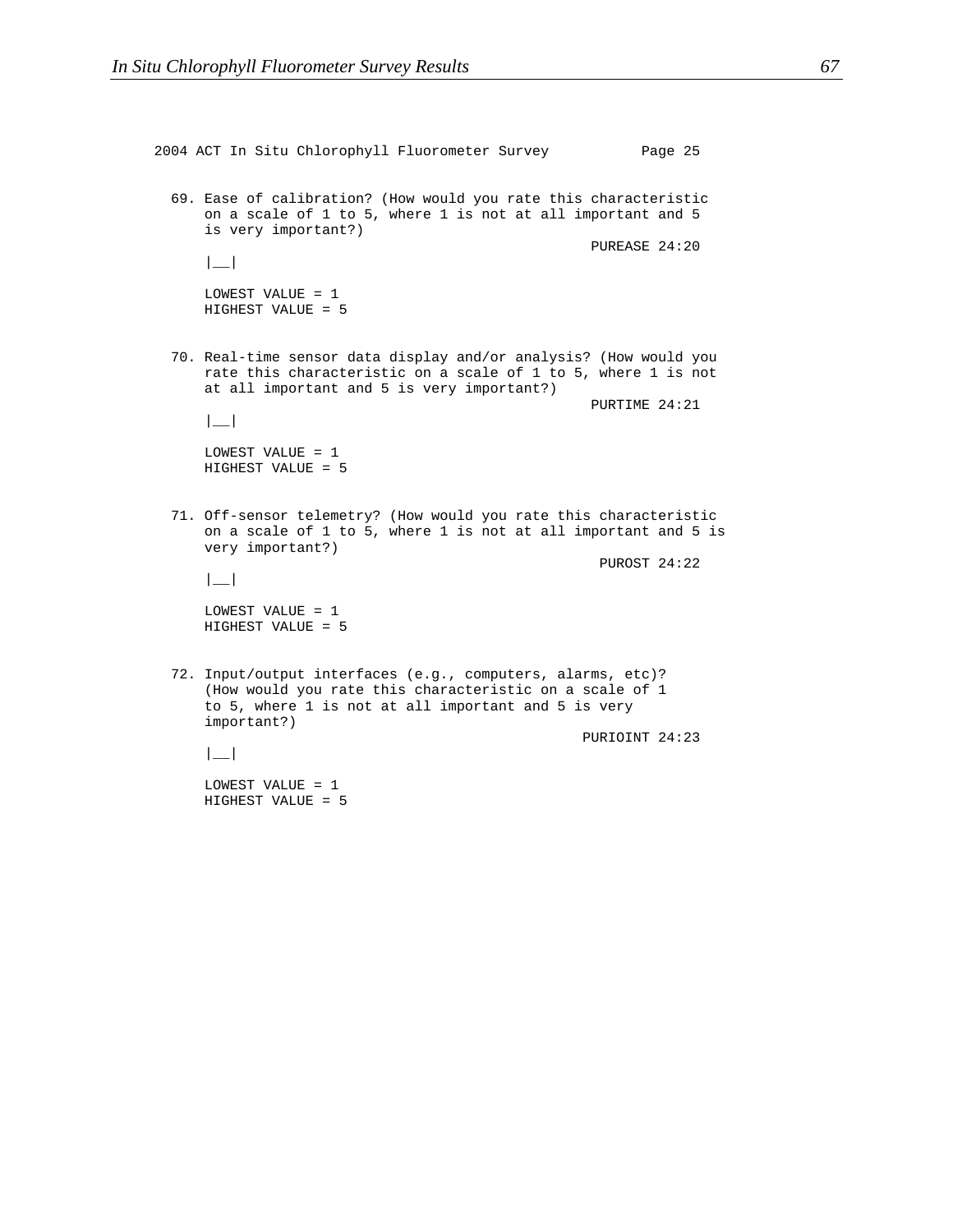```
2004 ACT In Situ Chlorophyll Fluorometer Survey Page 26
73. Packaging? (How would you rate this characteristic on a
    scale of 1 to 5, where 1 is not at all important and 5
    is very important?)
                                                  PURPACK 24:24
    |__|
    LOWEST VALUE = 1
    HIGHEST VALUE = 5
 74. In-field maintenance? (How would you rate this characteristic
    on a scale of 1 to 5, where 1 is not at all important and 5
    is very important?)
                                                   PURIFM 24:25
    |__|
    LOWEST VALUE = 1
    HIGHEST VALUE = 5
 75. Product support/warranty/vendor reputation? (How would you
    rate this characteristic on a scale of 1 to 5, where 1 is
    not at all important and 5 is very important?)
                                                   PURREP 24:26
    |LOWEST VALUE = 1
    HIGHEST VALUE = 5
 76. Quality of product handbook/documentation? (How would you rate
    this characteristic on a scale of 1 to 5, where 1 is not at
    all important and 5 is very important?)
                                                  PURBOOK 24:27
    |__|
    LOWEST VALUE = 1
    HIGHEST VALUE = 5
77. Cost? (How would you rate this characteristic on a scale of 1
    to 5, where 1 is not at all important and 5 is very important?)
                                                  PURCOST 24:28
    |__|
    LOWEST VALUE = 1
    HIGHEST VALUE = 5
```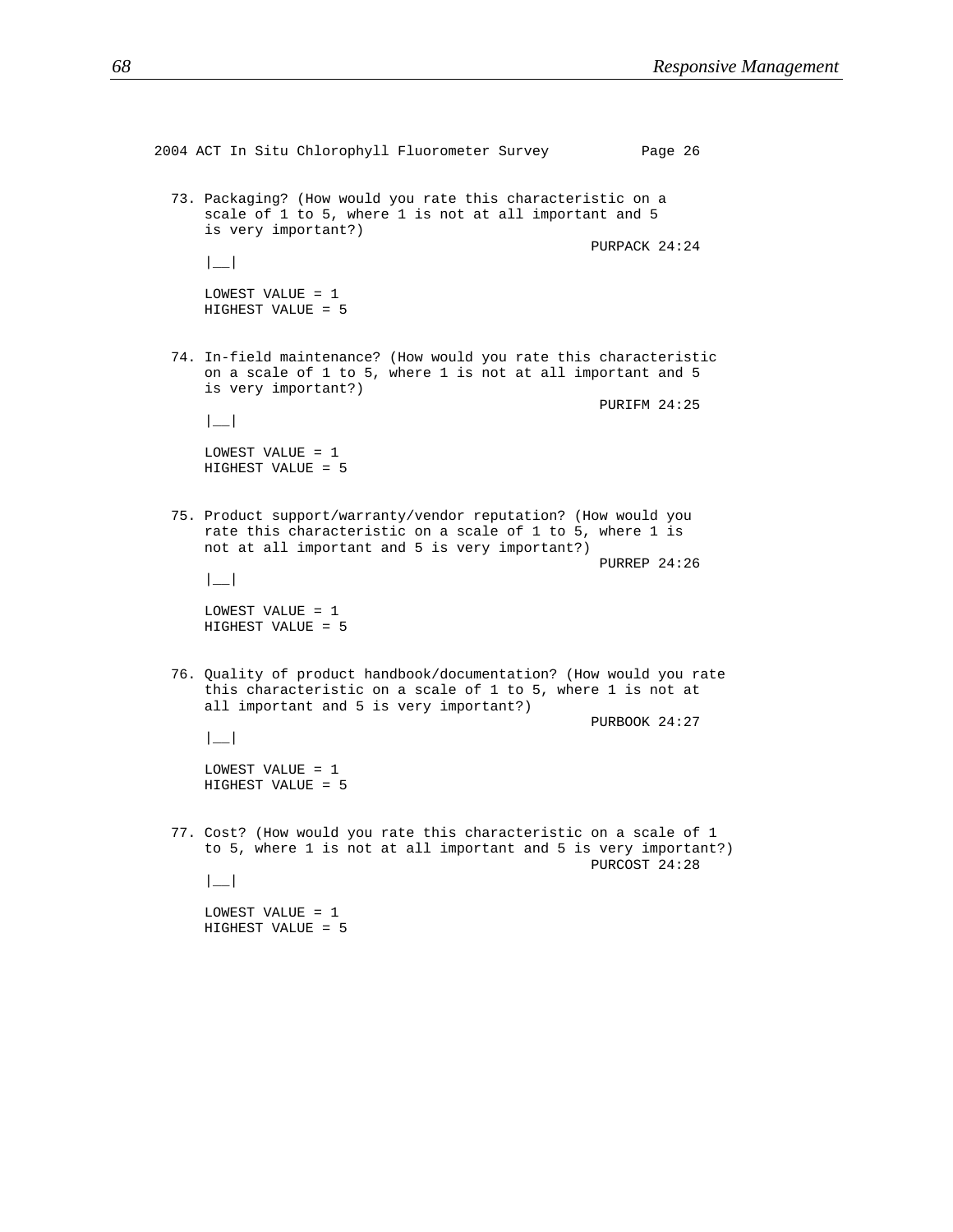| 2004 ACT In Situ Chlorophyll Fluorometer Survey                                                                                                                                           | Page 27           |
|-------------------------------------------------------------------------------------------------------------------------------------------------------------------------------------------|-------------------|
| 78. Relative to the above sensor system characteristics, are any<br>of your sensor needs or requirements "non-standard" or custom?                                                        | CUSTOM 24:29      |
| (CHECK ONLY ONE ANSWER)                                                                                                                                                                   |                   |
| 1. Invalid answer. Select another. (GO TO QUESTION 78)<br>2. Yes (GO TO QUESTION 79)<br>3. No<br>4. Don't know                                                                            |                   |
| SKIP TO QUESTION 80                                                                                                                                                                       |                   |
|                                                                                                                                                                                           |                   |
| 79. ENTER OTHER "NON-STANDARD" OR CUSTOM CHARACTERISTICS.                                                                                                                                 | CUSTOMST 25:1-240 |
|                                                                                                                                                                                           |                   |
|                                                                                                                                                                                           |                   |
|                                                                                                                                                                                           |                   |
| 80. Do you use your in situ chlorophyll fluorometer to determine<br>absolute chlorophyll concentrations or only the relative<br>changes? (READ LIST; CHECK ALL THAT APPLY.)               |                   |
| (CHECK ONLY ONE ANSWER)                                                                                                                                                                   | ABORREL 25:241    |
| 1. Invalid answer. Select another. (GO TO QUESTION 80)<br>2. Absolute concentrations only (GO TO QUESTION 81)<br>3. Relative changes only<br>4. Both (GO TO QUESTION 81)<br>5. Don't know |                   |
| SKIP TO QUESTION 83                                                                                                                                                                       |                   |
|                                                                                                                                                                                           |                   |
| 81. When using your fluorometer for determining absolute<br>concentrations, do you conduct your own absolute<br>calibrations?                                                             |                   |
|                                                                                                                                                                                           | ABSOLCAL 25:242   |
| (CHECK ONLY ONE ANSWER)                                                                                                                                                                   |                   |
| 1. Invalid answer. Select another. (GO TO QUESTION 81)<br>(GO TO QUESTION 82)<br>2. Yes<br>3. No<br>4. Don't know                                                                         |                   |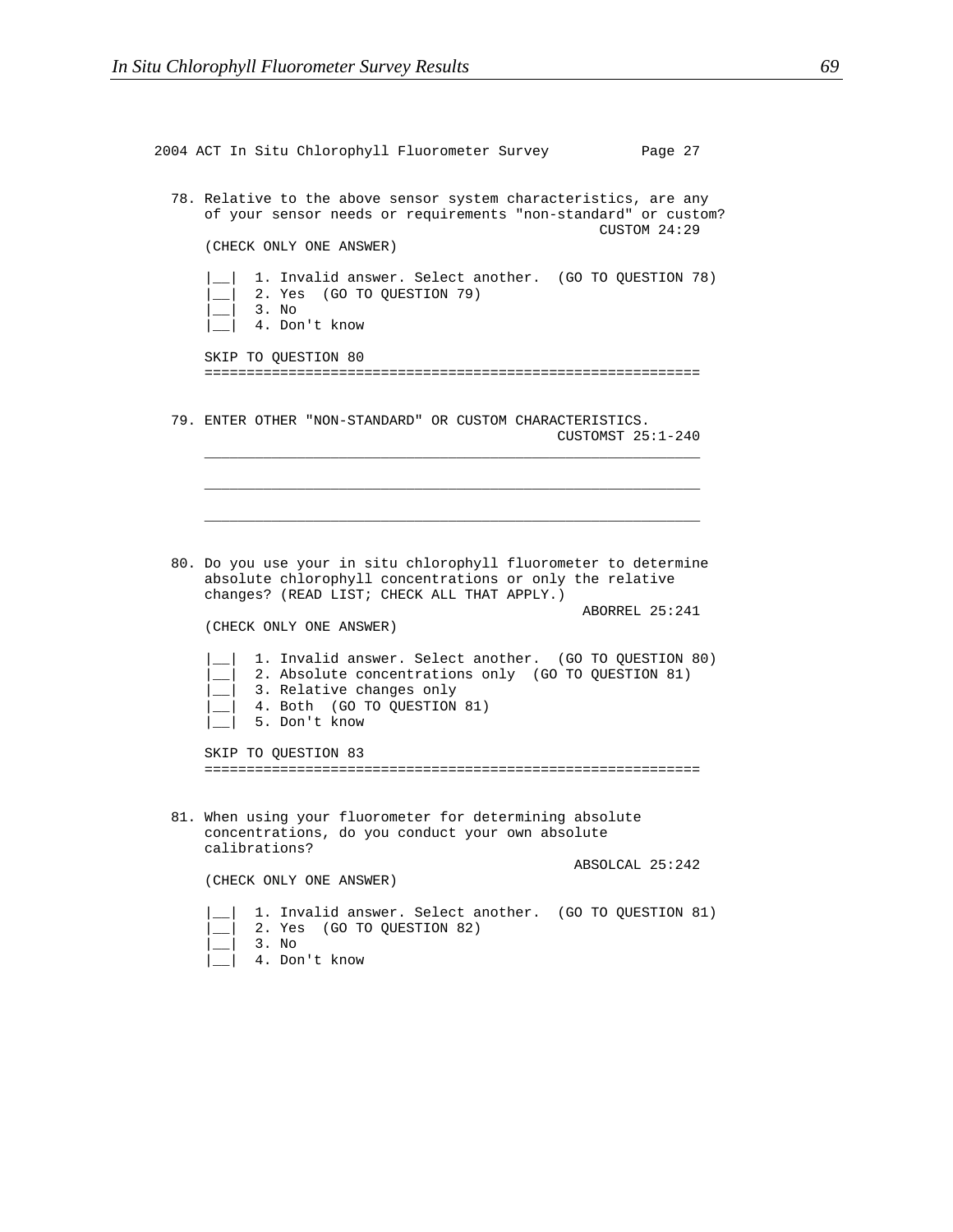| 2004 ACT In Situ Chlorophyll Fluorometer Survey<br>Page 28                                                                                         |  |
|----------------------------------------------------------------------------------------------------------------------------------------------------|--|
| 82. What method do you use to calibrate your fluorometer for<br>determining absolute concentrations?                                               |  |
| METHOD $26:1-240$                                                                                                                                  |  |
|                                                                                                                                                    |  |
|                                                                                                                                                    |  |
| 83. Do you plan on acquiring new commercial sensors within the<br>next 2 years?                                                                    |  |
| <b>BUYNEW 26:241</b><br>(CHECK ONLY ONE ANSWER)                                                                                                    |  |
| 1. Invalid answer. Select another. (GO TO QUESTION 83)<br>2. Yes (GO TO QUESTION 84)<br>3. No<br>4. Don't know                                     |  |
| SKIP TO QUESTION 87                                                                                                                                |  |
| 84. Will you consider a different sensor type than the one<br>you are currently using to measure in situ chlorophyll?<br>DIFFSENS 26:242           |  |
| (CHECK ONLY ONE ANSWER)                                                                                                                            |  |
| 1. Invalid answer. Select another. (GO TO QUESTION 84)<br>2. Yes (GO TO QUESTION 85)<br>3. No (GO TO QUESTION 86)<br>4. Don't know                 |  |
| SKIP TO OUESTION 87                                                                                                                                |  |
|                                                                                                                                                    |  |
| 85. Why will you consider using a different sensor type than the<br>one you are currently using to measure in situ chlorophyll?<br>WHYDIF 27:1-240 |  |
|                                                                                                                                                    |  |
|                                                                                                                                                    |  |
| SKIP TO QUESTION 87                                                                                                                                |  |

===========================================================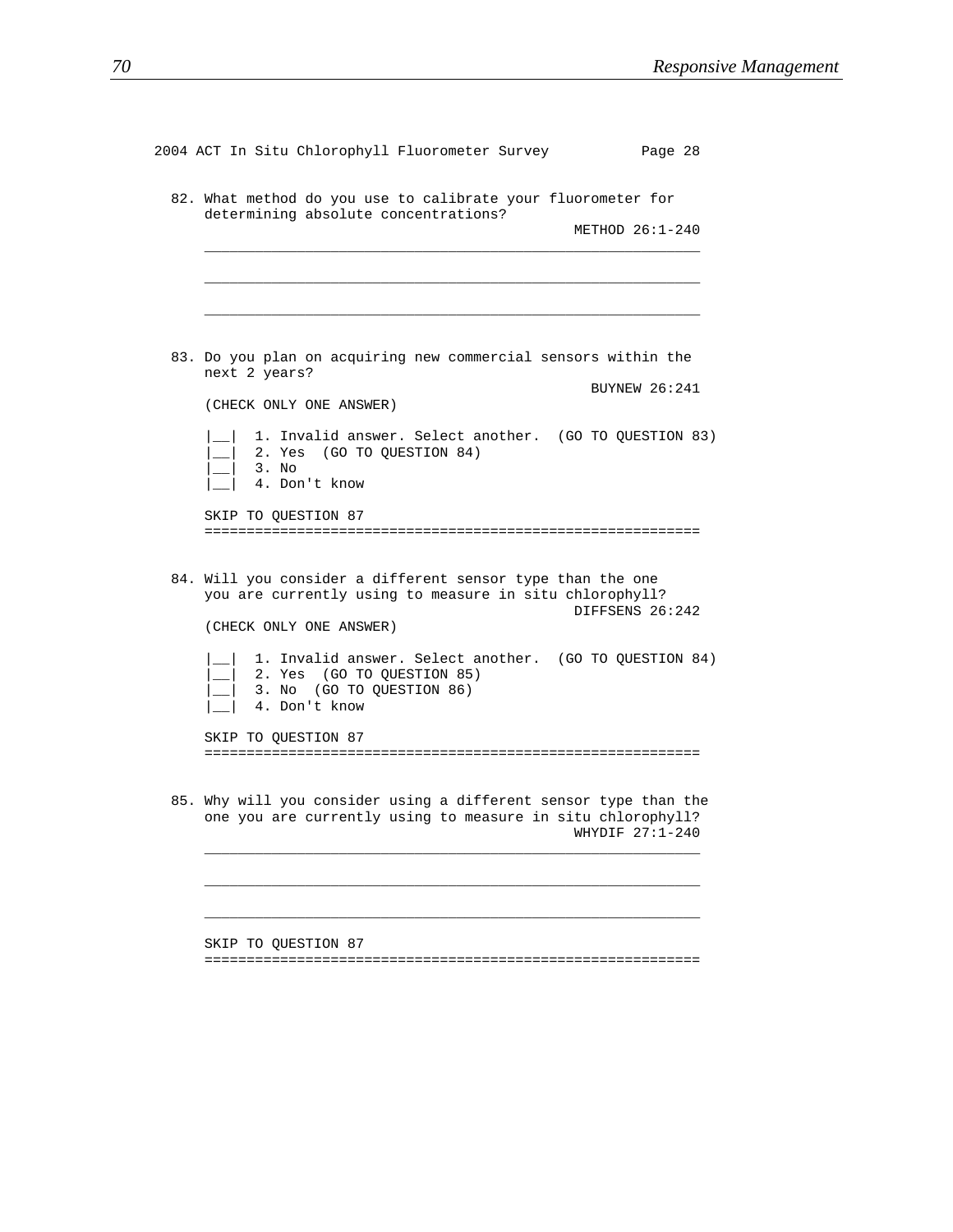| 2004 ACT In Situ Chlorophyll Fluorometer Survey<br>Page 29                                                                                                                                                          |  |
|---------------------------------------------------------------------------------------------------------------------------------------------------------------------------------------------------------------------|--|
| 86. Why will you not consider using a different sensor type than the<br>one you are currently using to measure in situ chlorophyll?<br>NODIF 28:1-240                                                               |  |
| 87. Based on your experience with in situ chlorophyll fluorometers,<br>are there any shortfalls in current designs or additions you'd<br>like to see in future designs?<br>SHRTFALL 29:1-240                        |  |
| 88. That's the end of the questionnaire, thank you very much for your                                                                                                                                               |  |
| time and cooperation!<br>(ENTER ANY ADDITIONAL COMMENTS; IN FIRST PERSON; 240 CHARACTERS)<br>END $30:1-240$                                                                                                         |  |
| SKIP TO QUESTION 90                                                                                                                                                                                                 |  |
| 89. YOU HAVE INDICATED A TERMINATED<br>INTERVIEW, IS THIS CORRECT?<br>TM 30:241<br>(CHECK ONLY ONE ANSWER)                                                                                                          |  |
| 1. Invalid answer. Select another. (GO TO QUESTION 89)<br>2. Yes, save as a terminated interview (GO TO QUESTION 90)<br>3. No, take me back to the survey<br>4. No, I'd like to exit the survey (GO TO QUESTION 96) |  |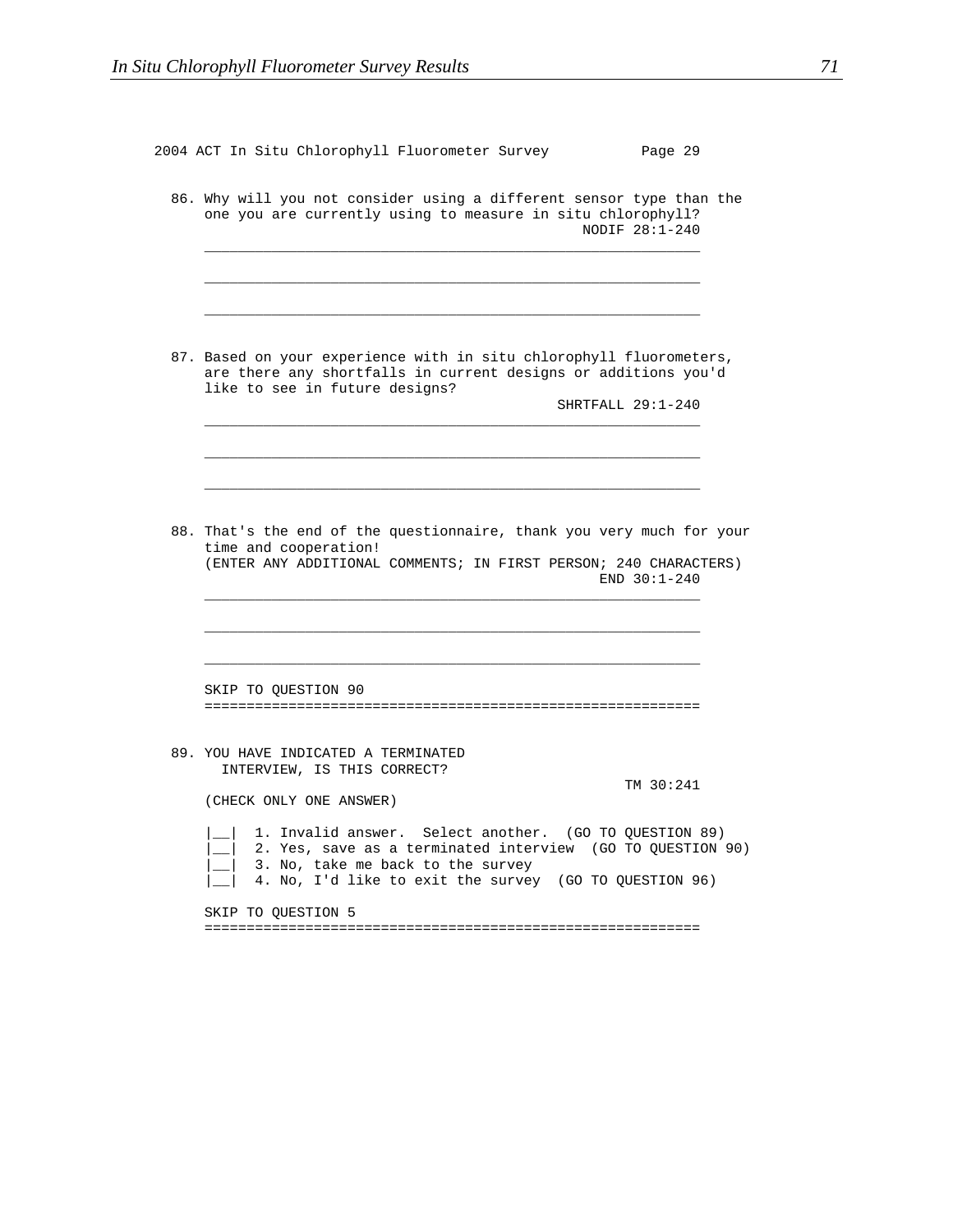| 2004 ACT In Situ Chlorophyll Fluorometer Survey                                                                                                                                                                                                                                                                                                                                    | Page 30           |
|------------------------------------------------------------------------------------------------------------------------------------------------------------------------------------------------------------------------------------------------------------------------------------------------------------------------------------------------------------------------------------|-------------------|
| 90. OBSERVE AND RECORD RESPONDENT'S GENDER<br>(CHECK ONLY ONE ANSWER)                                                                                                                                                                                                                                                                                                              | GENDER 30:242     |
| 1. Invalid answer. Select another. (GO TO QUESTION 90)<br>_  2. Uncertain<br>$-$ 3. Male<br>4. Female                                                                                                                                                                                                                                                                              |                   |
| 91. ENTER RM CASE NUMBER.<br>$  \_   \_   \_   \_   \_   \_  $                                                                                                                                                                                                                                                                                                                     | CASENO 30:243-247 |
| 92. TIME INTERVIEW WAS COMPLETED<br>$  \_   \_   \_   \_   \_   \_  $                                                                                                                                                                                                                                                                                                              | ENDTIME $31:1-5$  |
| 93. Please enter your initials in LOWERCASE ONLY!<br>$ $ $  $ $  $ $  $                                                                                                                                                                                                                                                                                                            | INTVRINT 31:6-8   |
| 94. Enter the area code and telephone number of number dialed.<br>LOWEST VALUE = 1                                                                                                                                                                                                                                                                                                 | TELEPHON 31:9-18  |
| 95. DETERMINES RESULT CODE FOR CALL<br>(CHECK ONLY ONE ANSWER)                                                                                                                                                                                                                                                                                                                     | RESULT 31:19-20   |
| 1. Completed survey<br>$\begin{array}{c c} 2. & \text{Call back} \end{array}$<br>__  3. Answering machine/No answer/Busy signal<br>4. Refusal<br>5. Not eligible<br>6. Disconnected/Nonworking number<br>7. Business/Government office<br>8. Deaf/Language Barrier<br>9. Bad number (missing digit, begins with zero, etc.)<br>10. Terminated interview<br>COMPUTE IF (#89 = 2) 10 |                   |
| COMPUTE #3                                                                                                                                                                                                                                                                                                                                                                         |                   |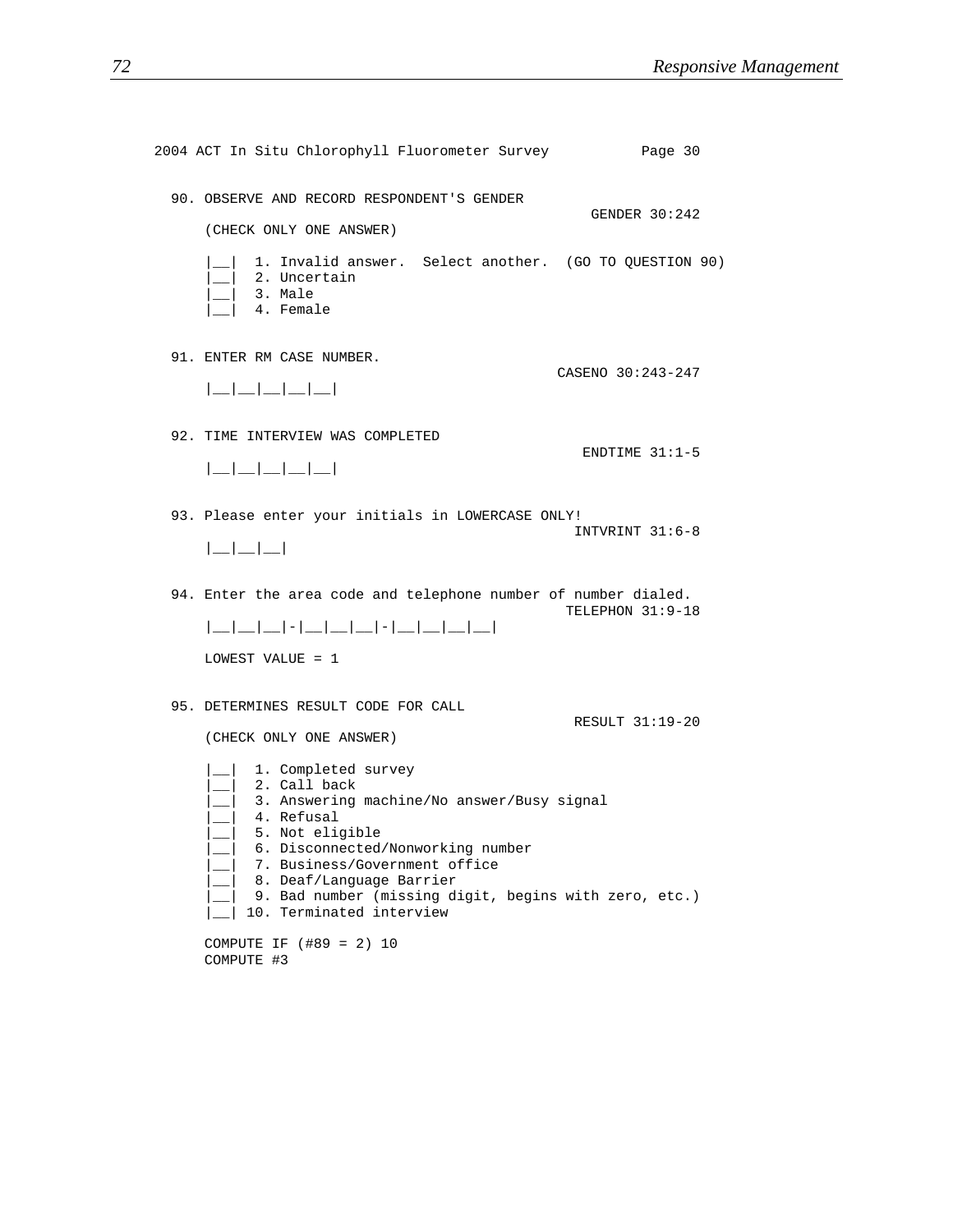| 2004 ACT In Situ Chlorophyll Fluorometer Survey<br>Page 31                                                                                                                                                                                                                                                               |  |
|--------------------------------------------------------------------------------------------------------------------------------------------------------------------------------------------------------------------------------------------------------------------------------------------------------------------------|--|
| 96. SAVE ALL INTERVIEWS, UNLESS<br>THIS IS A PRACTICE INTERVIEW!<br><b>FINISH 31:21</b><br>(CHECK ONLY ONE ANSWER)                                                                                                                                                                                                       |  |
| 1. Save answers (GO TO OUESTION 98)<br> _  2. Erase answers<br>3. Review answers (GO TO OUESTION 5)                                                                                                                                                                                                                      |  |
| 97. ARE YOU SURE YOU WANT TO ERASE THIS INTERVIEW?<br>ONLY ERASE IF THIS IS A PRACTICE INTERVIEW!!!<br>MAKESURE 31:22<br>(CHECK ONLY ONE ANSWER)                                                                                                                                                                         |  |
| 1. No, do not erase the answers (GO TO QUESTION 96)<br>2. Yes, erase this interview, it is only practice                                                                                                                                                                                                                 |  |
| 98. Date call was made<br>TNTVDAT 31:23-30<br>__ __ __ _ - __ _ - __ __ <br>Year and the state of the state of the state of the state of the state of the state of the state of the state of the state of the state of the state of the state of the state of the state of the state of the state of the st<br>Month Day |  |

SAVE IF (#96 = 1)